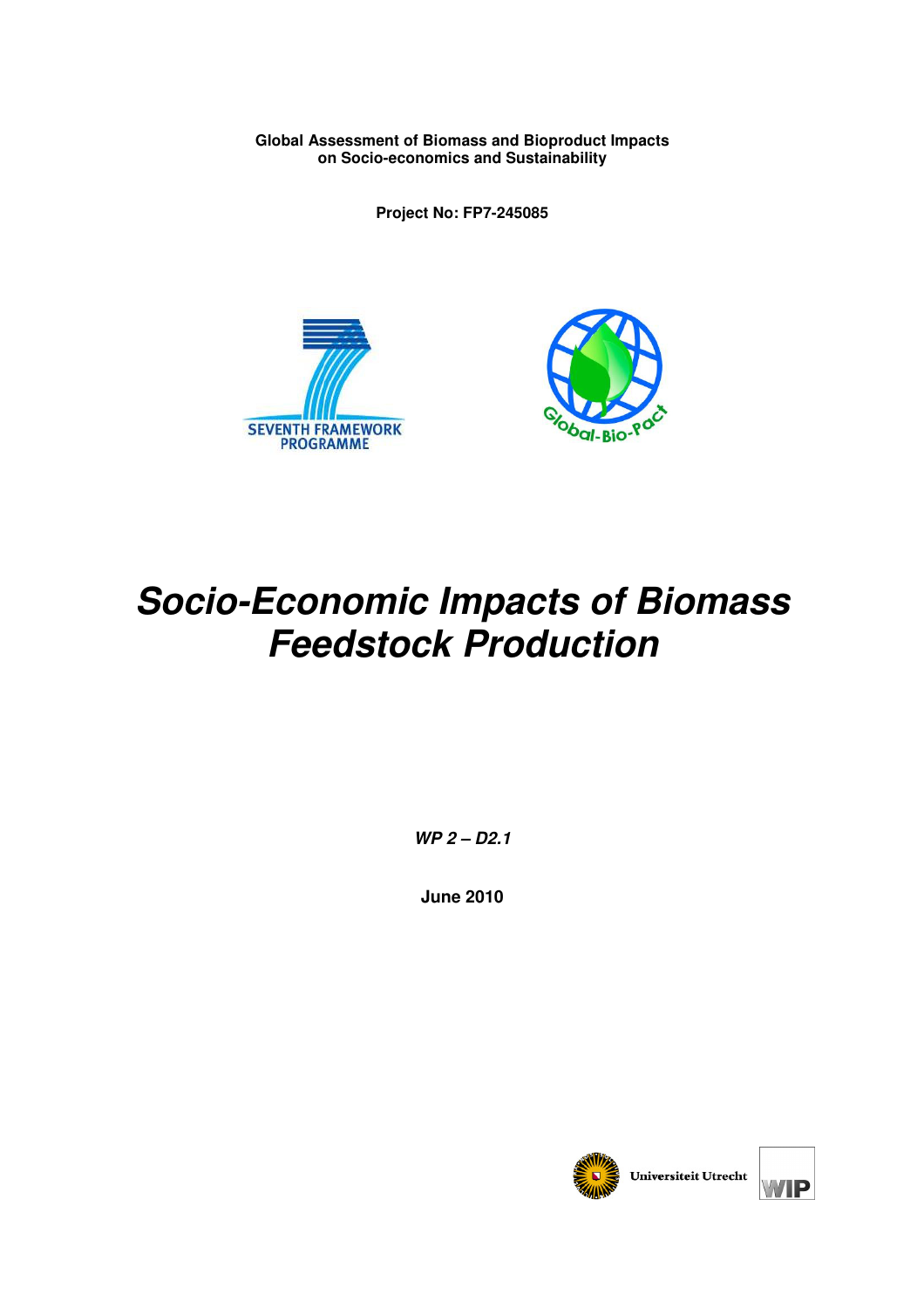- Authors: Jinke van Dam, Andre Faaij, Utrecht University, The Netherlands Dominik Rutz, Rainer Janssen, WIP Renewable Energies, Germany
- Contact: Utrecht University, The Netherlands A.P.C.Faaij@uu.nl http://www.uu.nl

 WIP Renewable Energies Dominik.rutz@wip-munich.de, Rainer:janssen@wip-munich.de www.wip-munich.de

The Global-Bio-Pact project (Global Assessment of Biomass and Bioproduct Impacts on Socio-economics and Sustainability) is supported by the European Commission in the 7th Framework Programme for Research and Technological Development (2007-2013). The sole responsibility for the content of this report lies with the authors. It does not represent the opinion of the Community. The European Commission is not responsible for any use that may be made of the information contained therein. The Global-Bio-Pact project duration is February 2010 to January 2013 (Contract Number: 245085).



Global-Bio-Pact website: www.globalbiopact.eu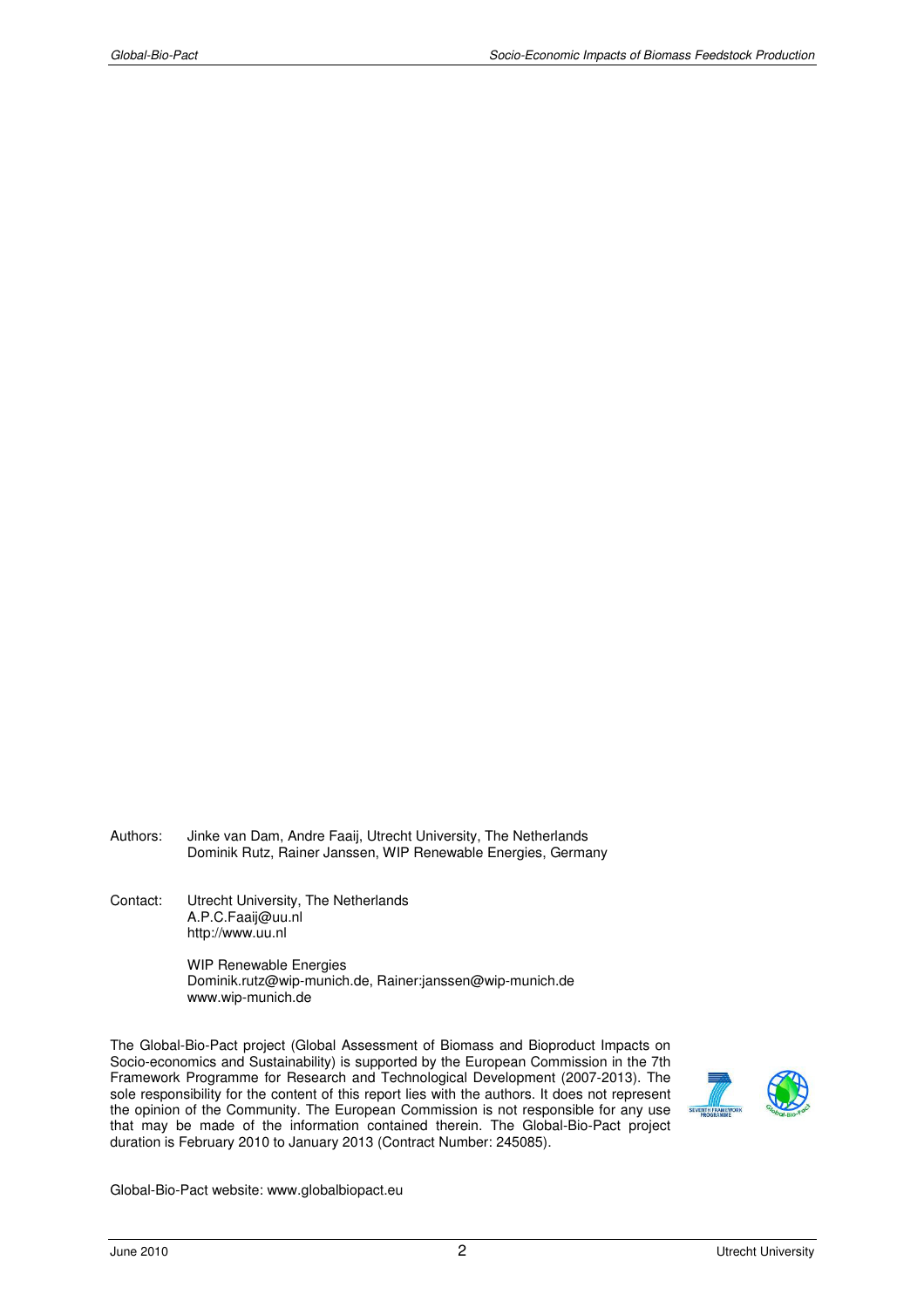# **Contents**

| 1            |                | <b>Introduction</b> the contract of the contract of the contract of the contract of the contract of the contract of the contract of the contract of the contract of the contract of the contract of the contract of the contract of            | 5        |
|--------------|----------------|------------------------------------------------------------------------------------------------------------------------------------------------------------------------------------------------------------------------------------------------|----------|
| $\mathbf{2}$ |                |                                                                                                                                                                                                                                                | 6        |
|              | 2.1            |                                                                                                                                                                                                                                                |          |
|              | 2.2            |                                                                                                                                                                                                                                                | 8        |
| 3            |                | Assessment of socio-economic impacts of biomass production _____________                                                                                                                                                                       | 10       |
|              | 3.1            | General studies on socio-economic impacts of biomass production                                                                                                                                                                                | 10       |
|              | 3.2            | Impact on gender                                                                                                                                                                                                                               | 12       |
|              | 3.2.1          |                                                                                                                                                                                                                                                |          |
|              | 3.2.2          | Working conditions <b>with a strategies of the conditions</b> with a strategies of the conditions of the conditions of the conditions of the conditions of the conditions of the conditions of the conditions of the conditions of             | 13       |
|              | 3.2.3<br>3.2.4 |                                                                                                                                                                                                                                                | 13<br>13 |
|              | 3.2.5          |                                                                                                                                                                                                                                                | 14       |
|              | 3.2.6          | Land issues: conflicts                                                                                                                                                                                                                         | 14       |
|              | 3.2.7          | Land issues: competition                                                                                                                                                                                                                       | 15       |
|              | 3.2.8          | Transitions in agricultural land: from small to large scale production_________________                                                                                                                                                        | 15       |
|              | 3.2.9          |                                                                                                                                                                                                                                                | 16       |
|              |                | 3.2.10 Local energy provision<br>expression<br>Sales Anthony Distribution<br>Sales Anthony Distribution<br>Sales Anthony Distribution<br>Sales Anthony Distribution<br>Sales Anthony Distribution<br>Sales Anthony Distribution<br>Sales Antho | 16       |
|              | 3.3            |                                                                                                                                                                                                                                                | 16       |
|              | 3.3.1          |                                                                                                                                                                                                                                                |          |
|              | 3.3.2<br>3.3.3 | Transitions in agricultural land: from small-scale to large-scale                                                                                                                                                                              | 17<br>18 |
|              | 3.3.4          |                                                                                                                                                                                                                                                | 18       |
|              | 3.3.5          | Impact on land prices                                                                                                                                                                                                                          | 18       |
|              | 3.3.6          |                                                                                                                                                                                                                                                | 18       |
|              | 3.3.7          |                                                                                                                                                                                                                                                | 19       |
|              | 3.3.8          |                                                                                                                                                                                                                                                | 19       |
|              | 3.3.9          |                                                                                                                                                                                                                                                | 19<br>19 |
|              |                |                                                                                                                                                                                                                                                | 20       |
|              | 3.4            |                                                                                                                                                                                                                                                | 20       |
|              | 3.4.1          |                                                                                                                                                                                                                                                | 20       |
|              | 3.4.2          |                                                                                                                                                                                                                                                | 21       |
|              | 3.4.3          |                                                                                                                                                                                                                                                | 21       |
|              | 3.4.4          | Food (in-) security                                                                                                                                                                                                                            | 22       |
|              | 3.4.5          |                                                                                                                                                                                                                                                | 22       |
|              | 3.4.6<br>3.4.7 | Wages                                                                                                                                                                                                                                          | 22<br>22 |
|              | 3.4.8          | Working conditions and rights                                                                                                                                                                                                                  | 23       |
|              | 3.4.9          | Health                                                                                                                                                                                                                                         | 23       |
|              |                |                                                                                                                                                                                                                                                | 23       |
|              | 3.5            |                                                                                                                                                                                                                                                | 24       |
|              | 3.5.1          |                                                                                                                                                                                                                                                | 24       |
|              | 3.5.2          |                                                                                                                                                                                                                                                | 24       |
|              | 3.5.3<br>3.5.4 | Land use rights _____                                                                                                                                                                                                                          | 25<br>25 |
|              | 3.5.5          |                                                                                                                                                                                                                                                | 26       |
|              | 3.5.6          | Conflicts and illegal land tenure<br><u>Conflicts</u> and illegal land tenure                                                                                                                                                                  | 26       |
|              | 3.5.7          |                                                                                                                                                                                                                                                | 26       |
|              | 3.5.8          | Lack of local governance and unfulfilled promises________________________________                                                                                                                                                              | 26       |
|              | 3.5.9          |                                                                                                                                                                                                                                                | 26       |
|              |                | 3.5.11 Health <b>Exercise 19</b>                                                                                                                                                                                                               | 26       |
|              |                |                                                                                                                                                                                                                                                | 27       |
|              | 3.6            |                                                                                                                                                                                                                                                | 27       |
|              | 3.6.1          |                                                                                                                                                                                                                                                | 27       |
|              | 3.6.2<br>3.6.3 | <b>Employment creation</b>                                                                                                                                                                                                                     | 27<br>28 |
|              | 3.6.4          | <u> 1989 - Johann Stoff, deutscher Stoff, der Stoff, der Stoff, der Stoff, der Stoff, der Stoff, der Stoff, der S</u>                                                                                                                          | 28       |
|              |                |                                                                                                                                                                                                                                                |          |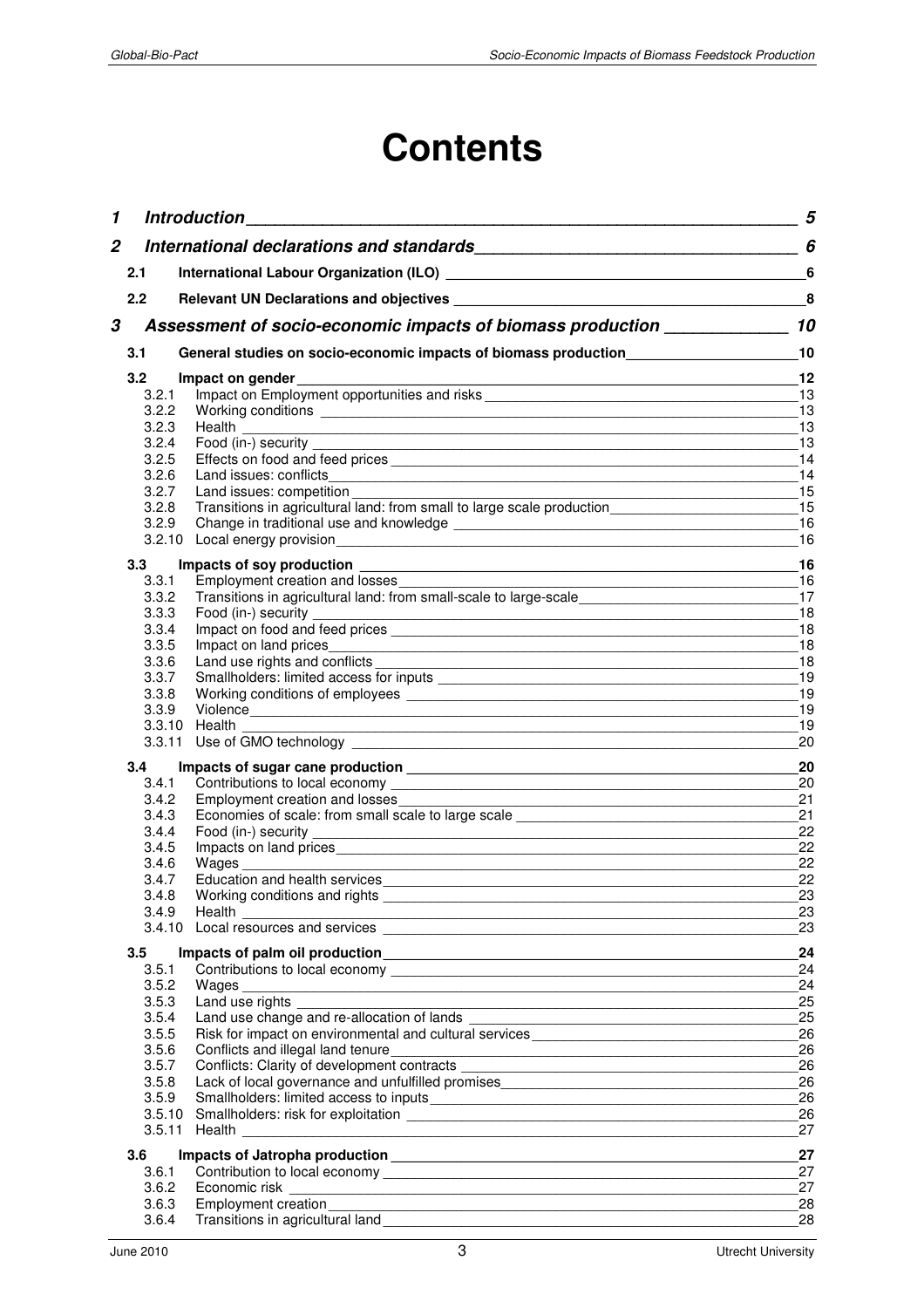| 5   | <b>References</b>                                                                                       |    |
|-----|---------------------------------------------------------------------------------------------------------|----|
| 4   | Overview of socio-economic impacts of biomass production                                                | 34 |
|     | 3.7.9                                                                                                   | 33 |
|     | 3.7.8                                                                                                   | 32 |
|     | 3.7.7                                                                                                   | 32 |
|     | 3.7.6                                                                                                   | 32 |
|     | Impact on traditional uses and competition of resources and products ____________<br>3.7.5              | 32 |
|     | Transitions in agriculture and land use changes ________________________________<br>3.7.4               | 32 |
|     | 3.7.3                                                                                                   | 31 |
|     | 3.7.2                                                                                                   | 31 |
|     | Competition of land: Land use changes<br><u>Land and Competition</u> of land: Land use changes<br>3.7.1 | 30 |
| 3.7 |                                                                                                         | 30 |
|     |                                                                                                         | 29 |
|     | 3.6.10 Gender                                                                                           | 29 |
|     | 3.6.9                                                                                                   | 29 |
|     | 3.6.8                                                                                                   | 29 |
|     | 3.6.7                                                                                                   | 29 |
|     | 3.6.6                                                                                                   | 28 |
|     | 3.6.5                                                                                                   | 28 |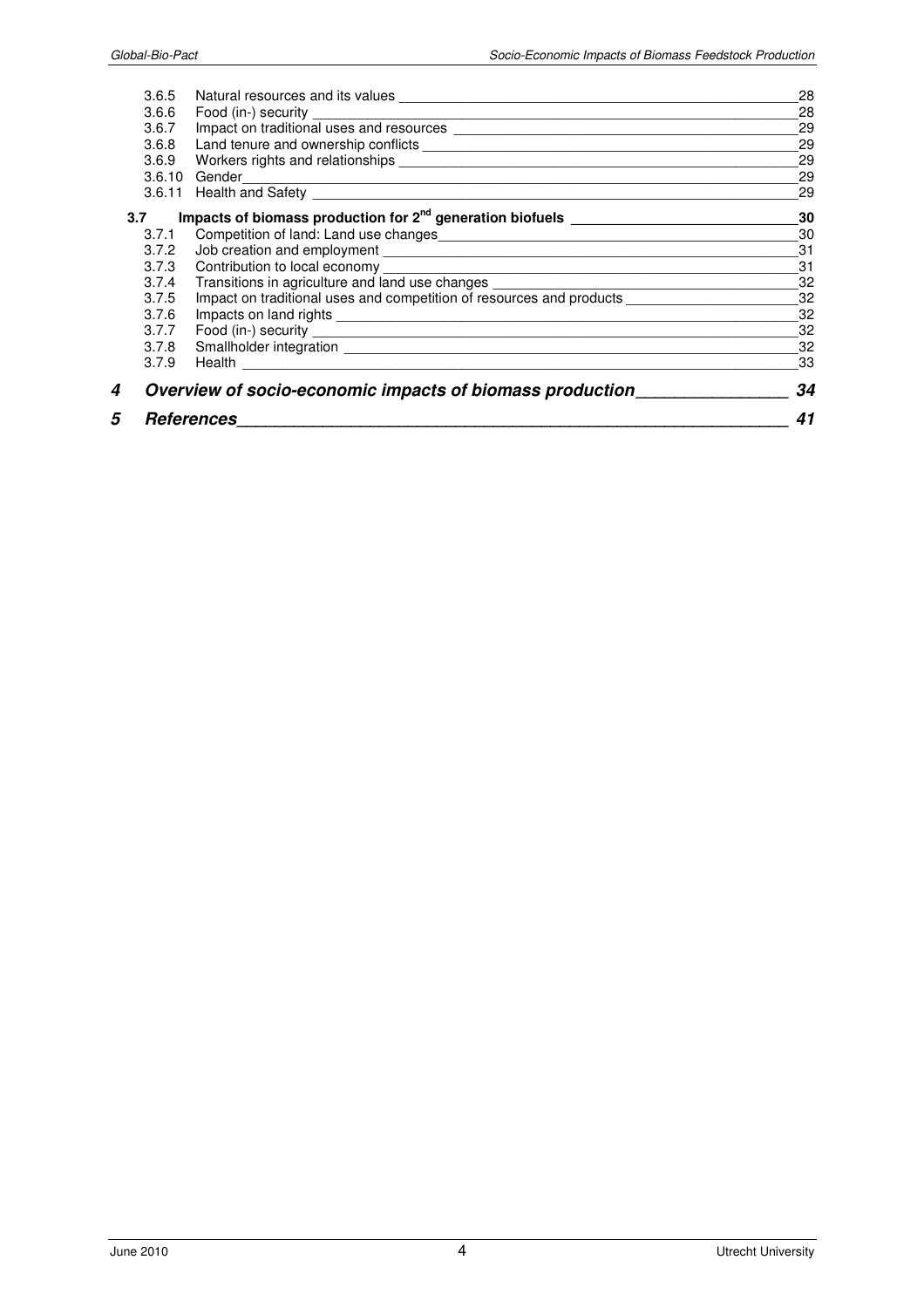# **1 Introduction**

A strong public debate on sustainability aspects for biofuels emerged in the last few years. This debate focused on negative social and environmental impacts. In consequence, several initiatives were set-up, which are engaged in developing tools to ensure sustainability of biofuels. One option to ensure the sustainability of biofuels is the application of certification systems.

The main aim of the Global-Bio-Pact project is the improvement of global sustainability certification systems for biomass production, conversion systems and trade in order to prevent negative socio-economic impacts. Thereby, emphasis is placed on a detailed assessment of the socio-economic impacts of feedstock production and a variety of biomass conversion chains. The Global-Bio-Pact project "Global Assessment of Biomass and Bioproduct Impacts on Socio-economics and Sustainability" (Contract No. FP7- 245085) is supported by the European Commission in the Seventh Framework Programme for Research and Technological Development (FP7). Global-Bio-Pact runs from February 2010 to January 2013.

In order to generate data on the ground, five in-depth case studies for socio-economic impacts are to be investigated in the framework of Global-Bio-Pact:

- Biodiesel from soy in Argentina
- Palm oil and biodiesel in Indonesia
- Bioethanol from sugarcane in Brazil and Costa Rica
- Jatropha oil and biodiesel in Tanzania and Mali
- 2<sup>nd</sup> generation biofuels and products from lignocellulosic material in Europe and North- America

In order to work towards sustainable biomass production, concrete on-site examples showing main areas of concern are good measures to practically analyze relevant socio-economic issues of biomass production. Positive and negative socio-economic impacts on micro- and macro-level will be assessed for all Global-Bio-Pact Case Studies.

The aim of this report is to provide a first overview of the most relevant socio-economic impacts of feedstock production, based on available literature. The review focuses on the biomass resources that were selected for the five different case studies.

This information is combined with a screening of the socio-economic criteria and indicators which are principally used in existing and developing certification systems and legislation to safeguard the sustainability of bioenergy.

The information from both reviews will provide a sound basis to select a set of relevant impacts that can be used to analyze the socio-economic issues of biomass production on a local, regional and national level.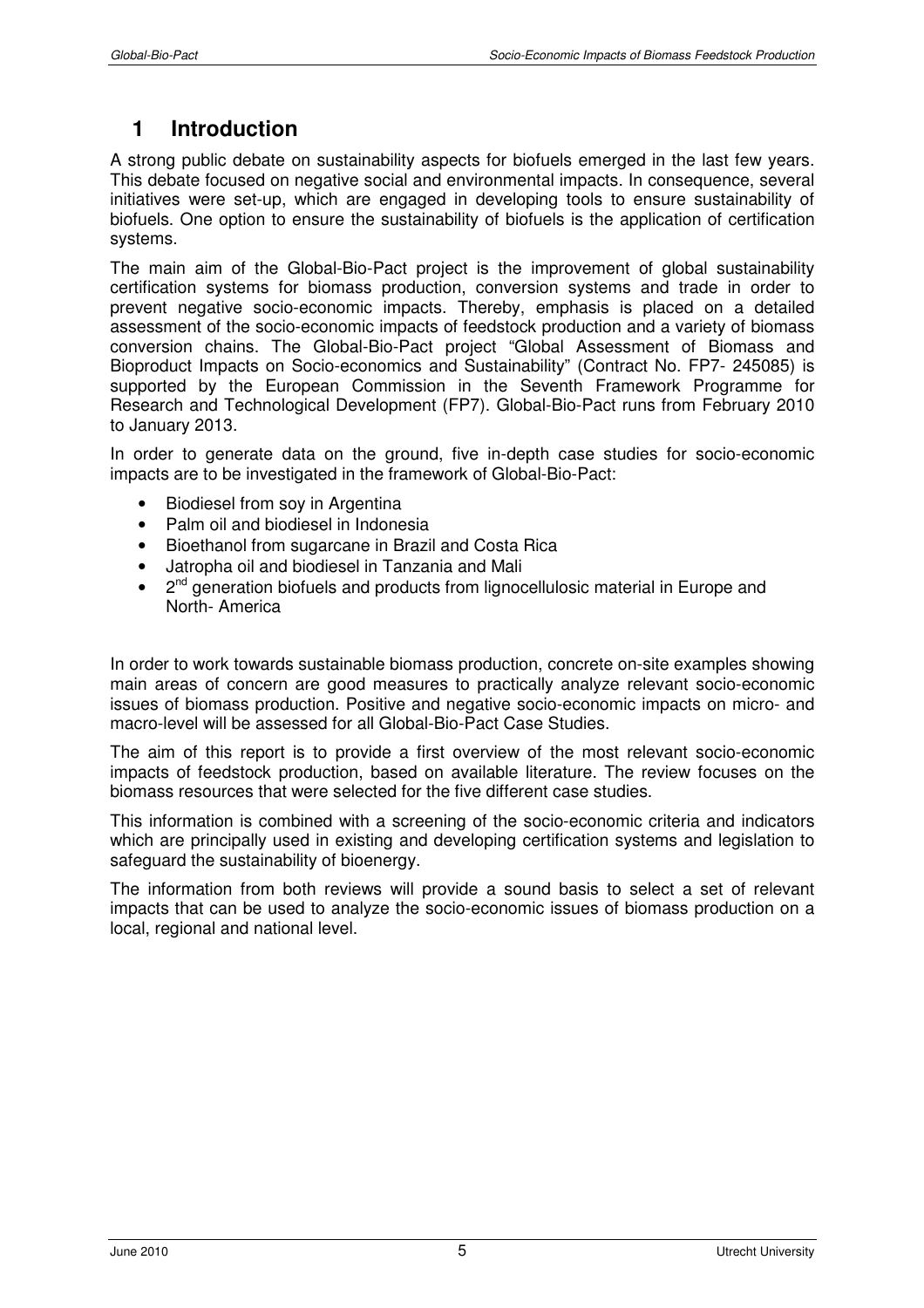# **2 International declarations and standards**

# **2.1 International Labour Organization (ILO)**

International labour standards respond to a growing number of needs and challenges faced by workers and employers in the economy. This section presents the subjects covered by the international labour standards of the International Labour Organization (ILO).

The ILO is an international organization responsible for drawing up and overseeing international labour standards. It is the only 'tripartite' United Nations agency that brings together representatives of governments, employers and workers to jointly shape policies and programmes. This unique arrangement gives the ILO an edge in incorporating 'real world' knowledge about employment and work. This tripartite structure makes the ILO a unique forum in which the governments and the social partners of the economy of its 183 Member States can freely and openly debate and elaborate labour standards and policies.

International labour standards are backed by a supervisory system that is unique at the international level and that helps to ensure that countries implement the conventions they ratify. The ILO regularly examines the application of standards in member states and points out areas where they could be better applied. If there are any problems in the application of standards, the ILO seeks to assist countries through social dialogue and technical assistance. The ILO has developed various means of supervising the application of Conventions and Recommendations in law and practice following their adoption by the International Labour Conference and their ratification by States.

The most relevant social and labour topics and related ILO standards for the production of biomass are shown in table 1 below [1].

| <b>Freedom of Association and Collective Bargaining</b>                  |                                                                                      |  |
|--------------------------------------------------------------------------|--------------------------------------------------------------------------------------|--|
| 87                                                                       | Freedom of Association and Protection of the Right to Organize Convention (1948)     |  |
| 98                                                                       | Right to organize and collective bargaining convention (1949)                        |  |
| 11                                                                       | Freedom of association (agriculture): Rural workers' organizations convention (1975) |  |
| 135                                                                      | Workers' Representatives Convention (1971)                                           |  |
| 154                                                                      | Collective Bargaining Convention (1981)                                              |  |
| <b>Forced Labour</b>                                                     |                                                                                      |  |
| 29                                                                       | Forced Labour Convention (1930)                                                      |  |
| 105                                                                      | Abolition of Forced Labour Convention (1957)                                         |  |
| Elimination of child labour and protection of children and young persons |                                                                                      |  |
| 138                                                                      | Minimum Age Convention (1973)                                                        |  |
| 182                                                                      | Worst forms of Child Labour Convention (1999)                                        |  |
| <b>Tripartite Consultation</b>                                           |                                                                                      |  |
| 144                                                                      | Tripartite Consultation (International Labour Standards) Convention (1976)           |  |
| <b>Equality of opportunity and treatment</b>                             |                                                                                      |  |
| 100                                                                      | Equal remuneration Convention (1951)                                                 |  |

#### **Table 1: ILO standards relevant for biomass production**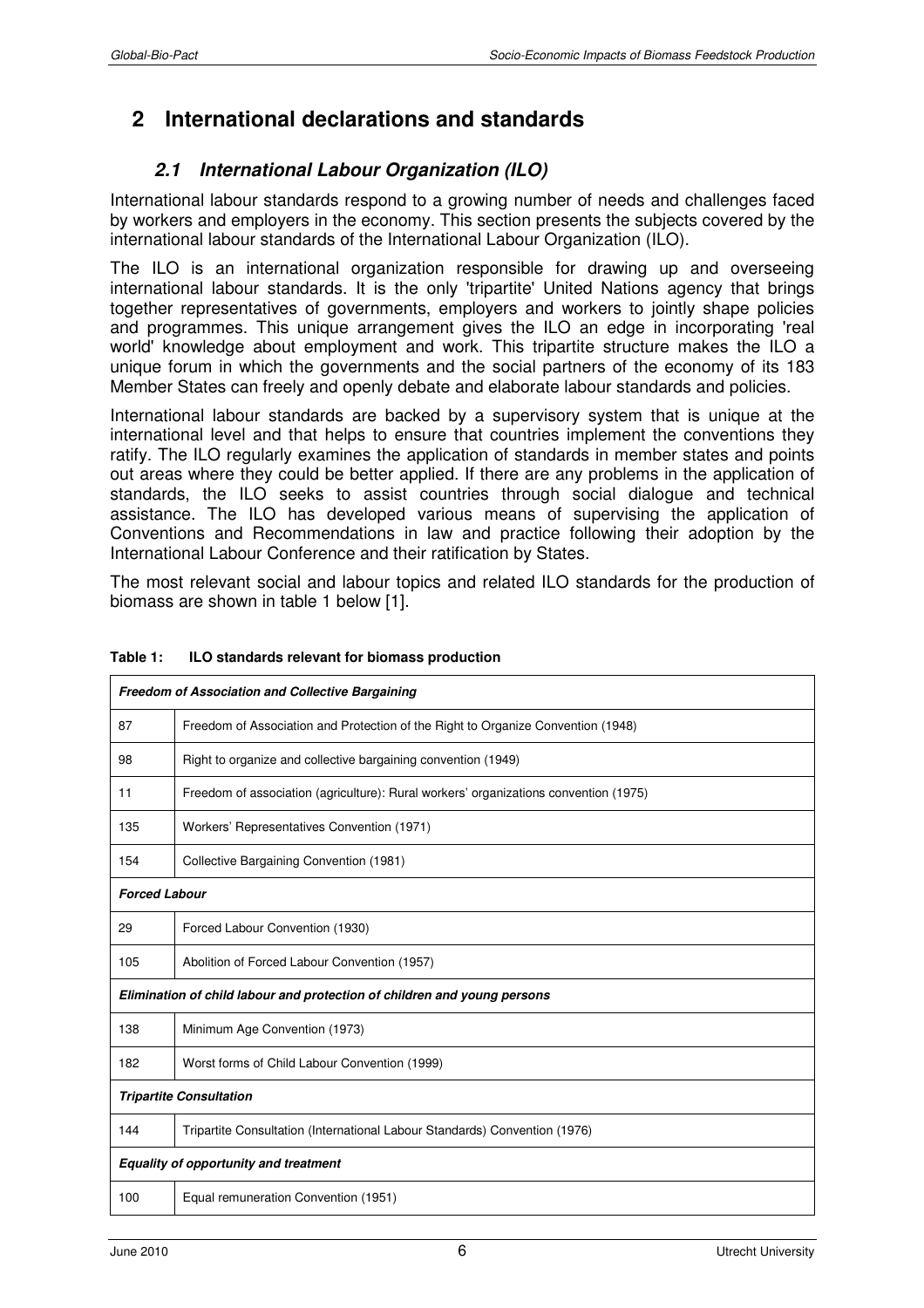| 111                                        |                                                                            |  |  |
|--------------------------------------------|----------------------------------------------------------------------------|--|--|
|                                            | Discrimination (Employment and Occupation) Convention (1958)               |  |  |
|                                            | <b>Employment policy and promotion</b>                                     |  |  |
| 122                                        | Employment Policy Convention (1964)                                        |  |  |
|                                            | Vocational training and guiding                                            |  |  |
| 144                                        | Paid Educational Leave Convention (1974)                                   |  |  |
| 142                                        | Human Resources Development Convention (1975)                              |  |  |
| Wages                                      |                                                                            |  |  |
| 131                                        | Minimum Wage Fixing Convention (1970)                                      |  |  |
| <b>Working time</b>                        |                                                                            |  |  |
| 14                                         | Weekly Rest (Industry) Convention (1921)                                   |  |  |
| 175                                        | Part-Time Work Convention (1994)                                           |  |  |
|                                            | Occupational safety and health                                             |  |  |
| 155                                        | Occupational Safety and Health Convention (1981)                           |  |  |
| 184                                        | Safety and Health in Agriculture Convention (2001)                         |  |  |
| <b>Social Security</b>                     |                                                                            |  |  |
| 102                                        | Social Security (Minimum Standards) Convention (1952)                      |  |  |
| 17                                         | Social Insurance (Agriculture) Recommendation (1921)                       |  |  |
|                                            | <b>Unemployment benefit</b>                                                |  |  |
| 168                                        | Employment promotion and protection against unemployment Convention (1988) |  |  |
| <b>Social Security for Migrant Workers</b> |                                                                            |  |  |
| 118                                        | Equality of treatment (Social Security) Convention (1962)                  |  |  |
| 157                                        | Maintenance of Social Security Rights Convention (1982)                    |  |  |
|                                            | <b>Maternity Protection</b>                                                |  |  |
| 183                                        | Maternity Protection Convention (2000)                                     |  |  |
| <b>Social Policy</b>                       |                                                                            |  |  |
| 115                                        | Workers' housing recommendation                                            |  |  |
| 117                                        | Social Policy (Basic Aims and Standards) Convention (1962)                 |  |  |
| <b>Migrant Workers</b>                     |                                                                            |  |  |
| 97                                         | Migration for Employment Convention (Revised) (1949)                       |  |  |
| <b>Indigenous and Tribal Peoples</b>       |                                                                            |  |  |
| 169                                        | Indigenous and Tribal Peoples Convention (1989)                            |  |  |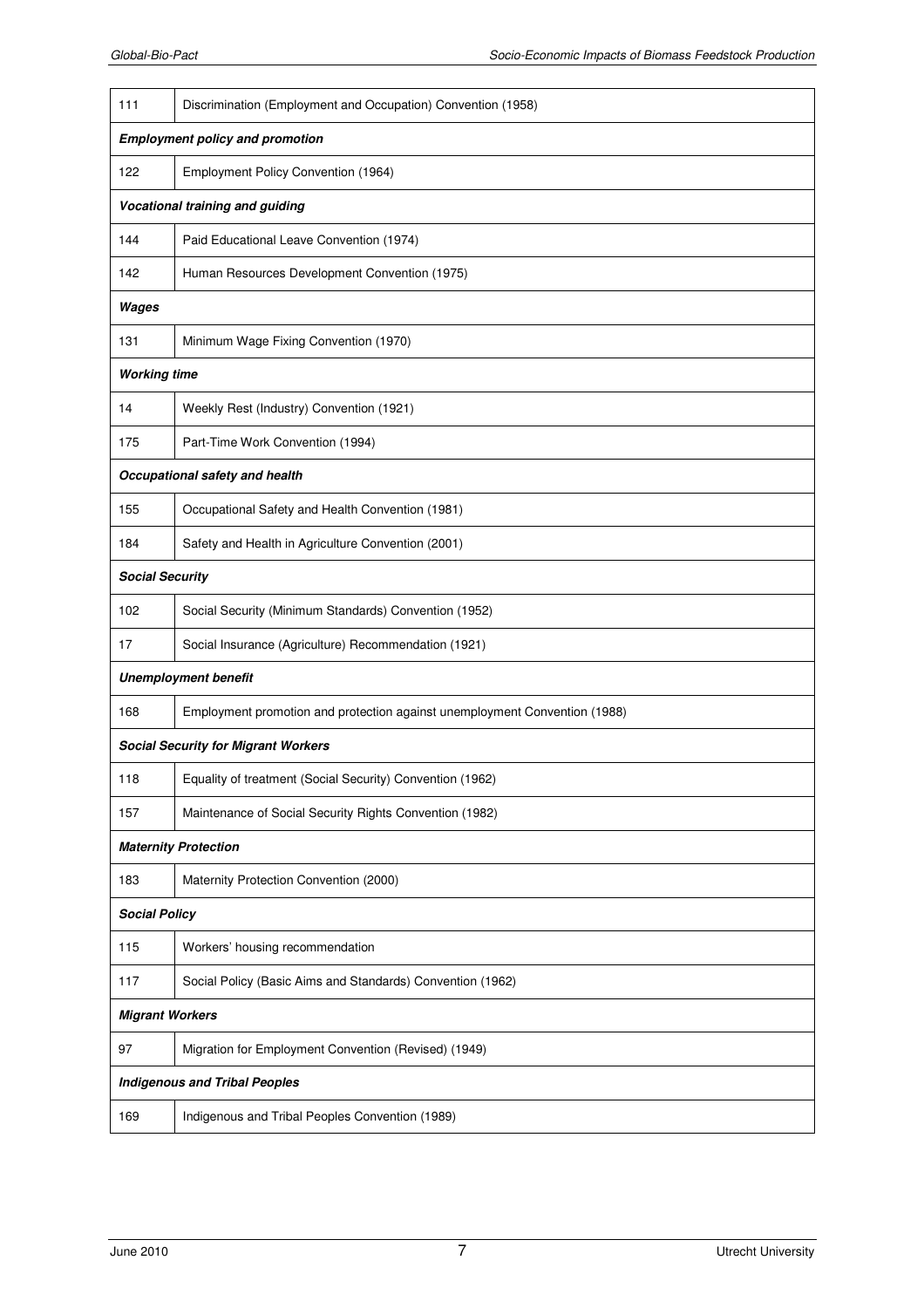# **2.2 Relevant UN Declarations and objectives**

In 1948 the General Assembly of the United Nations adopted and proclaimed the **Universal Declaration of Human Rights**. The following reproduces a short-listed version of the most relevant articles (for this study!) of the Declaration [2]:

- All human beings are born free and equal (Article 1):
- No discrimination (Article 2)
- Everyone has the right to life, liberty and security of person (Article 3)
- No slavery (Article 5);
- Recognition before the law and equal protection of the law (Article 6, 7)
- Freedom of movement and residence within the borders of each state (Article 13);
- Everyone has the right to own property alone as well as in association with others. No one shall be arbitrarily deprived of his property (Article 17);
- The right to freedom of thought, conscience and religion (Article 18);
- The right to freedom of opinion and expression (Article 19);
- The right to freedom of peaceful assembly and association (Article 20);
- The right to social security (Article 22);
- The right to work, to free choice of employment, to just and favourable conditions of work and to protection against unemployment. Everyone, without any discrimination, has the right to equal pay for equal work and to just and favourable remuneration ensuring for himself and his family an existence worthy of human dignity (Article 23);
- The right to rest and leisure, including reasonable limitation of working hours and periodic holidays with pay (Article 24);
- The right to a standard of living adequate for the health and well-being of himself and of his family, including food, clothing, and housing and medical care and necessary social services, and the right to security in the event of unemployment, sickness... (Article 25);
- Everyone has the right to education (Article 26);

In 1959 the UN Commission on Human Rights and adopted by the General Assembly of the United Nations wrote the Declaration of the Rights of the Child:

• The child shall be protected against all forms of neglect, cruelty and exploitation. He shall not be the subject of traffic, in any form. The child shall not be admitted to employment before an appropriate minimum age; he shall in no case because or permitted to engage in any occupation or employment which would prejudice his health or education, or interfere with his physical, mental or moral development. [principle 9]

In 1992, the United Nations Conference on Environment and Development adopted the **Rio Declaration on Environment and Development:** 

- All States and all people shall cooperate in the essential task of eradicating poverty as an indispensable requirement for sustainable development, in order to decrease the disparities in standards of living and better meet the needs of the majority of the people of the world. [Principle 5];
- Environmental issues are best handled with participation of all concerned citizens, at the relevant level. At the national level, each individual shall have appropriate access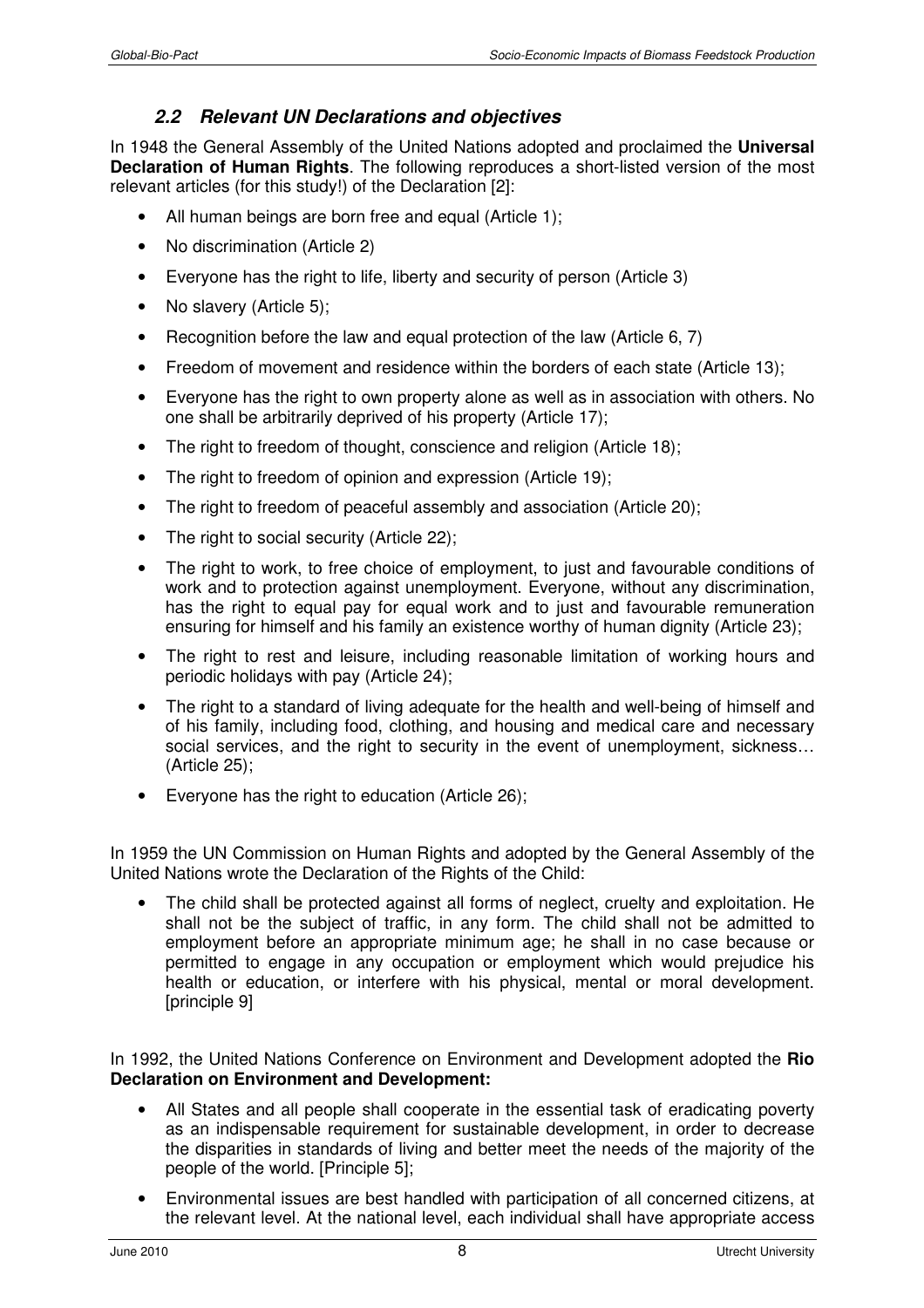to information concerning the environment that is held by public authorities, including information on hazardous materials and activities in their communities, and the opportunity to participate in decision-making processes. States shall facilitate and encourage public awareness and participation by making information widely available. Effective access to judicial and administrative proceedings, including redress and remedy, shall be provided. [Principle 10]

In 2000, building upon a decade of major United Nations conferences and summits, world leaders came together to adopt the United Nations Millennium Declaration and setting out a series of time-bound targets - with a deadline of 2015 - that have become known as the **Millennium Development Goals** (MGD) [3]:

- Eradicate extreme poverty and hunger;
- Achieve universal primary education;
- Promote gender equality and empower women:
- Reduce child mortality;
- Improve maternal health;
- Combat HIV/Aids, malaria and other diseases;
- Ensure environmental sustainability;
- Develop a global partnership for development

In 2007, **the General Assembly** adopted a resolution on **Declaration** on the Rights of Indigenous People:

- Indigenous peoples have the right to the full enjoyment, as a collective or as individuals, of all human rights and fundamental freedoms as recognized in the Charter of the United Nations, the Universal Declaration of Human Rights (4) and international human rights law. [Article 1]
- Indigenous peoples and individuals are free and equal to all other peoples and individuals and have the right to be free from any kind of discrimination, in the exercise of their rights, in particular that based on their indigenous origin or identity. [Article 2]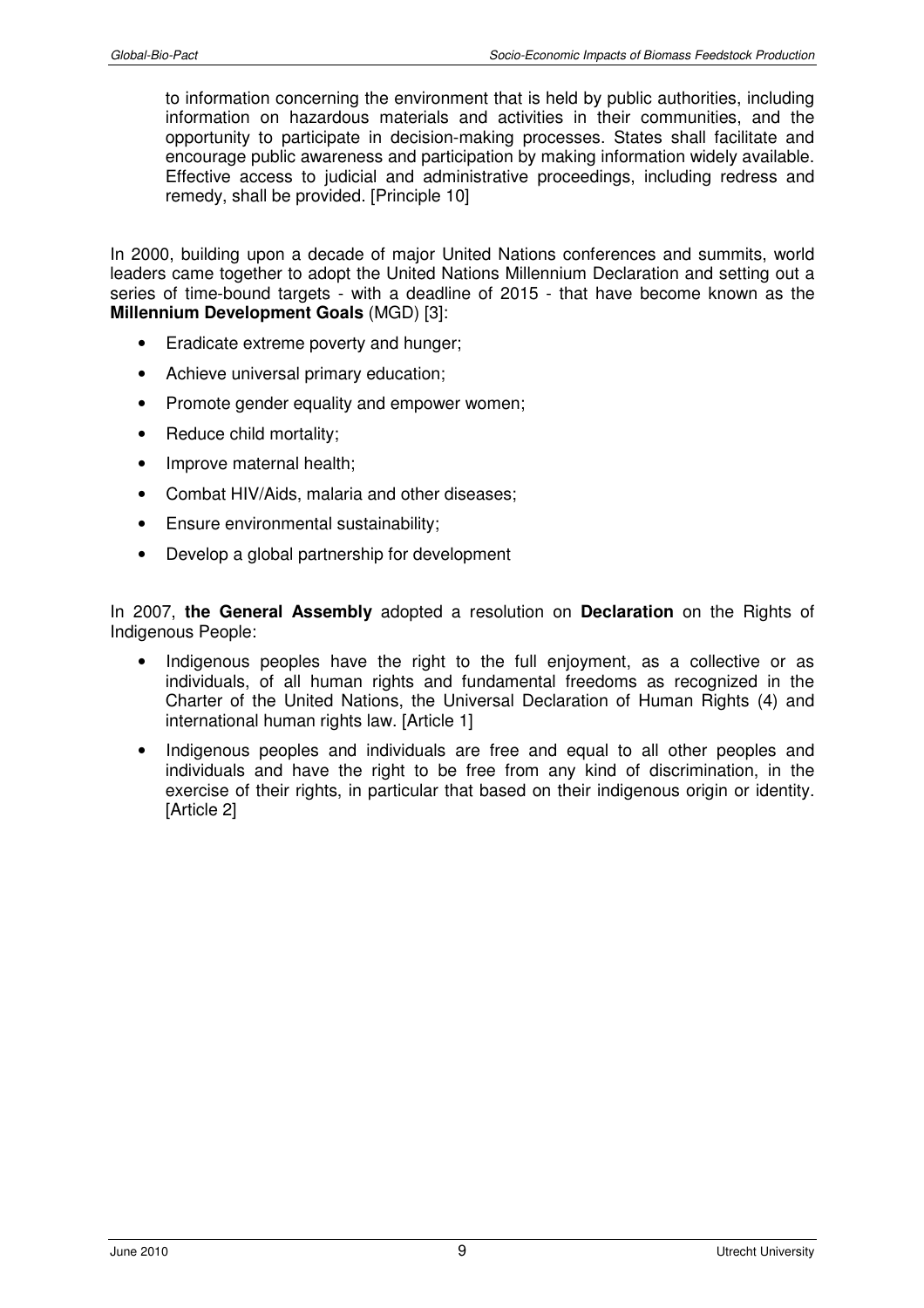# **3 Assessment of socio-economic impacts of biomass production**

#### **3.1 General studies on socio-economic impacts of biomass production**

A consideration of the social impacts of biofuel production requires the recognition that effects operate through social, economic and political systems. Note that these systems are intimately interconnected – particularly in the developing world [4].

The COMPETE project<sup>1</sup> (Bioenergy Competence Platform for Africa) analyzed the environmental and social aspects of bioenergy for sustainable development in Africa. Based on a debate on biofuels sustainability schemes, organized in 2008, the following social, economic and policy related sustainability guidelines had been elaborated [5]:

**Table 2: Sustainability guidelines for bioenergy production in Africa, as developed by the COMPETE project** 

| Social:     | Community participation in planning;<br>Women's participation in planning;<br>Skills transfer                                                                               |
|-------------|-----------------------------------------------------------------------------------------------------------------------------------------------------------------------------|
| Economical: | Community inclusion in business models;<br>Added value in the community ensured through e.g. employment and revenue creation;<br>Improvement in services and infrastructure |
| Policy:     | Compliance with national polices;<br>Compliance with national programs or plans;<br>Respect land rights and avoid displacement                                              |

A study from Kessler et al. [6] developed a list of most relevant impacts and indicators for a set of selected agro-commodity production chains. For most of the selected indicators, quantitative values are available from UNDP Human Development Reports, ILO reports and national statistics.

| Indicator                                             | Relevance and description                                                                                                                                                                                                     |
|-------------------------------------------------------|-------------------------------------------------------------------------------------------------------------------------------------------------------------------------------------------------------------------------------|
| Per capita GDP (national<br>and administrative units) | An increase of GDP per capita is expected in production areas. GDP per capita is corrected<br>for inflation.                                                                                                                  |
| <b>Employment rate</b>                                | An improved employment rate is expected in production areas. Where possible a distinction<br>is made between rural and urban employment.                                                                                      |
| Food security, child mortality                        | Food security may be negatively affected due to the replacement of food crops by<br>commodity export crops. Child mortality <sup>2</sup> can be used as a prox for food security.                                             |
| Poverty (index)                                       | Reduced poverty rate is expected in the production areas, as associated with improved<br>incomes. The Human Poverty Index is an index measuring shortages in life expectancy,<br>education, and standard of living.           |
| Conflicts                                             | There accounts of conflicts due to land grabbing, illegal practices as a response of rapid<br>expansion of production volumes. Other indications for conflicts are local corruption and,<br>cases of slavery or child labour. |
| Inequality                                            | Equality in income and distribution may decline if few benefit from the production process,<br>but trickle down and increased employment may improve inequality. A measure for inequality                                     |

| Table 3:<br>Indicators used to assess socio-economic impacts for agro-commodity production chains [6] |  |
|-------------------------------------------------------------------------------------------------------|--|
|-------------------------------------------------------------------------------------------------------|--|

 $\overline{a}$ 

<sup>1</sup> www.compete-bioafrica.net

<sup>&</sup>lt;sup>2</sup> Comment from author: Child mortality is of course also influenced by other issues. It can therefore be questions if this is the most appropriate indicator.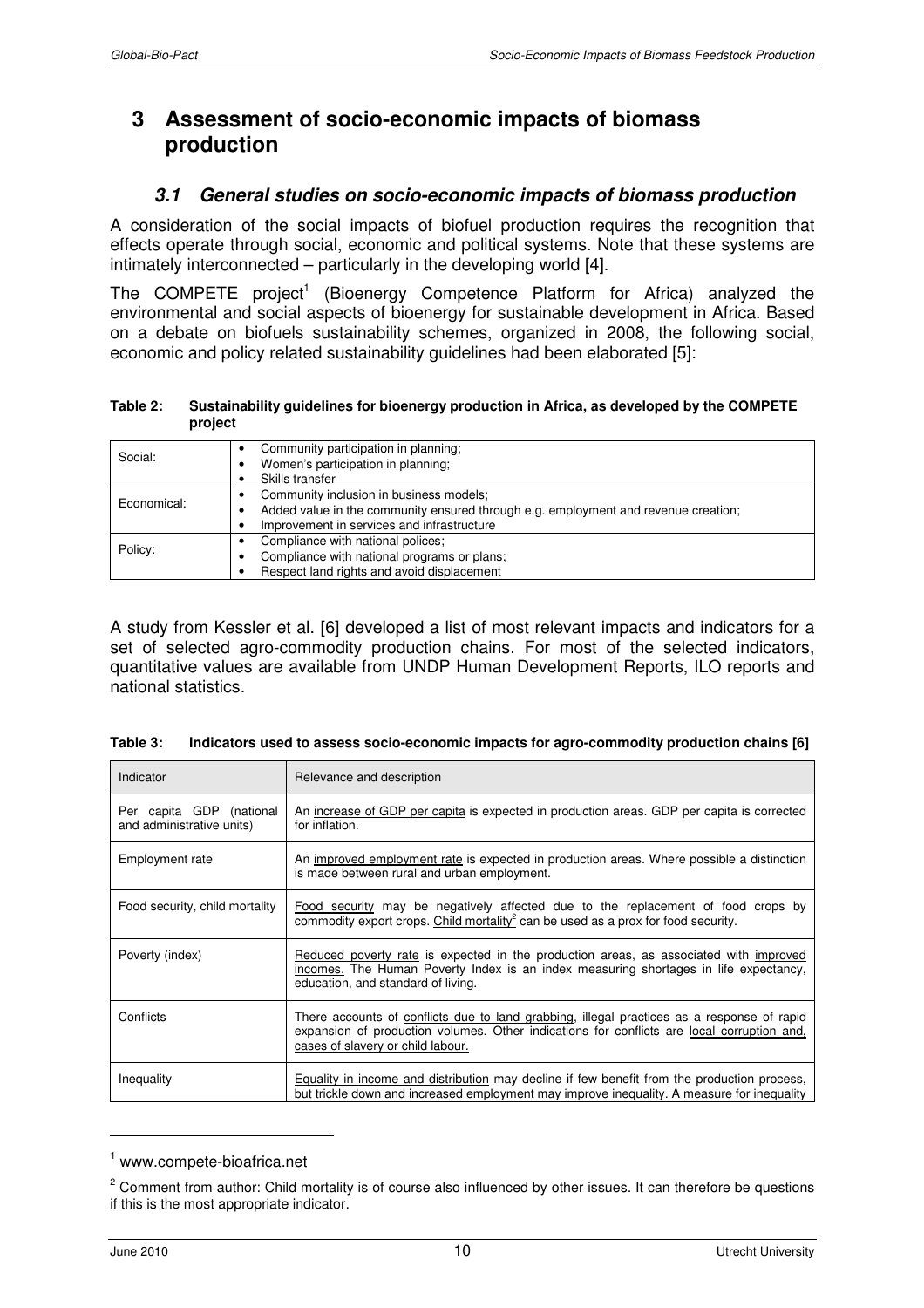Smeets et al. [7] included various socio-economic areas of concern to analyze the impacts of sustainability criteria on the costs and potentials of bioenergy production. Specific case studies included sugarcane production in Brazil and SRC production in the Ukraine. The areas of concern were translated to a set of loose (i.e. limited set of requirements, see table 4 below) and strict criteria.

| Table 4: | Areas of concern and socio-economic criteria to analyze the impacts of sustainability criteria |
|----------|------------------------------------------------------------------------------------------------|
|          | on the costs and potentials of bioenergy production [7]                                        |

| Area of concern | Loose criterion                                                                                    | Strict criterion                                                                                                                                              |
|-----------------|----------------------------------------------------------------------------------------------------|---------------------------------------------------------------------------------------------------------------------------------------------------------------|
| Food supply     | Energy crop production is not allowed to<br>endanger the supply of food                            |                                                                                                                                                               |
| Child labour    | Child labour is not allowed                                                                        | Similar                                                                                                                                                       |
| Wages           | Fair wages must be paid so that poverty as<br>defined by (inter-) national standards is<br>avoided | Fair wages must be paid so that poverty as defined<br>in (inter-) national standards is avoided and also so<br>that wages are fair compared to national wages |
| Employment      | Energy crop production must contribute to<br>the direct employment                                 | Energy crop production must contribute<br>to<br>employment, including all direct and indirect and<br>induced effects                                          |
| Education       | (Education must be provided for the workers'<br>children)                                          | Education must be provided for the workers'<br>children by the energy producer                                                                                |
| Health care     | (Health care services must be provided for<br>all workers' family members)                         | Health care services must be provided for all<br>workers' family members by the energy crop<br>producer                                                       |

The Roundtable of Sustainable Biofuels (RSB) has investigated a large number of potential socio-economic impacts associated with biofuel developments, which have been incorporated into the RSB principles. A list of key socio-economic issues and impacts, identified by RSB, which should be investigated and assessed, is provided in Table 5. RSB mentions that the investigation of impacts should however not be limited to this prescribed list, and should depend rather on the local context and the nature of the proposed development. It should also be noted that it is necessary to consider both the direct impacts associated with the proposed development as well as potential secondary and cumulative impacts. While the direct impacts may be of low significance, their significance might be elevated when considered in the broader context (for example, loss of access to land and natural resources due directly to the project development and indirectly due to densification, in-migration and resettlement) [8].

| Table 5: | Potential socio-economic impacts, as identified by RSB, associated with biofuel |
|----------|---------------------------------------------------------------------------------|
|          | developments requiring a full ESIA [8]                                          |

| Issue             | Impact                                                                                                                                                                                                    |
|-------------------|-----------------------------------------------------------------------------------------------------------------------------------------------------------------------------------------------------------|
| Economic Benefits | Increased employment<br>Increased income earning opportunities (i.e sale of goods and services)<br>Increased cash for consumption and savings/investment (i.e. in livestock,<br>education, dwellings etc) |
| Economic losses   | Loss of labour for other existing livelihood activities<br>Loss of land and natural resources<br>Less access to land (reduced availability)<br>Tenure security/insecurity                                 |
| Resettlement      | Loss of land, dwellings and other physical resources<br>Loss of crops and cleared arable land<br>Loss of natural resources and grazing land                                                               |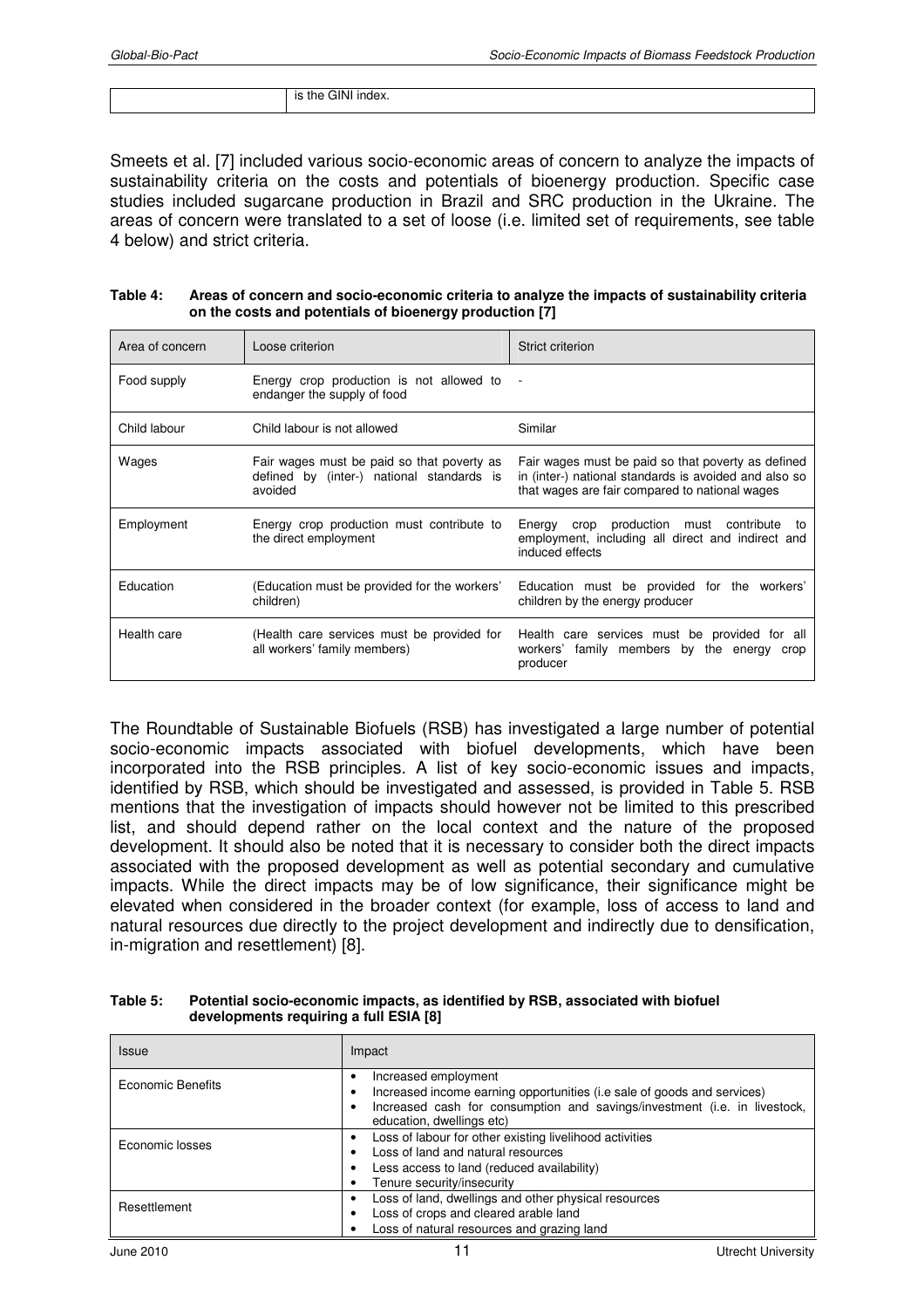| (either physical or economic)         | Loss of land rights and entitlements<br>$\bullet$                                                  |
|---------------------------------------|----------------------------------------------------------------------------------------------------|
|                                       | Compensation<br>$\bullet$                                                                          |
|                                       | Disruption of social networks and relationships<br>$\bullet$                                       |
|                                       | Disruption of relationship with the land and natural resources                                     |
| Food Insecurity                       | Ability to maintain household food production (depends on labour, productivity<br>$\bullet$        |
|                                       | and cash)                                                                                          |
|                                       | Ability to purchase food (depends on availability of food, prices and income)<br>$\bullet$         |
| In-migration and                      | Densification and concentration of settlement<br>$\bullet$                                         |
|                                       | Social tensions related to competition and differences between locals and in-<br>٠                 |
| Population growth                     | migrants<br>Less compliance with local norms and regulations<br>$\bullet$                          |
| and concentration                     |                                                                                                    |
|                                       |                                                                                                    |
| Social conflicts                      | Due to competition between groups for employment and other economic<br>$\bullet$                   |
|                                       | benefits                                                                                           |
|                                       | Due to competition and differences between locals and in-migrants<br>$\bullet$                     |
|                                       | Due to tensions between resettled households and residents in host areas and                       |
|                                       | neighbouring areas.<br>Due to increased pressure on land and natural resources and tensions around |
|                                       | $\bullet$<br>land administration and land use management                                           |
|                                       | Due to increased crime<br>$\bullet$                                                                |
|                                       | Impacts on graves, sacred sites and important cultural heritage sites and<br>$\bullet$             |
| Disturbance and / or loss of cultural | resources                                                                                          |
| heritage sites and resources          | Movement of graves<br>$\bullet$                                                                    |
|                                       | Access to sufficient potable water<br>$\bullet$                                                    |
| Health and welfare                    | Increased risk of HIV/AIDs and other diseases<br>$\bullet$                                         |
|                                       | Increased crime<br>$\bullet$                                                                       |
|                                       | Access to natural resources for traditional medicines<br>٠                                         |
|                                       | Education<br>$\bullet$                                                                             |
|                                       | Increased traffic safety risks<br>$\bullet$                                                        |
|                                       | Health risks from employment, pollution and sanitation problems<br>$\bullet$                       |
|                                       | Health risks associated with introduction of vectors, especially water borne<br>$\bullet$          |
|                                       | vectors due to irrigation                                                                          |
|                                       | Increasing need for basic infrastructure and services<br>$\bullet$                                 |
| Governance impacts                    | Management of resettlement<br>$\bullet$                                                            |
|                                       | Changes in administration of land rights and use<br>٠                                              |
|                                       | Increased pressure on land and natural resources and tensions around land                          |
|                                       | administration and land use management                                                             |
|                                       | Development of concentrated villages and urban centers<br>$\bullet$                                |
|                                       | Increased demand for basic infrastructure and services<br>$\bullet$                                |
|                                       | Need to maintain roads and other basic infrastructure and services<br>٠                            |
|                                       | Management of increased social tensions                                                            |

The RSB, the COMPETE project and the studies from Smeets et al. and Kessler et al. provide a general overview of key socio-economic issues to take into consideration for biomass production. Apart from that, there are several studies that provide background information on one or more specific socio-economic impacts for biomass production. These are discussed in the following sections.

# **3.2 Impact on gender**

Potential effects of bioenergy production on women will depend upon the social status and the rights of women in a specific country and in the agricultural context. As the situation of women and general health conditions in rural areas of developing and emerging countries are often weak, these aspects should be considered within a greater agricultural and societal context [9].

Traditional use of biomass and the absence of energy supply in developing countries have gender differentiating impacts, since women are primarily responsible for activities such as gathering firewood, fetching water, growing crops, etc. Since women are more vulnerable as a result of systematic discrimination, gender-specific impacts can also be observed in the bioenergy industry. Parameters that characterize the status of women in developing countries include [9]:

- Limited access to land (only 5% of female farmers in developing countries own land);
- Marginalization in downstream socio-economic activities (e.g. trade):
- Limited access to knowledge and discriminatory employment conditions.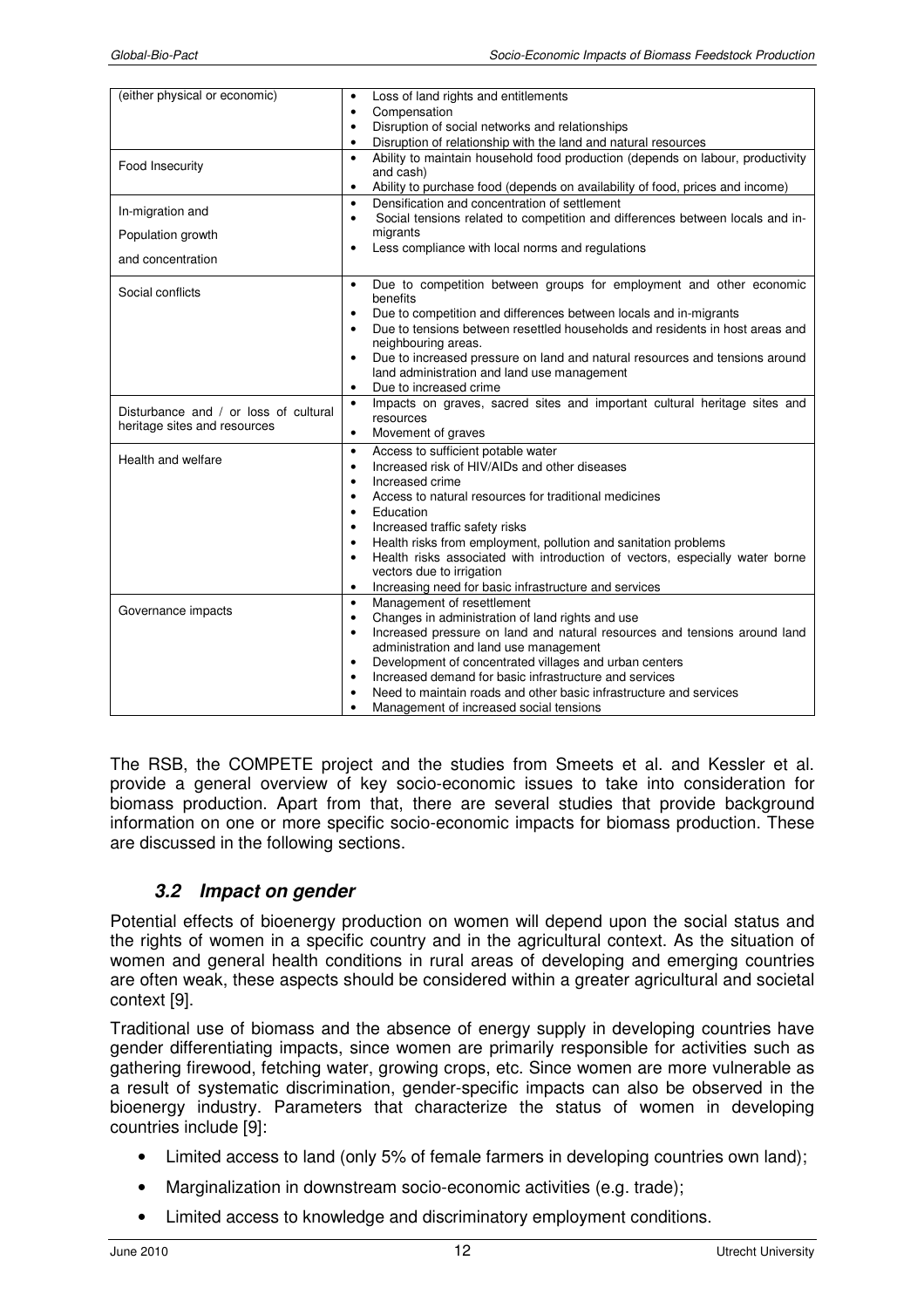#### **3.2.1 Impact on Employment opportunities and risks**

The growing global demand for liquid biofuels has been seen as a way to create new employment opportunities in rural areas, thus leading to increases in income generation and rural development. In China, the liquid biofuel program is expected to create more than nine million jobs in the next few years [10].

With the increasing mechanization of agricultural production that is occurring in most developing countries (mainly on large-scale plantations), the number of agricultural jobs associated with the production of liquid biofuels is likely to decrease over time [10].

Gender-specific impacts: The economic development and income generating activities might in the beginning benefit men more than women, due to underlying differential access to resources [10]. Therefore it is likely women that would profit less from the potential benefits of the bioenergy industry and suffer more from unsustainable development. The potential advantages of bioenergy concerning land displacement and food competition may improve the situation for women, commensurate to the rest of the population, but the benefits will not be entirely grasped if their role is not upgraded and their needs are not separately defined [9].

#### **3.2.2 Working conditions**

It has been argued that a large share of the agricultural jobs in the biofuel industry would be of poor quality and conditions and targeted mainly to low-skilled seasonal agricultural workers (often migrants), who tend to be particularly vulnerable. Specific studies and data on the working conditions on dedicated energy crop plantations are still scarce. There is evidence that, in some cases, working conditions on plantations (including those of biofuel feedstock) tend to have a differentiated gender impact [10].

The effect of large-scale feedstock plantations could be that workers have to work under worse conditions than on farms due to unsecured labour rights and the need to produce lowcost feedstock [9].

Gender-specific impacts: Women working on plantations generally tend to be disadvantaged, compared to men, also in terms of employment benefits and exposure to occupational safety and health risks. A significant (and growing) number of agricultural workers in developing countries are employed on a seasonal and often a casual or temporary basis (with limited, if any, social security, including medical assistance); an increasing share of these workers is women [10]. Reliable data on the share of women waged agricultural workers are difficult to obtain, given the prevalence of informal labour arrangements. There is evidence, however, that this share has been rising worldwide and women now account for 20-30 percent of total waged agricultural workers [10].

#### **3.2.3 Health**

Gender-specific impacts: There is evidence that women tend to receive on average less training and instruction than men, they often do repetitive work that can result in health problems, and face reproductive hazards as a result of exposure to agrochemicals. In Malaysia, for instance, women, who represent about half the workforce on plantations, are often recruited as sprayers of chemical pesticides and herbicides, without proper training and safety equipment. This may have serious implications for the long-term health of these women workers [10].

#### **3.2.4 Food (in-) security**

Given the differences concerning economic growth, poverty and agricultural status, the issue of food security should be examined for each country individually. In some countries, food security is not related to the production of crops, but to distribution within the country. In Tanzania for instance, crop production in good years is sufficient to meet domestic demand,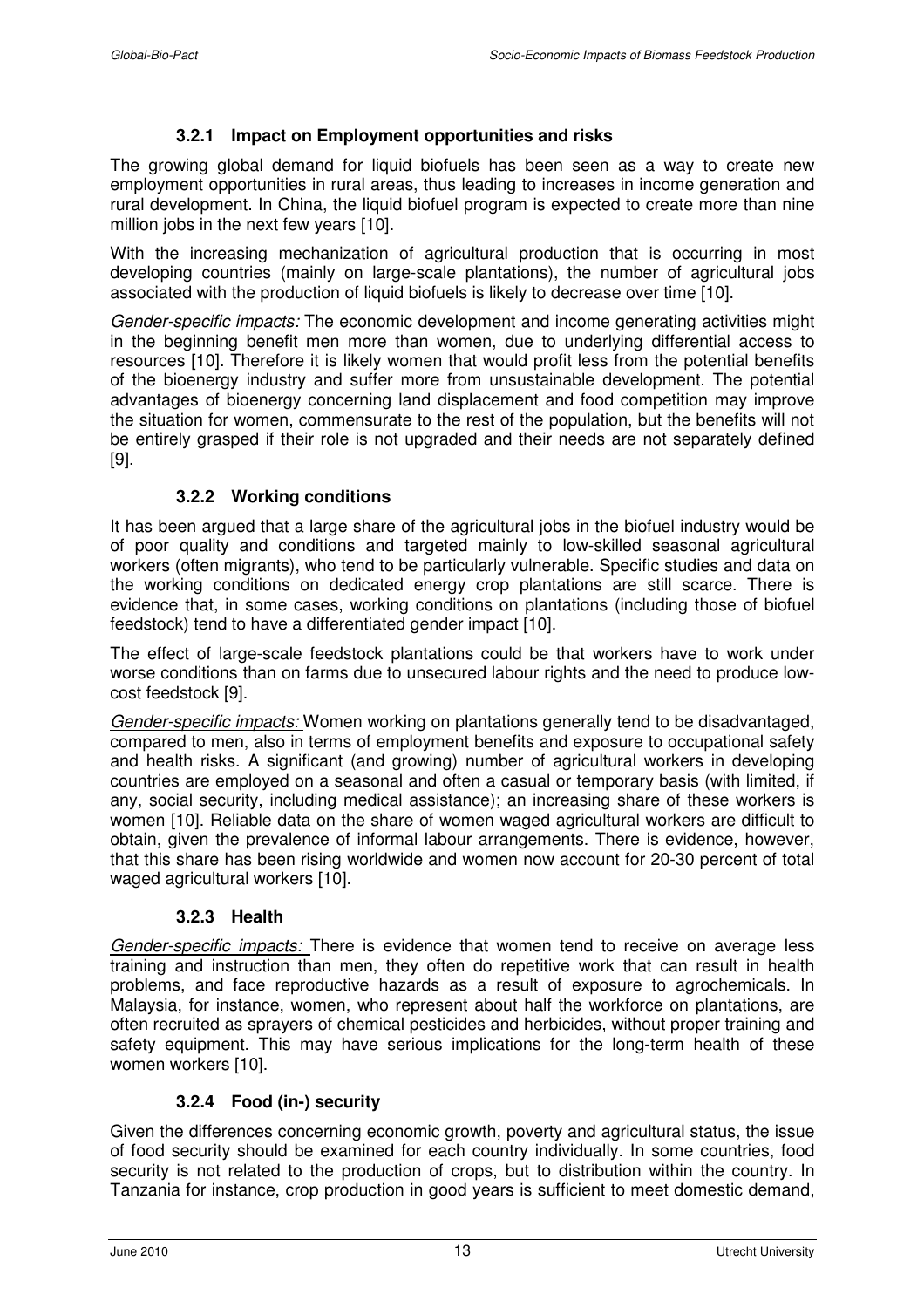but the inefficient distribution network does not allow transporting food in undernourished regions [9].

It should be considered that the improvement of food security in developing countries is a very complex challenge that depends on several factors like market prices of agricultural products, food consumption patterns, climatic conditions, and income distribution. A stronger promotion of the agricultural sector is required with a priority to food production; simply not producing bioenergy may not solve any problem or even exclude possible solutions since biofuel production may also imply some benefits (e.g. diversification of local markets, income creation, and rural development) [9].

A number of developing countries that produce, or have the potential to produce, biofuels (or simply biofuel feedstock) are also food insecure. For this reason, it is important to assess the potential impacts of biofuels production on the food security of men and women living in these countries. The establishment of energy crop plantations and the impacts of the increasing demand for liquid biofuels on food prices might affect at least two key dimensions of food security – availability and access [10].

Gender-specific impacts: The establishment of energy crop plantations on "marginal" lands might negatively affect women's ability to meet household obligations, including traditional food provision and food security. The establishment of such plantations might also lead to a loss of wild edible plant species, which women are usually responsible for collecting and preparing and which play a key role in the food security of rural households. At the same time, biofuels production might also affect men's contribution to household food security, due to its potential negative impact on ruminant production (cattle, sheep and goats), which men are often responsible for. The combination of these processes would have a negative impact on the food security of rural households [10].

# **3.2.5 Effects on food and feed prices**

The paper from [11] has identified several potential negative social impacts from biofuel production in Latin America including food security: Increasing food prices may have large impacts on poor people in developing countries who spend a high portion of their income on food. On the other hand, increased commodity prices could contribute to rural development and poverty reduction since small-scale farmers gain more money from their products.

The interrelations and impact of biofuel production on food and feed prices are currently still poorly understood [12]. Increased biofuels production can have impacts on food prices as long as the fuels are made from food crops or the biofuels feedstock are being grown on agriculturally productive land. The effects of biofuel production on food prices is expected to be less when i) a transition to cellulosic biofuels happens and ii) if producers are able to grow feedstock primarily on land that is marginal for agriculture [4].

A price increase on a basic food commodity will have most impacts on the most vulnerable segments of the population because these groups spend relatively a higher percentage of their income on food [4]. Impacts of biofuel production on local food security needs further investigation with special attention to impacts to the low income population. Thereby, different land uses need to be considered as land use for food, feed, fuel, products chemicals, etc [12].

Gender-specific impacts: Sudden increases in food prices would have negative repercussions in particular for poor households and vulnerable groups, particularly women and female-headed households, which tend to be particularly exposed to chronic and transitory food insecurity, due also to their limited access to income generating activities [10].

#### **3.2.6 Land issues: conflicts**

One of the most controversial subjects in developing countries is the issue of land occupation.

Especially in Africa, land ownership systems are surrounded with uncertainty, since land property is often not officially secured and cadastral registries are often non-existent. Land is often leased from the state or held communally and is not based on private property;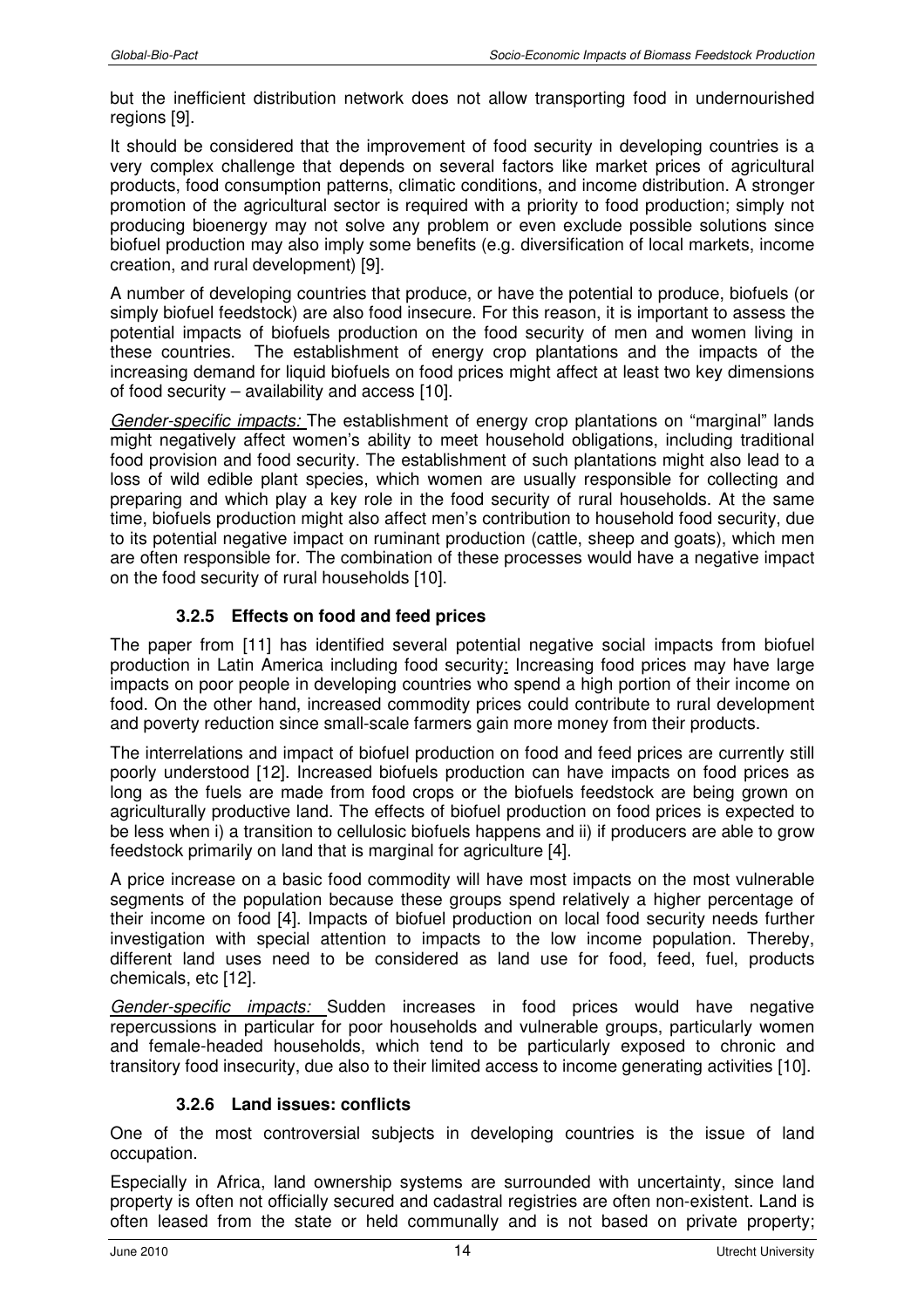therefore, land rights are often in dispute. This uncertainty is crucial, since it does not allow for a calculation of how much land is actually available, how it is distributed across the country and how it is prevalently used. Against this background, potential development of the bioenergy sector could lead to increased demand for land and competition among actors, thus possibly exacerbating the aforementioned problems. This applies to both first- and second-generation bioenergy that are based on crop feedstock that requires land for cultivation.

Gender-specific impacts: In most developing countries, there are significant gender gaps particularly in land ownership. For instance, in Cameroon, while women undertake more than 75 percent of agricultural work they own less than 10 percent of the land. In addition, women, due also to the impossibility (in most cases) of using land as a collateral, generally lack access to formal credit schemes, thus being limited in their ability to acquire productive inputs [10].

# **3.2.7 Land issues: competition**

It is important to investigate whether there is enough arable land available for food and feedstock production, and whether that land could be used sustainably in terms of soil conservation and efficient water use. Expansion of current bioenergy production is criticized especially in countries where food security is precarious since it is believed that bioenergy production aggravates competition about limited land resources [9].

The livestock sector may be particularly affected by the production of liquid biofuels. This is due to the potential conversion of part of the grazing lands to energy crop plantations, and to the increase in the price of livestock feed caused by the growing demand for agricultural commodities for the production of biofuels. This rising demand might also give rise to a potential competition for land between food and feedstock production. The land-use changes associated with the establishment of large-scale energy crop plantations might affect, in particular, ruminant production (cattle, sheep and goats), which depends critically on availability of grazing lands [10].

Gender-specific impacts: If biofuels production competes, either directly or indirectly, for water and firewood supplies, it could make such resources less readily available for household use. This would force women, who are traditionally responsible, in most developing countries, for collecting water and firewood, to travel longer distances, reducing the time available to them to participate in decision-making processes and income generating activities [10].

# **3.2.8 Transitions in agricultural land: from small to large scale production**

Due to economies of scale, generally the production of energy crops is more cost efficient on large scale. This may lead to an agricultural transition from small to large-scale agriculture with extensive monocultures. Insight is needed on the effects of this transition, especially on social impacts [12].

Large-scale production of current generation feedstock is often criticized for depriving small farmers of their properties. Unclear land rights and poorly regulated land acquisition conditions which often prevail in developing countries – lead to displacement of local farmers to non-arable regions or urban centres. These concerns are basically the same if dedicated energy crops are grown for second-generation bioenergy production [9].

According to [4], the early adapters in the biofuel market will be the larger farmers in areas with well-functioning markets. These farmers can afford the start-up costs of converting land to another crop, expanding land under production, or changing the technological or labor inputs.

Large-scale plantations for the production of liquid biofuels require an intensive use of resources and inputs to which smallholder farmers (particularly female farmers) traditionally have limited access. These resources include land, water and agrochemical inputs [10]. This would further increase farmers' reliance on external inputs , exposing such farmers to potential market shocks such as rapid increases in the prices of these inputs [10].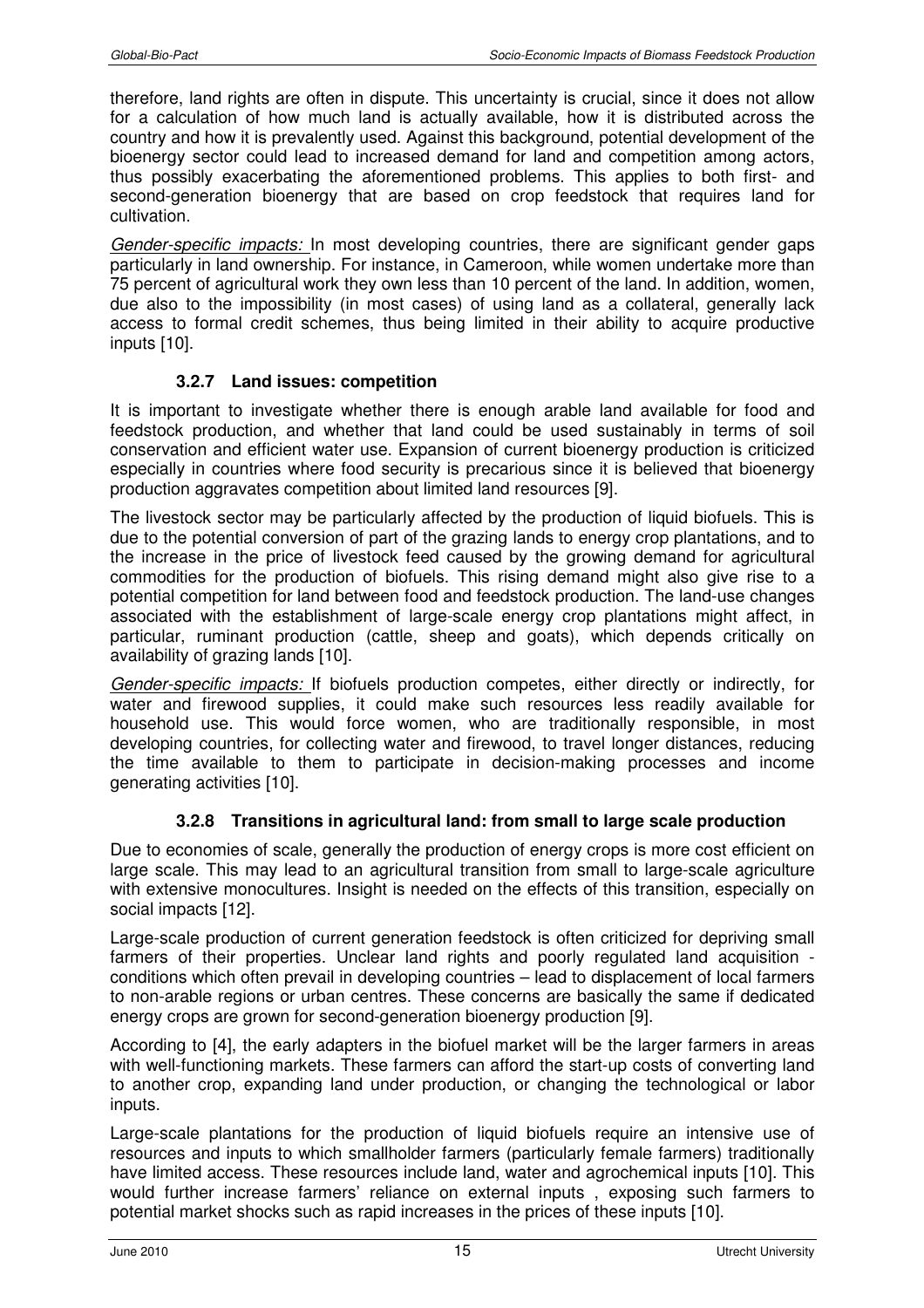The early adapters are likely to do very well in the market. Later adapters, most likely the small farmers who take a longer period to e.g. accumulate start up costs, will enter a more crowded field of producers, leading to lower profits (or even losses). The expansion of production of biofuel feedstock will accelerate the transformation of the rural economic landscape through favoring large scale producers. With careful planning, this displacement of small producers might be avoided through mandates or encouragement of arrangements that integrate small farmers with processing plants [4].

Gender-specific impacts: Female-headed households, in relation to male-headed households, might face more barriers to accessing the market for external inputs and thus participating in biofuels production.

#### **3.2.9 Change in traditional use and knowledge**

The resilience of rural livelihoods might be reduced by the decline of traditional local knowledge linked to the loss of agro-biodiversity. The replacement of local crops with energy crop plantations would threaten especially the extensive knowledge and the traditional set of skills of smallholder farmers in the management of local crops. It would also threaten the knowledge related to the selection and storage of seeds and crops, all activities traditionally performed mainly by women [10].

The potential reduction in the number and the variety of animals (particularly ruminants) raised by smallholder farmers, due to biofuels production, would contribute to the decline of traditional local knowledge. This process would threaten, in particular, the knowledge related to the use of different animals and animal-derived products [10].

Gender-specific impacts: Women, in particular, tend to have specialized knowledge about the patterns and uses of local agro-biodiversity [10]. The potential depletion (or degradation) of natural resources and traditional uses production may place an additional burden on rural farmers' work and health, in particular on female farmers.

#### **3.2.10 Local energy provision**

The link between poverty alleviation and energy provision makes it critical to consider both when looking towards sustainable rural development. Availability of local energy and farm power is fundamental to intensifying agriculture, and agricultural development is essential to poverty alleviation. There is a growing consensus among policy-makers that energy is central to reducing poverty and hunger, improving health, increasing literacy and education, and improving the lives of women and children [13].

# **3.3 Impacts of soy production**

#### **3.3.1 Employment creation and losses**

Literature indications mentioned in [14] estimate that the chain 'vegetable oil and subproducts' in Argentina generated around 288.000 jobs in 2004, compared to 230.000 for the milk chain and  $543*10<sup>3</sup>$  jobs for the meat chain. The Ministry of Economy has estimated that every direct job generated in soybean value chain multiplies to 17.7 indirect jobs. In comparison: one direct job in the petroleum, meat or milk sector multiplies to 10.6, 5.5 and 6.1 indirect jobs, respectively [14].

The required labour input for soybean production is also discussed by Berkum et al. [15], mentioning that large agricultural farms in Argentina with highly mechanized soybean production combined with direct seeding, generate around one labour place for every 200 hectares. In comparison, small traditional farms practicing rotation with two crops generate around one labour place for every eight hectares. The low labour input for intensive soybean production generates a process of rural out-migration compared to more traditional production systems, destabilization of livelihoods and scarcity of jobs in the agricultural sector.

Tomei et al. (2009) also mentions that the intensification of agriculture has led to a reduction in the rural labour force in Argentina. While this may free up human capital for work in other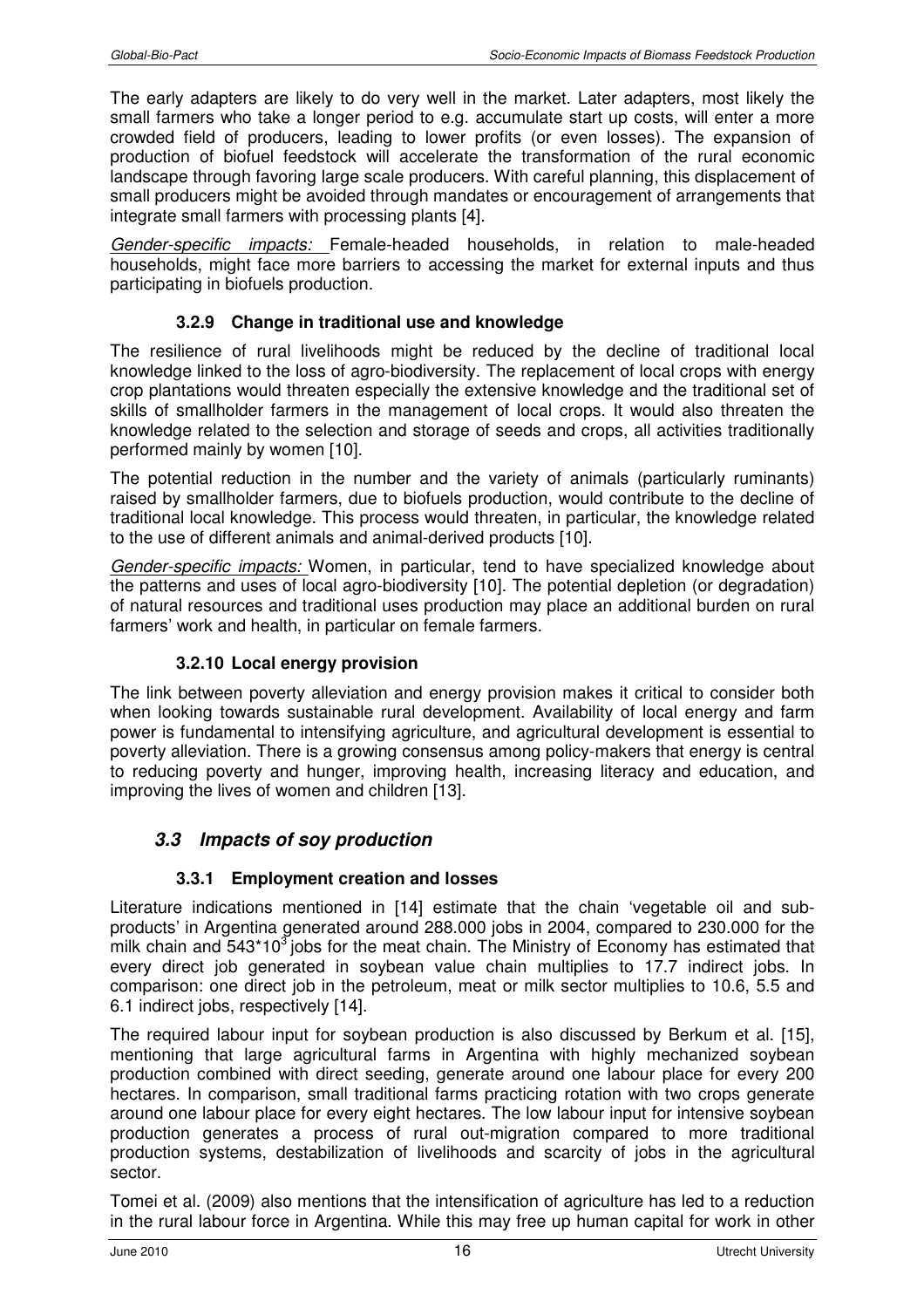economic sectors, in Argentina many small and medium farmers have not been successful in finding new areas of work. For many, livelihoods have been restricted to living off the rent from their lands, or to working for others. Furthermore, changes in land management have led to a rural exodus from the countryside and small rural towns to the cities in search of better economic opportunities. These changes in ownership and production are leading to the erosion of rural cultures and the loss of traditional knowledge and livelihoods [16].

The survey under Campesinos in Paraguay also mentions that the implementation of the technical packages of transgenic soy and the mechanization of monocultures implies a drastic reduction of employment offered in the dominant soy areas [17]. The Bolivian soy boom has made Santa Cruz the economic capital of Bolivia, but so far the development of mechanized commercial export agriculture, dominated by soy, has not brought structural improvements to the poor. In 2000, one third of Bolivian soy output was produced on large plantations by Brazilian immigrants. It has aggravated unequal income distribution [18].

#### **3.3.2 Transitions in agricultural land: from small-scale to large-scale**

The main agricultural crops in Argentina are soybeans, maize, wheat and sunflower. The traditional soybean production areas are located in Las Pampas containing parts of Buenos Aires, Cordoba, Santa Fe and Entre Ríos. In recent years, however, agriculture (primarily soybean production) has extended to less fertile and more remote areas in the northeast and west of Argentina [19]. The recent land use changes in La Pampa province (Argentina) are mainly caused by economic incentives for the farmer, receiving high prices for annual crops, and the possibility to extend the production of profitable crops to other areas within the region. Livestock production is traditionally characterized by low productivity, income and profit. The need for large areas and the low profit per area makes livestock production only viable in areas where land prices are low. Thus, when infrastructure improves and more intensive land uses such as soybean production start to predominate, cattle production will be displaced, intensified or decreased [15].

A study from [17] mentions that soy crops expanded an average of 125.000 hectares a year in Paraguay over the period 1995-2006. It is estimated that approximately half of this area consists of family farms that converted to oilseed production; the rest once belonged to Campesino families and was appropriated through sale, rent or eviction. Small land owners are mainly letting the land to soy producers because of the need to increase income on the short term. The sale of land leads in the longer term to a disruption of community dynamics. In general, all communities have experienced an important landscape change with the soy expansion including destruction of the ecosystem (e.g. lack of wood, limited water resources).

Tomei et al. (2009) mention that the economies of scale, inherent to the agricultural production system for soy production, as well as the many economic crises that have plagued Argentina have led to the concentration of land ownership. In addition, the high international price and profitability of soy has led to a rise in tenant farming and absentee landlords. Farmers who are unwilling or no longer able to take the production risk rent out their land to other neighbours, contractors or investment trusts, who manage production from year to year. In 2007 some 60% of farms were managed by tenants. The rise in tenancy farming has inevitably led to a loss of traditional and cultural knowledge which will be irreversible [16].

A specific case study on soy production [20] close to the Amazon soy frontier indicated the movement of Colonos (smallholders) to new primary forest regions or urban areas as a result of soy expansion in the area. Other socio-economic impacts included:

- The loss of community infrastructure when a few farmers bought a whole community;
- Colonos returning to their previous communities after finding no job in the urban or rural areas only to find out there is no more land to farm;
- Increasing pressure to sell their land;
- Agricultural product loss and children sick from spraying;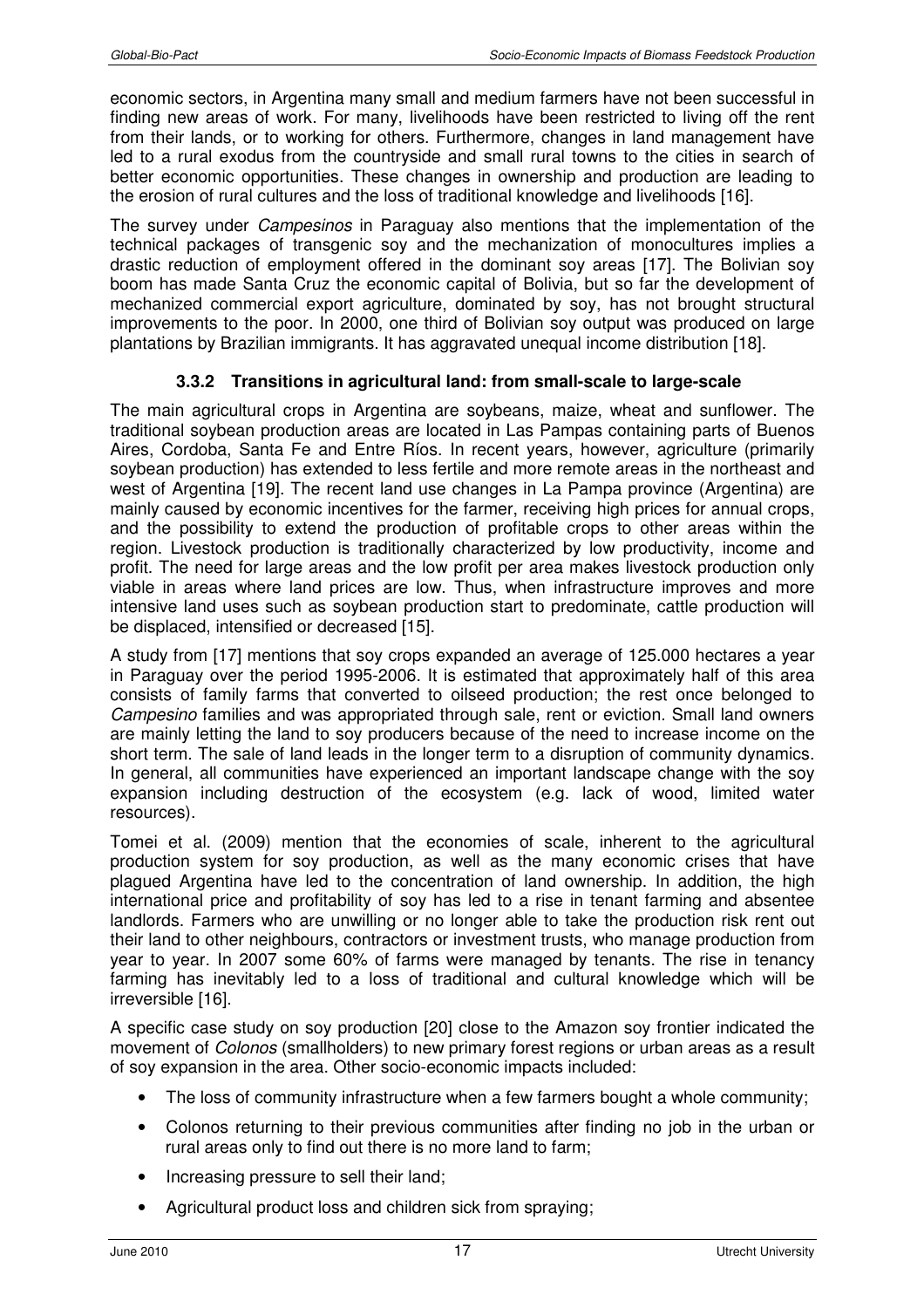• Diminished or completely destroyed water sources as a result of erosion and sedimentation because of the use of agricultural machinery.

# **3.3.3 Food (in-) security**

Soy is not only being cultivated in new areas but also in places where food for the domestic market used to be grown. More and more families are renting or selling their land to soy producers. This endangers the local food supply [21].

Tomei et al. (2009) mentions that the spread of soy farming in Argentina will also have impacts on food sovereignty, as soybeans are cultivated at the expense of traditional livestock and crop production [16].

#### **3.3.4 Impact on food and feed prices**

The study from Dam et al. [22] looked, amongst others, at impacts on food and feed prices to assess the sustainability performance from biomass production (soy and switchgrass) in La Pampa province in Argentina. Due to high inflation rates, food prices in Argentina have increased in the last few years although the government announces yearly a maximum price to avoid strong increases for the principal food products. The price of products falling in the category ''oils and fats'' increased strongly between 2002 and 2007 due to a strong international demand and insufficient production. As the price increased 218% in the period 2002–2006, the government agreed to provide a subsidy to keep local price increases within a bandwidth. This agreement was ratified in June 2007. Related to this development, there was a shortage of vegetable oils (especially sunflower oil followed by other oil types), caused by limited production capacity and increasing (international) demand. This example shows that the dynamics of food and feed prices over time is influenced by a wide range of factors (demand for land, development of international markets, growth of economies, labour costs, etc.).

#### **3.3.5 Impact on land prices**

The study from Dam et al. [22] looked, amongst others, at impacts on land prices to assess the sustainability performance from biomass production (soy and switchgrass) in La Pampa province in Argentina. Land prices increased strongly in the last few years in Argentina. Average increases of 10% in agricultural land rents in 2006/2007 compared to the previous year are mentioned and similar increases (10–15%) are mentioned for 2007/2008. This is caused by various factors.

Land rents are pushed by high outputs and price levels for annual crops as soybean or maize. This creates good income perspectives for farmers, especially with the expectation of further increasing yields. Consequently, there is a high demand for renting suitable land for annual crop production and a supply that does not catch up. Also, the agricultural sector is seen as a secure financial investment. The increase in land rents as well as other costs and investment costs forces producers to select a crop with sufficient income [22].

Also Tomei et al. (2009) mentions that the value of land has increased five times in the past decade in Argentina [16].

#### **3.3.6 Land use rights and conflicts**

The study from Dam et al. [22] looked, amongst others, at land use rights to assess the sustainability performance from biomass production (soy and switchgrass) in La Pampa province in Argentina. Land use rights are officially laid down and described in Argentina. Land property in La Pampa province is largely regulated through private ownership or tenure of land. In case the land is rented there are basically two forms of contracts. The first form is a contract in which the owner charges a fixed amount per year or per harvest. The second form is that the owner receives a certain percentage of the production obtained by the tenant.

A study from [21] mentions that the search for new agricultural land for soy cultivation has often led to conflicts with local people or indigenous communities. Tenants and communities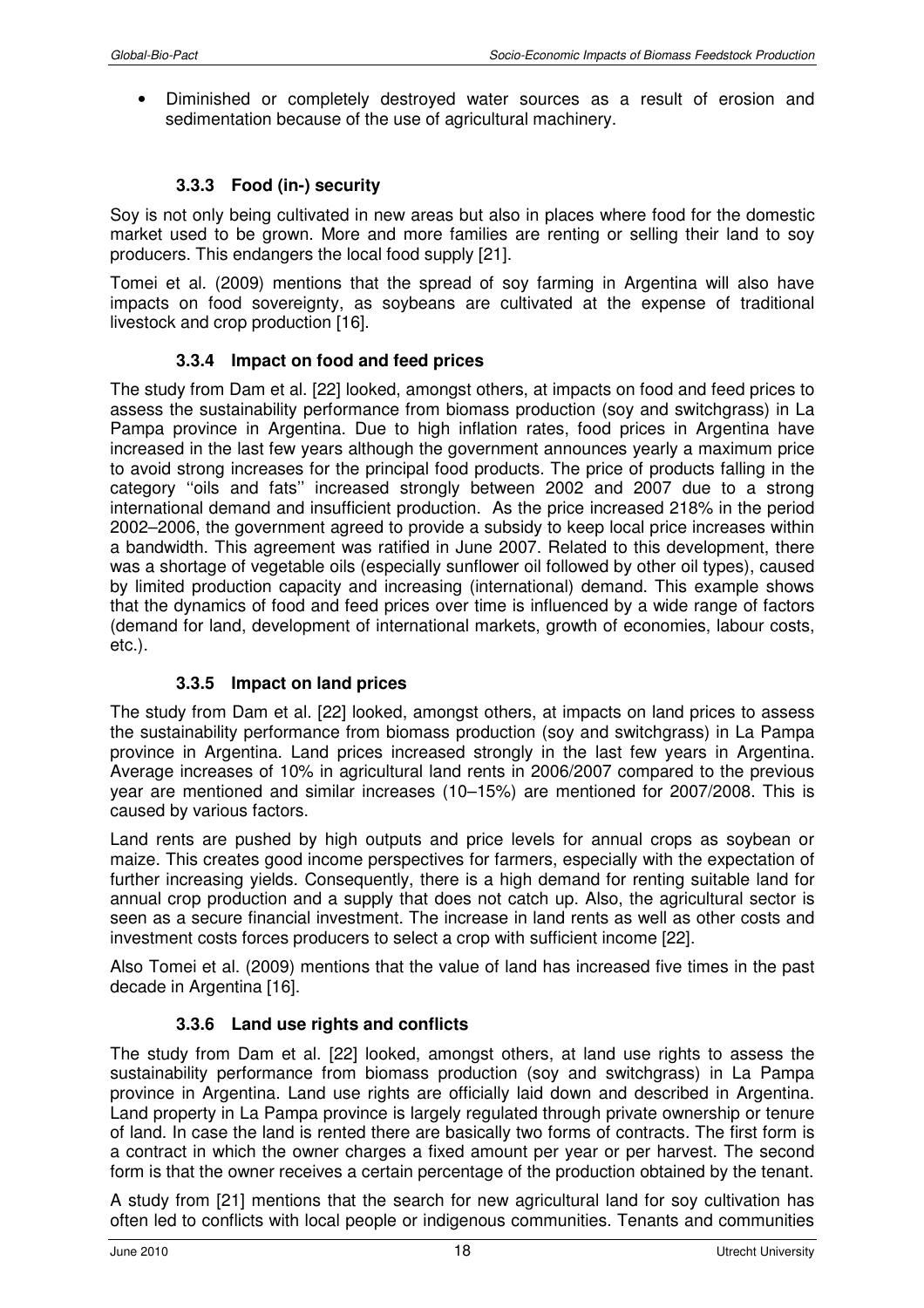often find it hard to stand up for their rights when big land owners or speculators claim land for soy cultivation.

# **3.3.7 Smallholders: limited access for inputs**

Campesinos (Paraguay) interviewed in a study from [17] indicates that soy cultivation requires a lot of capital having negative impacts for small producer in the long term. The costs of implementing mechanized soy monoculture together with the inputs required are too high for family agriculture. This weakens the cohesive family patterns because the subsistence farming is discontinued in the long term and there is a trend to look for outside farm work or to migrate temporarily. The displacement of subsistence farming also makes family farmers more dependent on market factors outside of their control.

The survey in Paraguay under *Campesinos* reveals that there is easy access to finance soy cultivation (seeds and pesticides) on the short term. This creates a **dependency** on these products. Later, the credit has to be repaid in cash [17].

# **3.3.8 Working conditions of employees**

The study from Dam et al. [22] looked, amongst others, at working conditions from employees to assess the sustainability performance from biomass production (soy and switchgrass) in La Pampa province in Argentina. The recognition of the Tripartite Declaration of Principles by companies is stimulated by the Argentinean government. The Argentinean government itself has subscribed the OECD guidelines for multinational enterprises. The Ministry of Labour has established the ''Network for Corporate Social Responsibility and Decent Work'' to promote Corporate Social Responsibility. This network of companies signed a Commitment to Corporate Social Responsibility and Decent Work in 2007.

Rural work conditions in Argentina are regulated by specific resolutions. The 'Rural Worker License law' aims at regulating different aspects of the hiring process of permanent, temporary and harvest workers in the agricultural sector. The National Record Office of Rural Employers and Workers is established in 2001 to combat informal employment and to increase protection of workers. Literature sources show variable estimations about the amount of informal workers (with no to limited access to insurance) and formal workers in agriculture in Argentina. Accurate statistical data are difficult to obtain. Unofficial estimations range from 17.5% to 50% of the workers in the agricultural sector engaged in formal employment [22].

The survey under Campesinos in Paraguay [17] mentions hard working conditions for temporal workers in the soy production areas. The work in the silos is for example exhausting: the workload includes unloading around 1000 tons a day with a day shift of 10 hours. A study from [21] mentions that labour conditions for workers who clear land for soy are often very hard. Workers are paid low wages, their lodgings are bad and they receive no medical care. Based on cases from Brazil, workers are forced to work for free to pay back 'advances' in the form of transport, food or clothing.

#### **3.3.9 Violence**

Violations against human rights related to the working conditions of employees and child labour are not mentioned as an issue in Argentina [22]. Campesinos (Paraguay) interviewed in a study from [17] mentions an increase in violence towards the communities since the introduction of large-scale soy production in the area.

#### **3.3.10 Health**

Campesinos (Paraguay) interviewed in a study from [17] mentions that the sharp increase in agrochemicals had lead to contamination of waterways and disappearance of water streams. The study also reveals an absence of infrastructure and health services to confront the situation of constant pesticide exposure. In the eight communities studied, 78% of the families interviewed said that they suffered from health problems. Also affected are other (subsistence) crops and animals for husbandry.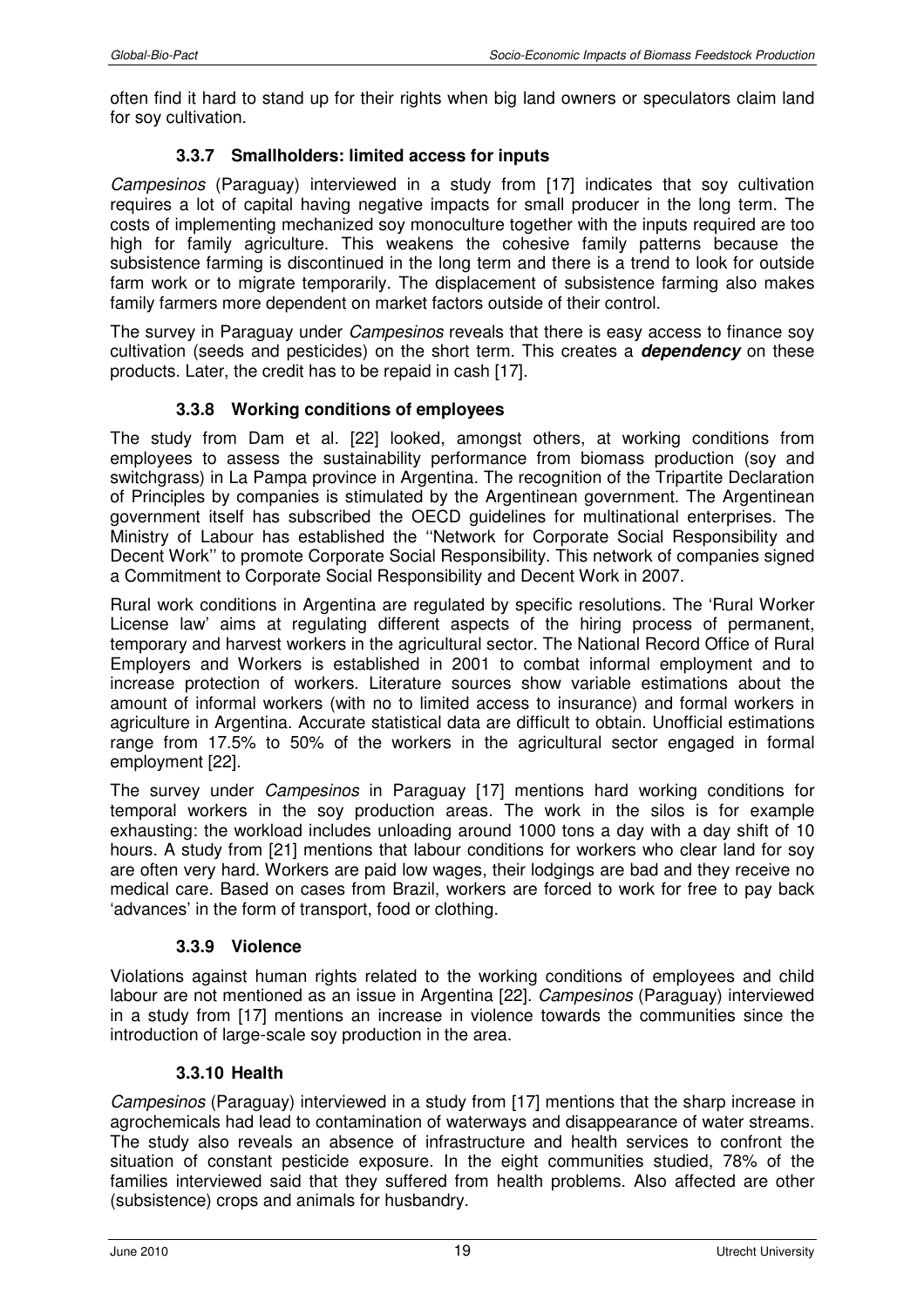In Argentina, there is increasing concern about impacts of the widespread use of agrochemicals, particularly pesticides, on the health of rural communities and ecosystems. In agricultural production areas, crops are routinely sprayed with pesticides, from both the ground and the air, within a short distance of local communities. People living in rural communities are therefore subject to regular, unintentional exposure to pesticides through their food, air and water supplies. Some individuals may also be directly exposed to agrochemicals due to employment in agriculture or the presence of chemical stores in their communities [16].

The health impacts of long or constant exposure to low quantities of agrochemicals are chronic and, as a result, it can be very difficult to diagnose the causes. There is a lack of official and empirical data on the impacts of pesticides on human health and the Argentinean health system records only acute poisoning. Therefore, most of the documentation regarding the long term impacts of exposure to agrochemicals comes from health practitioners, the media, and affected communities and is largely anecdotal.

In January 2009 a precedent was set when the Madres de Ituzaingó (Mothers of Ituzaingó) succeeded in winning an injunction that prevents farmers from using agrochemicals within 500 meters of their community. Ituzaingó is a suburb on the peripheries of Córdoba which is surrounded to the north, south and east by soy fields; of the 5,000 inhabitants, some 200 people have cancer, and incidences of allergies, skin irritation, foetal malformations, and neurological illnesses are also high. As a result of the ruling, the minimum distance for aerial spraying of agrochemicals will increase to 1,500 meters. The ruling applies to two agrochemicals, glyphosate and endosulphan, and may provide a precedent for hundreds of communities in similar situations (Página 12, 2009a). As a result of the ruling, and in response to increasing concern about the impacts of agrochemicals on rural communities, the Ministry of Health has established a committee to investigate the impacts of agrochemicals on local communities [16].

#### **3.3.11 Use of GMO technology**

GMO crops account for 99% of the total soy production in Argentina, being also used for biofuel production. The social, economic and environmental impacts of GMO crops still need further analysis [12]. When genetically modified herbicide-tolerant (GMO) soy was introduced in Argentina in 1998, it was rapidly adopted by Argentine farmers. The resistance of GMO soy to glyphosate facilitated weed control and by 2002, the adoption of GMO soy neared 100%. Between 1994 and 2003 the use of glyphosate rose from 1 to 150 million litres [18].

The widespread and often indiscriminate use of glyphosate has caused dozens of cases of intoxication. Weeds that have developed glyphosate resistance require cocktails of highly toxic herbicides such as atrazine to control. Intoxication of rural workers and neighbouring communities has been reported throughout the soy producing provinces [18]. The study from [17] mentions that the intensification of soy monoculture at a large scale, along with transgenic technology and the lack of rotation cycles generates an ecosystem that does not permit co-existence with other crops and farmers. It also results to indiscriminate crop spraying and dependency on input products [17].

Generally, the impact of the direct or indirect use of GMO soy in food and feed on human health is still not fully understood. Since soy production for biofuels is usually also interlinked with food production (press cake as fodder, proteins), it may also have an impact on health [16].

#### **3.4 Impacts of sugar cane production**

#### **3.4.1 Contributions to local economy**

For conditions observed in the Brazilian Center-South, it was estimated that the processing of a million ton of sugar cane for the production of bioethanol corresponds to an increase of R\$ 171 million in economic production, considering the direct, indirect and induced effects [23].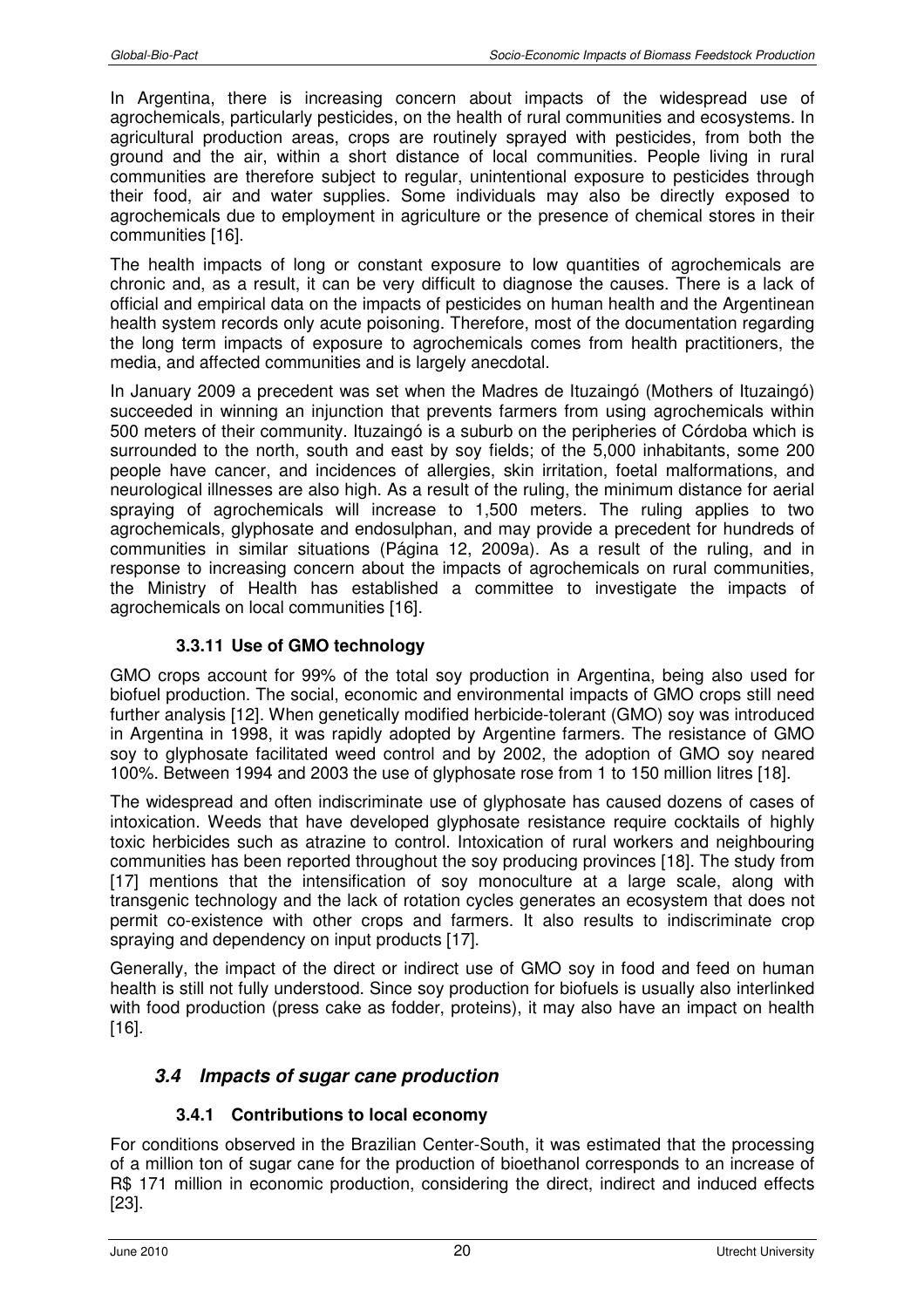According to an I/O matrix study (1997), there are 1.43 indirect jobs and 2.75 induced jobs for each direct employee in the bioethanol agroindustry sector in Brazil, resulting to an estimate of 4.1 million people dependent on the industry in 2005. The jobs created in the sector are widely distributed throughout the country. Most of them are low qualification jobs [23].

#### **3.4.2 Employment creation and losses**

In Brazil, around one million workers (of which only 14% were female in 1995) are employed in sugarcane production (which is directly related to bioethanol production [10]. Sugar cane planting, pest control and harvesting represent the greatest demand for temporary personnel. This corresponds to approximately 70% of hired labour, with different levels of employment for harvesting and non-harvesting periods. The seasonality of jobs in the sector has been decreasing as a consequence of extending harvests and higher levels of mechanization [23].

With the evolution of the technologies employed, less growth can be observed in labour demand, along with higher required qualifications and an increase in quality of the work performed [23]. Current trends towards increased efficiency and the replacement of laborers suggest that the employment benefits of sugarcane production for landless rural workers will disappear [4]. A sugar cane harvester (a machine), for instance, can replace up to eighty cutters (people). In some southern African countries, however, there are also mixed systems in place, in which a machine cuts the cane that is then collected and gathered manually. This mixed system may be particularly suitable for biofuels production, since the gathering of residues can be done at the same time that cane is gathered. As the cutting of the cane is the hardest part of human physical work. A mixed system would also contribute to opening up the labour force for women [10].

It is estimated that by 2020 the manual cutting of sugar cane in Sao Paulo will be practically non-existent. It is also anticipated that between 2006 and 2020, the number of employees in the sugar cane industry in that state will be reduced from 260 thousand to 146 thousand workers, even with an increase of 20 thousand employees in manufacturing [23]. Options for action mentioned by [23] to mitigate these effects are:

- Offering and supporting alternative economic activities for potentially unemployed workers;
- Strengthening the preparation of human workers for the agroindustry (training requirements for specialized labour)

#### **3.4.3 Economies of scale: from small scale to large scale**

Bioethanol production –and consequently the required input production - may, however, show significant economies of scale, which increase with the introduction of new technologies and higher productivity levels. Under these conditions, there is a gradual transition towards larger capacity units. This trend is aggravated because of the low attractiveness of a large number of farming activities and the economic deprivations of some regions where sugar cane production becomes one of the more viable alternatives, compared with traditional crops. Note that in some cases (due to restrictions in relief, land use capacity) the change to economies of scale is not possible or promoted [24].

There are various examples where the small scale agriculture and its production model is preserved or promoted. This is the case when [24]:

- When agricultural practices are improving from an environmental point of view (biodiversity parches, permanent preserved areas around watershed, reforestation of a percentage of the land considered for energy plantation etc)
- When agricultural policy promote land reform and settlements of small producers
- When land use changes towards higher value crops with higher level of investment.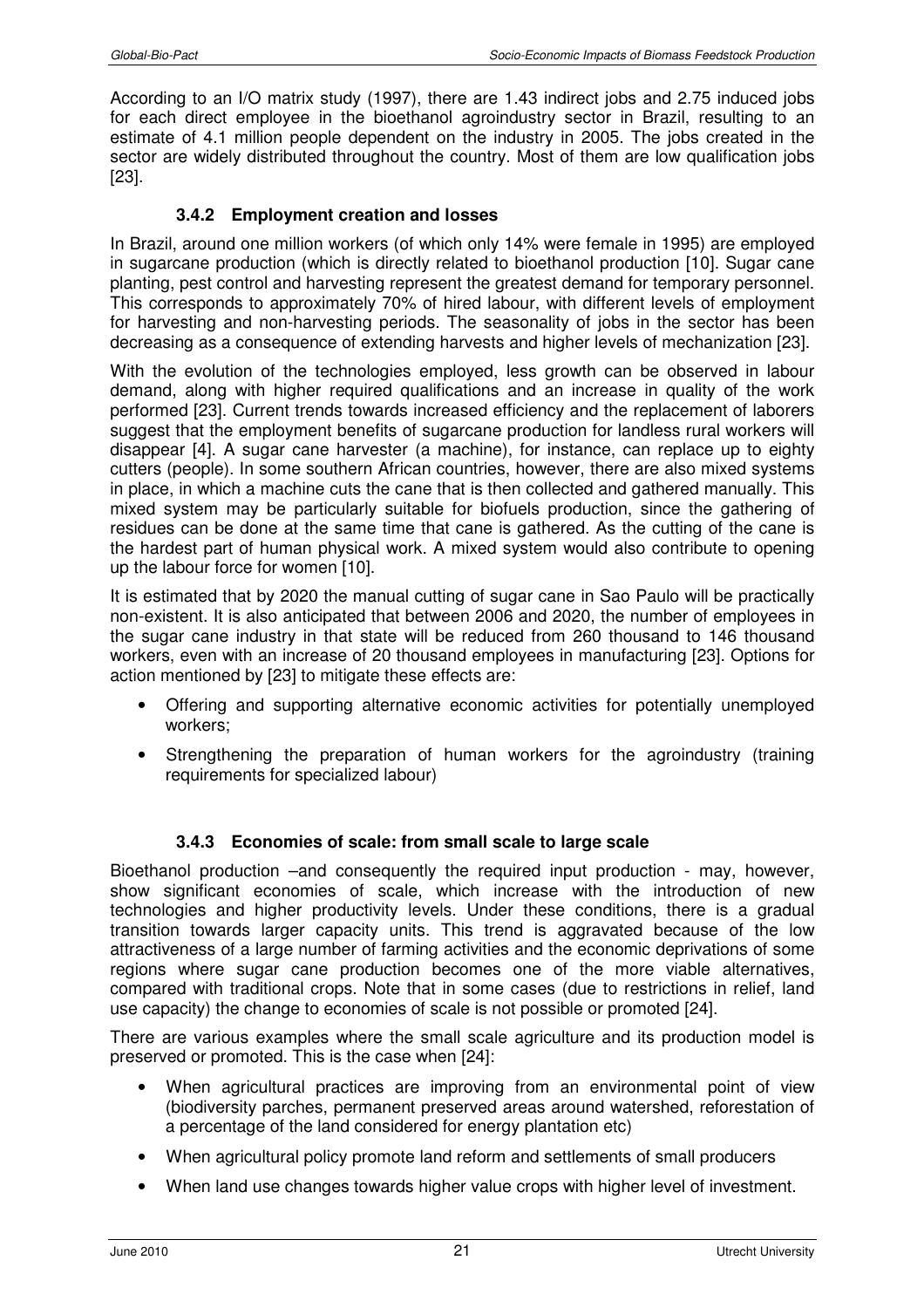• Also, in order to preserve small scale agriculture and its agricultural production model, it has been suggested that biofuel production be stimulated in a decentralized manner with scales that allow for the entry of the small-scale farmer as biofuel producer [23].

#### **3.4.4 Food (in-) security**

An International Energy Agency study cited in Goldemberg [25] shows that sugarcane growth does not seem to have an impact on the food production area, since the area used for food crops has not decreased. For Brazilian agriculture food availability is closely linked to the level of poverty [26].

#### **3.4.5 Impacts on land prices**

The sugarcane harvest area in Brazil is around 5.2 million hectares. The increasing demand for ethanol production is encouraging the sugar/alcohol industry to expand to other regions, including the Centre-West, the main food and feedstuff production region. An immediate effect has been the increase on competition for land uses resulting in price increases. [26]

#### **3.4.6 Wages**

Balsadi evaluated the evolution of job quality in Brazilian agriculture and provided the following conclusion for sugar cane farming workers in recent years [27]:

- An increase in job formality with a high percentage of workers with labour ID cards;
- Real gains in salary between 1992 and 2005: 34.5% for permanent employees with permanent residence, 17.6% for permanent rural employees and 47.6% for temporary rural employees;
- Increase and diversification of benefits received by workers, such as transportation and meal vouchers and housing benefits.

Other positive facts pointed out in the study [27] are the significant reduction in child labour and the increase in employee's schooling.

There is a shortage of semi-skilled workers in the sugarcane industry. Their wages have risen in recent years where they are earning wages substantially higher than those undertaking similar jobs in many cities. On average seasonal agricultural workers have earned slightly above the minimum wage levels, however there are yearly variations and it is unclear whether this rate is sufficiently high enough to avoid poverty. In the review from Smeets et al. [7], they highlighted that wages were generally above average. The main problems are related to cane cutters, which do most of the low-paid work related to ethanol production.

There are still adverse situations, especially for temporary employees hired for manual harvesting, where working conditions are much more arduous than in industry and payment is based on the amount of sugarcane cut [23]. According to a report by Oxfam [28], in Brazil sugarcane plantation workers are prevalently employed on piece-rate arrangements. This means that they are paid according to how much sugarcane they manually cut. It is well known that piece rate work can contribute to child labour and also discriminate against women, especially when they are drawn into unpaid work in order to help their husbands meet production targets.

#### **3.4.7 Education and health services**

In contrast to Mendonça [29], Smeets et al. [7] review found that sugar mills keep more than 600 schools, 200 daycares units and 300 ambulatory care units. In a sample of 47 São Paulo based units showed that ''more than 90% provide health and dental care, transportation and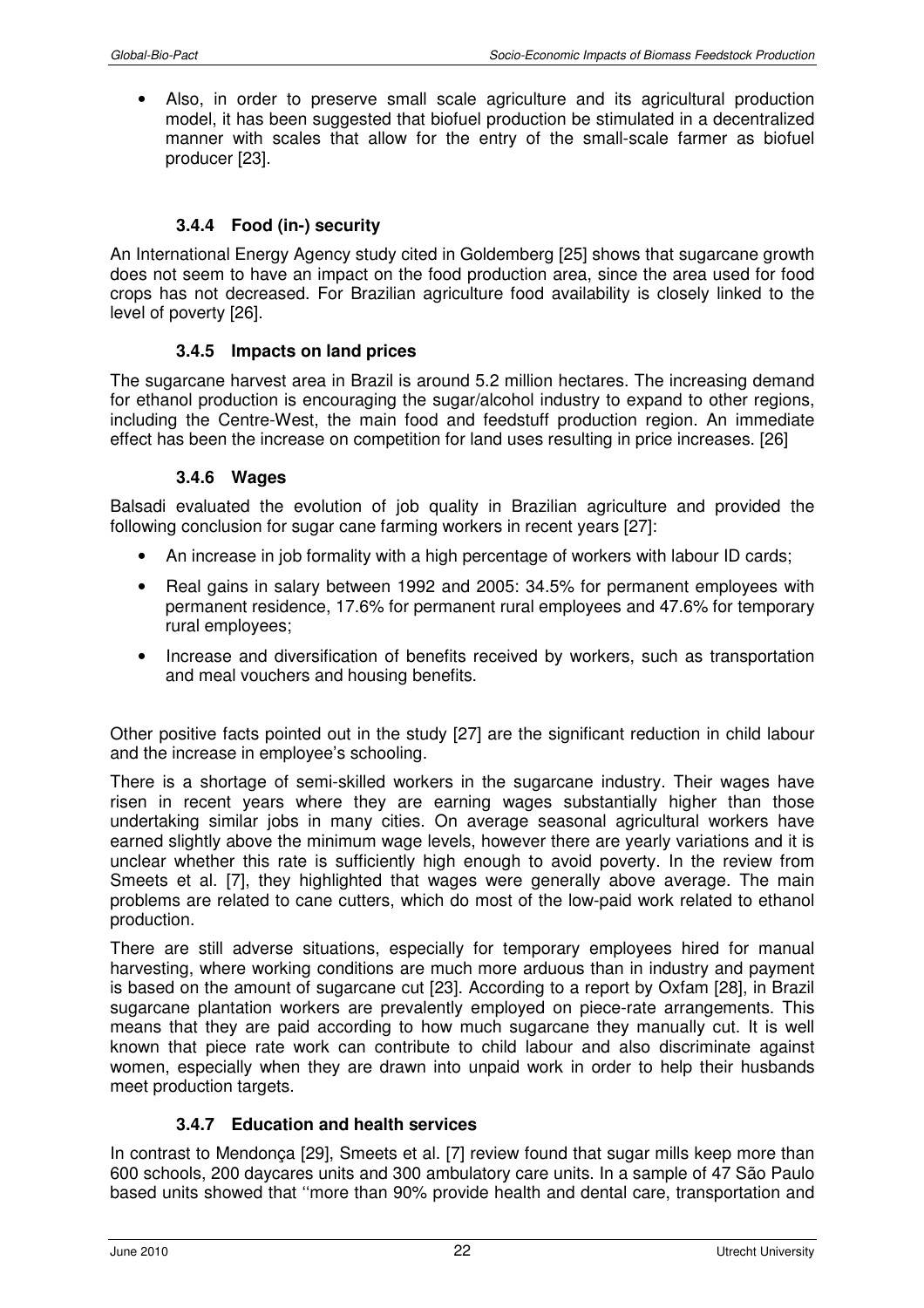collective life insurance, and over 80% provide meals and pharmaceutical care. More than 84% have profit from sharing programs, accommodations and day care units''.

### **3.4.8 Working conditions and rights**

Some sugar mills in Brazil are accused of exploitation of workers, using child labour and repressing rural workers. The producers wield substantial political power and are able to obtain resources through programs, incentives and opportunities offered by the government.

The majority of São Paulo sugarcane harvesting is undertaken by migrant workers. There are at least 40,000 migrant workers in the industry. Often they live far from their homes and support networks [29]. In the case of Costa Rica, migrant workers come from abroad (Nicaragua), leading to issues of implementation of rights and illegality [24].

Mendonça is a journalist and director of Social Justice and Human Rights Network [29]. She has documented many poor working conditions in the sugarcane industry, particularly for the cane cutters. Many migrant workers are transported from the North-East to São Paulo for a fee they can not afford, so they start working in debt. Accommodation and food costs of R\$400 per month leaves very little for savings. Often food and accommodation rates are higher for the sugarcane workers than the local population, giving them little chance to get out of this vicious cycle. Harvesting sugarcane is the toughest work available, and unfortunately for many the only employment they are able to secure despite its temporary nature [29]. Note that these issues are not related to bioethanol only, but also to sugar/beverage (Cachaca) production.

Mechanization is expected to improve working conditions, although at the cost of jobs. However mechanization harvesters can only work on flat terrain, forcing the manual cutters to harvest the more difficult crops where terrain is not flat; crop quality is poor or planted irregularly. These factors will make achieving daily cut rates much more difficult [25].

Strengthened government regulations have resulted in considerable improvements in working conditions in the last decade in Brazil. Goldemberg et al. [25] points to the Brazilian Government outlawing child labour, defining the minimum age of 18 years for hard jobs and intensifying inspections on working conditions in the sugarcane sector.

#### **3.4.9 Health**

In countries as e.g. Brazil, India and Thailand (but also in other countries) the burning of sugar cane tops and leaves prior to manual harvesting is a further concern since it causes health problems and environmental pollution [9]. In Brazil, there are a number of indirect deaths from illnesses e.g. cancer provoked by the use of poisons and respiratory illnesses and allergies from sugarcane soot [29]. Goldemberg et al. [25] also found 19 worker deaths between 2004 and 2007, but noted that conditions were improving and that they were better than in other rural sectors.

Research from [30] highlights the exposure of sugar cane workers in Costa Rica (and Nicaragua) to heat. There are anecdotal reports of heat stroke victims resulting in hospitalization. It is speculated that chronic dehydration, exacerbated by exposure to extreme heat, may be linked to the high prevalence of Chronic Kidney Disease among sugar cane workers. In many cases, sugarcane field workers are required to carry their own water and often have no access to shade during their working day [30].

Another concern, as mentioned by [24], is the increase of rats and snake populations in the neighbourhood of sugar cane fields.

#### **3.4.10 Local resources and services**

Fallot [24] mentions that sugar cane production can have various impacts (positive and negative) on the services and resources in the area. Examples given are impacts on local infrastructure (roads, energy, water distribution, others). For instance:

• Trucks transporting biomass might be saturating the road system or damaging the existing roads, resulting in negative impacts on local activity and living conditions;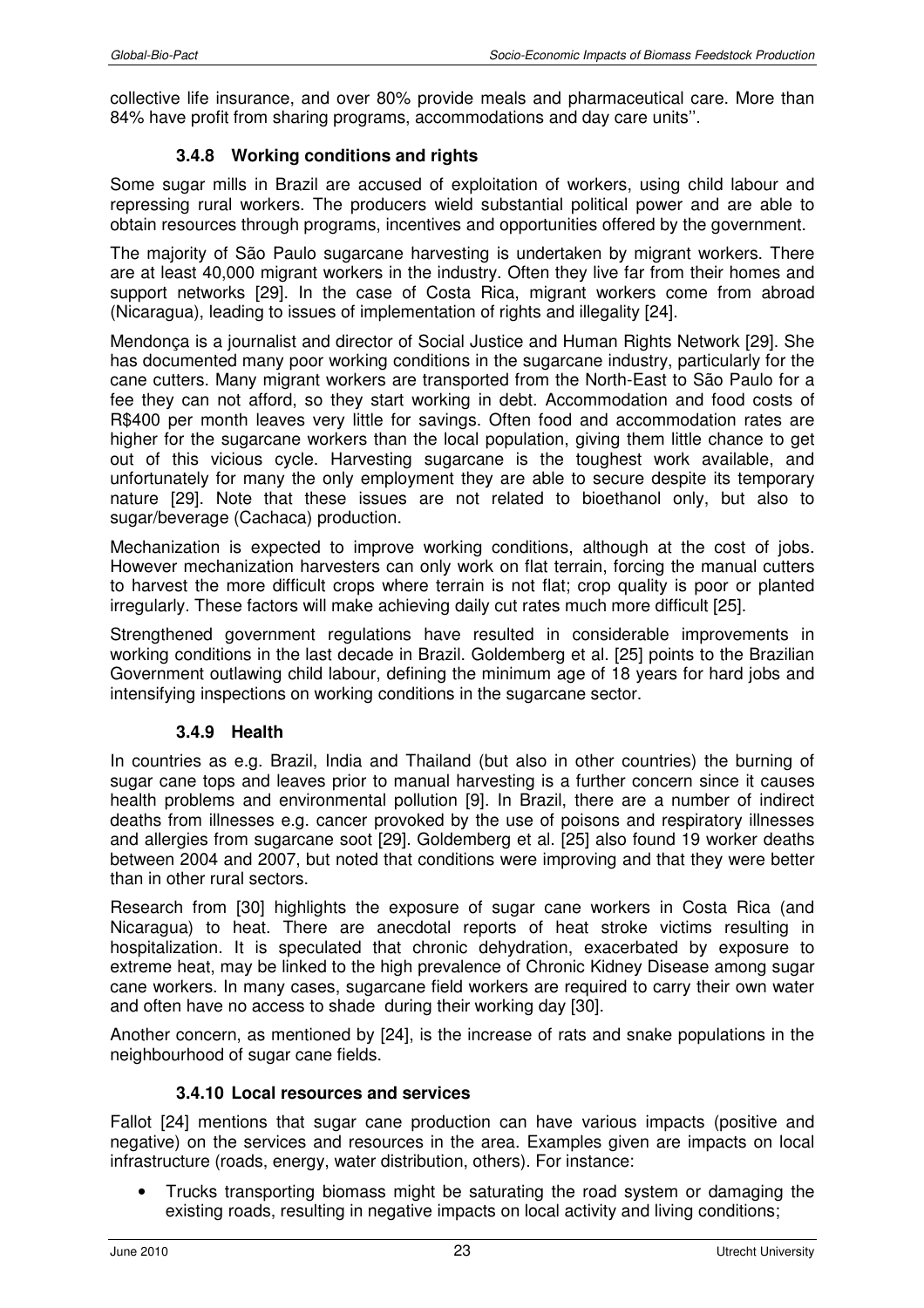• If the road system is developing thanks to new biomass production, this might positively impact local economy, or negatively.

The same argumentation is true for water and energy networks

# **3.5 Impacts of palm oil production**

Malaysia and Indonesia are the world's largest producers of palm oil, producing 86% of total global palm oil output in 2006. Other producing countries are Thailand, Nigeria, Colombia, Ecuador, Papua New Guinea, Ivory Coast, Costa Rica and Honduras. The primary mode of production is the large-scale monoculture production system. A large scale plantation estate is meaning an average economic size of with associated CPO mills of around 15,000 hectares. The sector counts as well more than a million of small scale producers with plots ranging from 1 to 50 hectares [31].

Generally, most of the palm oil is used in the food and chemical (e.g. pharmaceuticals, cosmetics) industry. A small proportion of the total CPO in Indonesia is currently used for biodiesel. It is estimated that less than 500k mt will be used for biodiesel in 2010 from the total production of 20 m tons of CPO [32].

#### **3.5.1 Contributions to local economy**

Despite various critics, Rist et al. (2010) mentions that oil palm appear to be an attractive new income opportunity to Indonesian farmers, as attested by the widespread uptake by many smallholder communities. The Indonesian government has used oil palm as a major vehicle for rural socio-economic improvement. This has been done largely through Nucleus Estate and Smallholder schemes (NES) [33]. Zakaria et al. (2009) also mention that oil palm expansion brings companies, the Indonesian government and Indonesian districts substantial income [34].

Rist et al. (2010) mentions, however, that the livelihood outcomes and benefits (based on a study among four communities) were often very different [33] due to several reasons. The outcomes of his study suggest that oil palm has in fact been a source of significant livelihood improvement for many rural communities in Indonesia. Rist et al. (201) mentions that oil palm offers greater returns to labour than other agricultural land use options as well as additional benefits including a shorter fallow period and significantly reduced labour requirements [33].

Susila [35] found that oil palm activities contribute 5–11 million Rp (\$500–1000) or over 63% of smallholder household incomes in two locations in Sumatra, and considered the small proportion of poor people (\10%) in oil palm communities at these sites indicative of the commodities' contribution to poverty alleviation. Simulations of alternative future land use options in the district of Malinau in Kalimantan have also indicated potential improvements in household incomes of between 60 and 150% as a result of oil palm development.

The study from Rist et al. (2010) concludes that rural smallholders are not impoverished by oil palm development but can be by the sale of their land in its development. The cultivation of oil palm may afford new income opportunities to many Indonesian farmers but while economically advantageous in the short term, the longer term economic implications remain uncertain. Concerns have been raised that the adoption of oil palm by smallholders at the expense of, for example, diverse agroforestry and swidden systems may expose them to future economic risk from price fluctuations [33].

#### **3.5.2 Wages**

A report on palm oil plantation expansion in West Kalimantan, Indonesia, [34] mentions that plantation workers earn low wages and are typically employed on a daily basis. According to [31], many laborers are paid according to their production targets. To reach these targets, they sometimes need structural – unpaid – help from their wives and children. Plantation wages are at a subsistence level, barely covering the costs of sending children to school. Minimum wage legislation is not consequently applied and working tools and safety equipment are not always provided.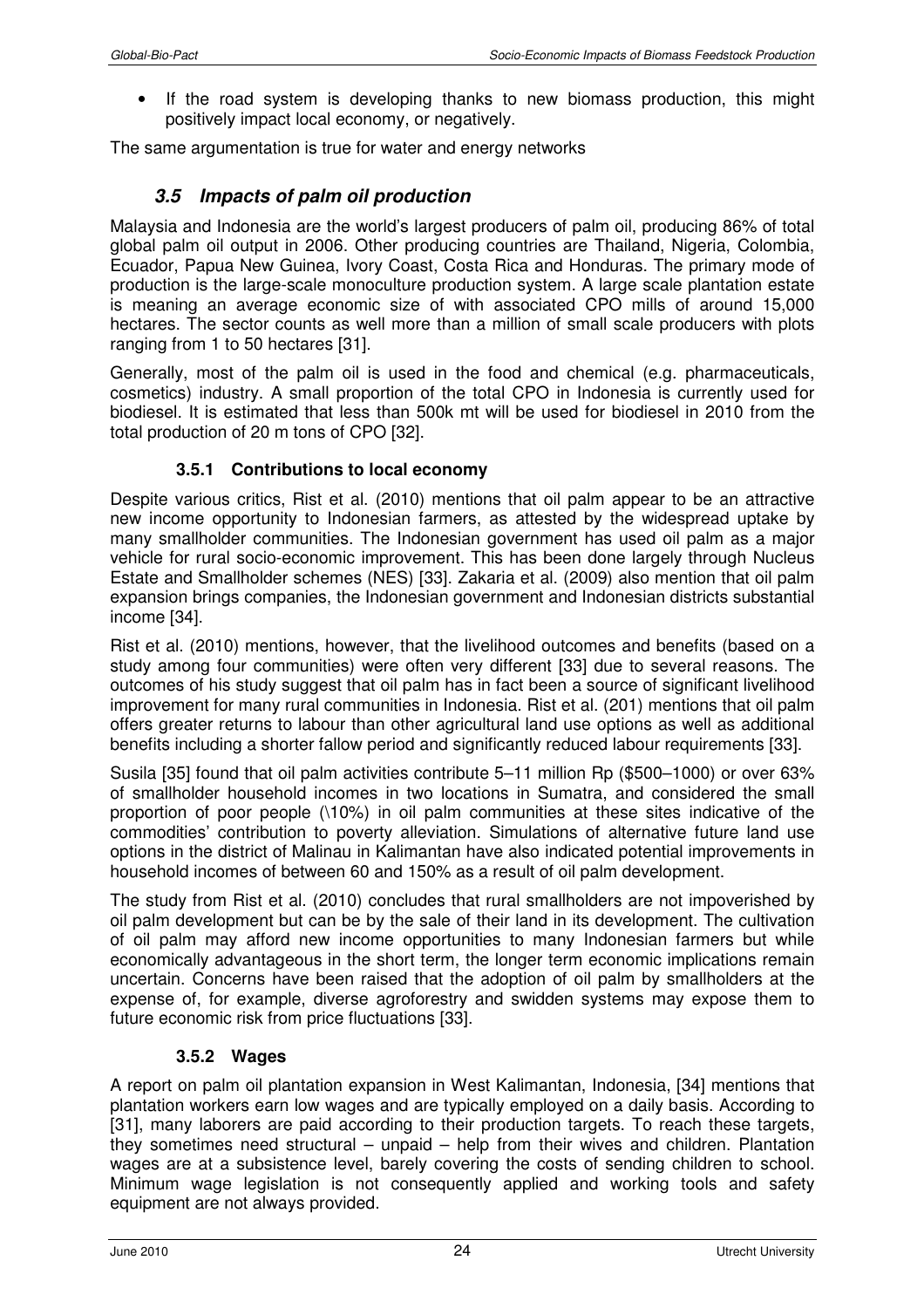# **3.5.3 Land use rights**

The Indonesian government has established the Nucleus Estate and Smallholder schemes (NES) to involve smallholders in oil palm production. In these schemes farmers transfer a proportion of their land to an oil palm company for establishment of an estate plantation (referred to as 'inti'); the remaining land is also planted by the company but retained as individual smallholdings by the farmers (referred to as 'plasma') [33].

Typically households are asked to give up 10 ha of land to the company, and in compensation are allocated 2 ha of oil palm plantation. Once the smallholder receives his plot, he can either manage it by himself or entrust it to the company. Where smallholders cannot allocate a sufficient portion of land they must repay smallholding establishment costs to the company. In some cases smallholders sell their land directly to the company and are paid compensation for loss of land use opportunities [33].

One third of the current area under oil palm in Indonesia is cultivated by smallholders, approximately 2.4 million ha, and much of the expected future expansion will occur as a consequence of smallholder uptake. Assessment of empirical data on reported, and indeed other potential livelihood impacts, is required to shed light on the apparent contradiction between NGO claims of negative livelihood impacts and the evident enthusiasm of farmers for oil palm [33].

The study from Rist et al. (2010) indicates that, while detailed legislative processes govern the location of oil palm development in Indonesia, the means by which this occurs vary significantly. Variation in the amount of land given up to the company in relation to that received back as an oil palm smallholding, the amount of debt that the farmer must pay back for the planting of oil palm on the area of land retained, as well as the time period over which this must be done were the main factors characterizing variation in deals within and across our study sites and their associated financial outcomes.

According to [31], land right conflicts are persistent in the oil palm plantation sector. Indonesia's forestlands provide livelihoods to some 100 million people, of which 40 million are indigenous people. Because these communities rarely have formal rights, licensed palm oil companies have taken over large tracts, which communities perceive as theirs by customary law.

Sawit Watch, a NGO monitoring land-use conflicts in Indonesia, mentioned in 2006 that 13% of the land occupied by palm oil plantations has been (or still was) involved in land conflicts [36]. A study on palm oil plantation expansion in Ketapang in West Kalimantan [34] stipulates the following land conflicts that took place in 2008:

- Land development by companies without communities' consent;
- Double issuance of oil palm concessions over the same area;
- The re-sale of smallholder plots that are still subject to credit schemes;
- Failure of plantation companies to develop legally required local development projects;
- Failure of plantation companies to hand over smallholder estates to the actual smallholders in a timely fashion.

# **3.5.4 Land use change and re-allocation of lands**

Rist et al. (2010) mention that farmers in Indonesia (based on selected communities) generally gave up their fallow or less productive land to oil palm, in most cases old rubber agroforests that are no longer considered profitable. Consequently former sources of income are rarely displaced and the income from oil palm may be considered as complementary to these, although the development of these fallows likely results in loss of environmental goods and services [33].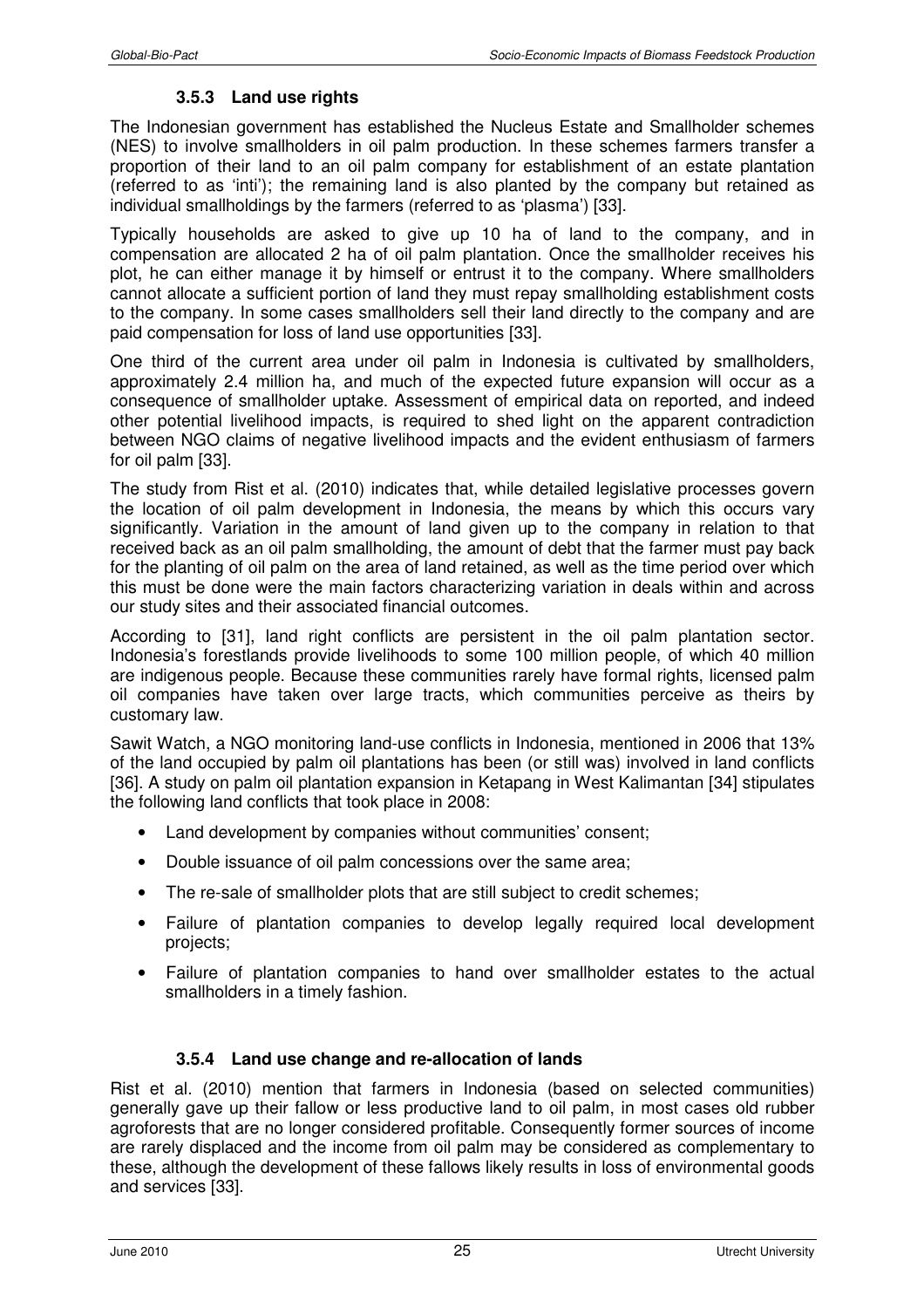Rist et al. (2010) found that farmers frequently sold their land to companies rather than developing a smallholding leaving them without a source of agricultural income, or with such income significantly reduced. Alternatively the short term horizon of some farmers meant that while they developed an oil palm smallholding they gave up in the first years following planting, selling off the land and the oil palm before it reached production. The cost of fertilizer was frequently cited as a reason for this along with a dislike of living in a new plantation village far from relatives [33].

#### **3.5.5 Risk for impact on environmental and cultural services**

Although less productive land is often used for development these fallows provide many environmental goods and services. In more remote areas where livelihoods are largely subsistence-based the consequences may be more significant than in the sites with which we have most experience. Negative implications for cultures and ways of life in moving from autonomous farming to a market dependant livelihood, or in some cases to wage labour, are also likely [33].

#### **3.5.6 Conflicts and illegal land tenure**

In Colombia, the biofuel sector has been blamed for the unjust re-allocation of new land for palm oil cultivation which was formerly owned by Afro-Colombians. This illegal land tenure is accompanied by a high level of corruption [11]. Land right conflicts are also mentioned in Papua New Guinea: Here, land is commonly owned by communities with customary decision making processes. The introduction of palm oil puts these processes under a lot of pressure, resulting in conflicts with and between communities [31].

Rist et al. (2010) observed several conflicts relating to land tenure across the study locations in Indonesia including the handing over by local government of traditional common land to oil palm companies or to trans-migrants. Cases of land owners accusing companies of stealing their land are not uncommon; however some are not adequately justified [33].

#### **3.5.7 Conflicts: Clarity of development contracts**

Rist et al. (2010) mentions that lack of clarity of development contracts emerged repeatedly across the study locations in Indonesia as source of conflict. The study rarely encountered a farmer who had actually read the contract that he had signed. Those that had were seldom able to understand the wording used and relied instead on verbal agreements with local officials. When contractual terms were later under question the main points of uncertainty related to who retained ownership of the land and the terms of debt repayment. Typically the company 'takes' the land for an oil palm cycle but what happens after this period is unclear and rarely specified in the terms of the contract. In relation to the debt incurred for planting of the smallholding, many farmers do not know how much they owe the company or how this payment is calculated [33].

#### **3.5.8 Lack of local governance and unfulfilled promises**

Rist et al. (2010) mentions that lack weak local governance emerged repeatedly across the study locations in Indonesia as source of conflict. Both companies and local government officials made promises to smallholder communities that were not fulfilled and hence became a source of conflict. Commonly companies failed to meet the terms of community agreements, particularly in the development of schools and clinics or the provision of technical assistance in plantation management [33].

#### **3.5.9 Smallholders: limited access to inputs**

According to [31], oil palm smallholders in Indonesia and Malaysia are fully dependent on neighbouring plantation companies for inputs (e.g. seeds, fertilizer) and marketing.

#### **3.5.10 Smallholders: risk for exploitation**

As oil palm fruits have to be processed within 24 hours, smallholders have no choice but to supply their fruits to the CPO mill of the plantation company. This may lead to exploiting their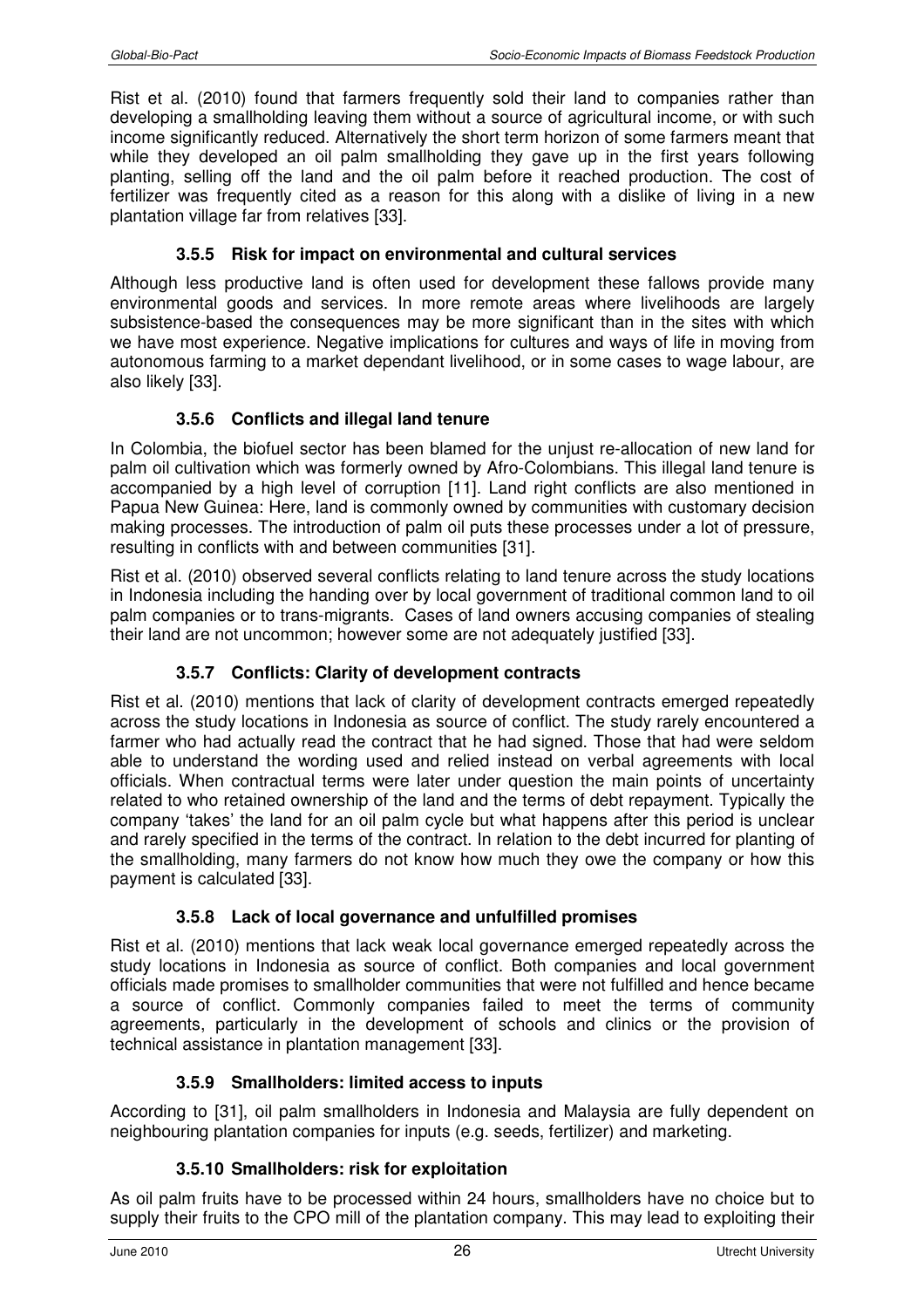bargaining power and offering very low prices to smallholders, especially when there are no strong collective bodies defending their interests.

A report on palm oil plantation expansion in West Kalimantan [34] also mentions that oil palm smallholders are subject to unfavourable terms in attaining a fair share of the value chain. Also, they are more vulnerable to changing market conditions. Having lost all of parts of their land for agriculture, smallholders are forced to buy their food for cash. This can lead to dire situations when a company is not functioning or refuses to follow up on obligations. In the case of the Benuah Indah Group in Ketapang, smallholders demonstrated in March 2009 as they had not been paid by the company for their palm oil fruit since October / November 2008 [34].

#### **3.5.11 Health**

The report from [31] refers to a study in 2002 amongst palm oil plantation workers in Malaysia where widespread pesticide poisonings were reported and problems associated with the pesticide *paraquat*. Around 30,000 women work daily as pesticide sprayers.

A report on palm oil plantation expansion in West Kalimantan [34] also mentions that female workers are typically at risk because they are usually employed as sprayers of herbicides and pesticides. In February 2008, local media reported that 37 plantation workers had been poisoned by chemicals in a plantation. The chemicals were applied in the nursery, apparently without proper protective measures.

McCarthy and Zen [37] mention the possible risk of pollution from air and water courses on communities not directly involved but living adjacent to areas of oil palm development.

Increasing rat populations associated with plantations have decimated adjacent rice farms in some areas of West Kalimantan [33]

# **3.6 Impacts of Jatropha production**

Jatropha is a wild plant which has not yet undergone selective breeding, leading to considerable variation between plants, and fruits which do not ripen all at the same time. Currently, Jatropha production occurs in both centralized and decentralized models [38]:

- The centralized model involves either plantations owned by fuel companies directly, or farmers contracted by the fuel company for the production of seeds. Pressing and transesterification facilities are centralized.
- A decentralized model involves smaller scale production by farmers, with local seed collection points, oil pressing centres and potentially local transesterification facilities.

#### **3.6.1 Contribution to local economy**

Jatropha production has been seen as a tool for local empowerment and poverty alleviation, especially in countries in Africa and India. The benefits of a centralized model for communities are guaranteed market for seeds and crop management support, which is expected to enhance rural development through job creation, income generation and capability support. However, in comparison a decentralized model is expected to increase the local availability of biodiesel and by-products [38].

The cultivation of jatropha may expand livelihood options with the opportunity to earn income for smallholder growers, oil mill out-growers and members of community plantation schemes or through employment on private-enterprise jatropha plantations [13].

#### **3.6.2 Economic risk**

Feedstock production, particularly the harvesting costs of jatropha, may prove excessive. Jatropha growing could prove uneconomical if higher oil-yielding and non-toxic varieties are not forthcoming. The level of economic returns that would attract and retain investment by the private sector may not be attainable on degraded lands. There is an urgent need to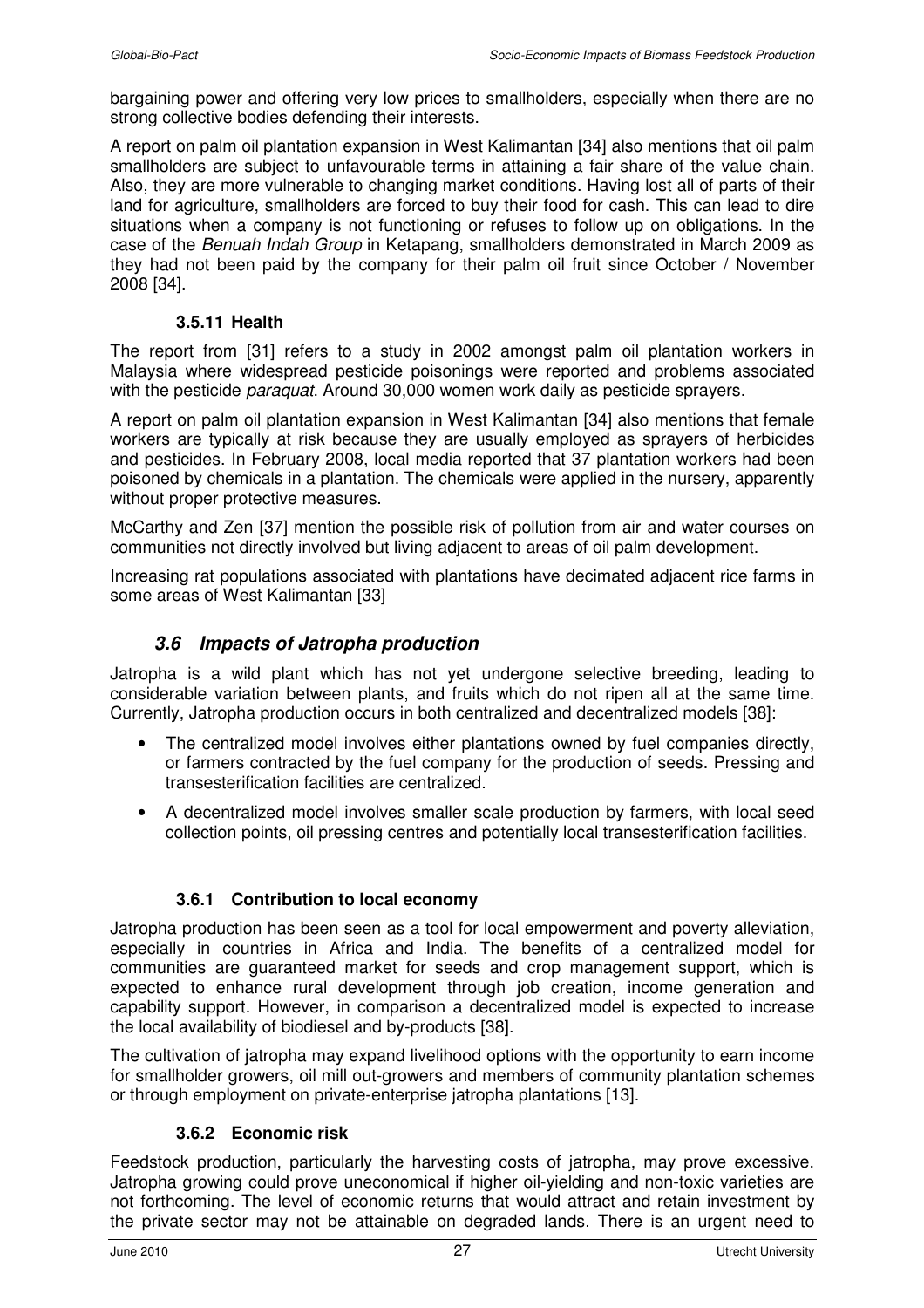improve jatropha yields through breeding and by addressing knowledge gaps in jatropha feedstock production [13].

The low level of agronomic information currently available in many developing countries means that it is difficult to gauge whether a plantation will be high yielding. Failure of a plantation to live up to expected yields may have a significant effect, as local communities may have been promised improved living conditions or farmers may have invested their livelihoods [38].

### **3.6.3 Employment creation**

Because of the variable timing of the ripening, Jatropha seeds are currently harvested by hand. This translates into high labour costs and substantial job creation [38].

#### **3.6.4 Transitions in agricultural land**

Currently, in Africa, Jatropha cultivation is generally led by small scale peasant farmers, normally involving family farm holdings. Harvesting and seed collection is mainly undertaken by farm owners themselves or by women seed collectors who are contracted by the farm owners, which is consistent with traditional farming practices. A move towards large-scale, more centralized production may have an impact on these traditional practices [38].

# **3.6.5 Natural resources and its values**

There is an opportunity to increase the value of the natural resource asset base of the rural poor by utilizing jatropha's ability to grow on poor and saline soils in dry regions. The use of seed cake as fertilizer and jatropha's potential to reduce erosion can halt or reverse land degradation. The use of seed cake for livestock feed is a potential opportunity to improve the efficiency of rearing livestock, if non-toxic varieties are developed. However, if seed cake is used for feed or energy production instead of fertilizer, the capacity of jatropha growing for land reclamation will be lessened [13].

Jatropha cultivation is unlikely to reduce access to water supplies, as jatropha uses little water compared to other biofuel crops. However, large-scale biodiesel production will create a local water demand that may create conflict with other water users. Accidental pollution of potable water may also be a concern, given the large quantities of methanol required in the biodiesel production process [13].

#### **3.6.6 Food (in-) security**

Though it is possible for Jatropha to grow on low-productivity land, the yields increase on high-productivity lands have the potential outcome of farmers switching land currently under food production to Jatropha production [38].

Using land to grow jatropha in place of food crops may threaten local food security if there is an absolute shortage of land. This risk will be reduced by using land unsuited to food crops for jatropha cultivation. However, there will be a tendency for private concerns to utilize better land to increase the return to capital invested and to situate plantations in areas with better transport links, neither of which are pro-poor in a production sense [13].

Marginal lands are considered as a potential production area for Jatropha production. Marginal lands are considered to provide little economic or ecological benefits (although this is still under discussion). The Government of India aims to bring around 400,000 hectares of marginal land under cultivation for non-edible energy crops (Jatropha). As shown in several studies, these lands (so-called common property resources) represent an integral part of the livelihood of the rural poor, to which they supply essential commodities as food, fuel or fodder [10].

Marginal lands are particularly important for women. On marginal lands, women have traditionally grown crops for household consumption, medical uses, etc. The conversion of these lands to plantations might therefore cause the partial or total displacement of women's agricultural activities towards increasingly marginal lands [10].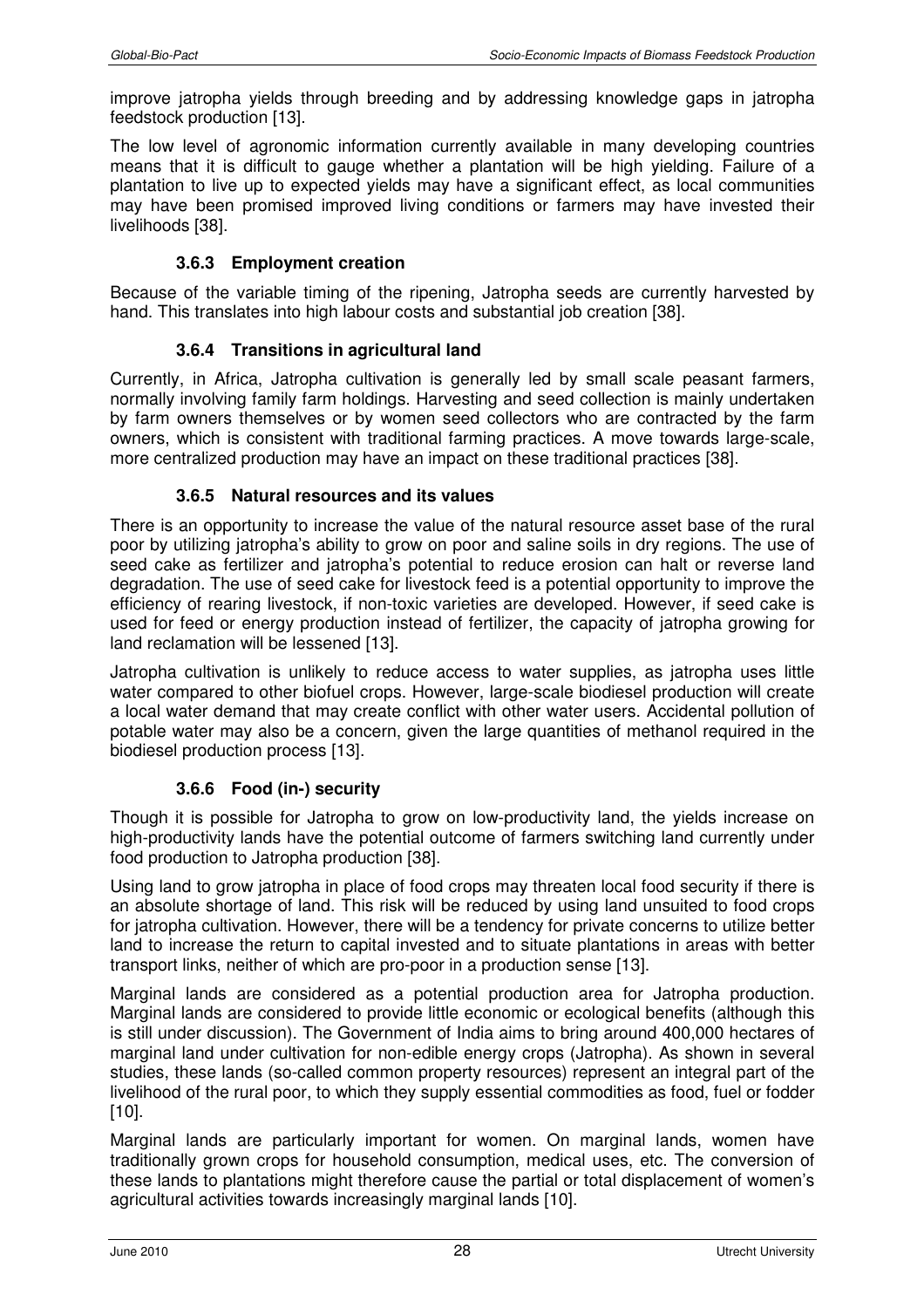#### **3.6.7 Impact on traditional uses and resources**

Jatropha can be used for local soap production, insecticide, medicinal applications, firewood and fuel. However, the increasing value of Jatropha for biofuel may risk diversion for these traditional uses. For example, competition for seeds supply between a local NGO for soap production and a fuel company has been reported [38].

#### **3.6.8 Land tenure and ownership conflicts**

Land conflicts are common phenomena in Africa, especially when a large parcel of land is being earmarked for large scale commercial projects such as commercial plantations of Jatropha for example. This is because boundaries of many properties are not clearly demarcated and land title ownership is generally not documented, instead existing as common historical knowledge among elders of the community. It is therefore likely that one of the key constraints that large scale commercial plantations may face is land ownership conflicts [38].

The economies of scale favoured by biofuels encourage the acquisition of large areas of land by private concerns. This threatens access to land by the poor in rural areas where land tenure systems are weak. Improved land administration systems that harmonize formal and customary land tenure will be required [13].

#### **3.6.9 Workers rights and relationships**

Both the centralized and decentralized production model has its advantages and disadvantages. The large-scale contract farming may reduce the risk for price falls throughout the year. An example of large-scale production in Kenya facilitated the use of drip irrigation and mechanization. Note that this could have significant impacts on the workers currently engaged in manual harvest. Other risks include production failures, manipulation of quotas, and monopoly position of sponsoring companies leading to exploitation [38].

While large-scale production will create jobs in rural areas, these will be mainly low-skilled and seasonal. The labourers face the possibility of poor employment conditions and unsafe working practices for which government and pro-poor civil society institutions will need to establish checks [13]. Out-growers under contract to supply large processors may face unfair business practice with lack of legal redress in the event of reneged contracts. Small farmers will have little negotiating power for settling sales terms and conditions with large private concerns unless they form effective cooperatives and producer organizations [13].

#### **3.6.10 Gender**

Women may benefit from Jatropha production (if locally used), because milling machines powered by diesel engines fuelled with jatropha oil reduce the amount of tedious work they must do. Using jatropha oil as a replacement for traditional biomass cooking fuels is also healthier, as cooking is done in a smoke-free environment, and women do not have to spend time gathering fuel wood [13].

#### **3.6.11 Health and Safety**

The toxicity of the seeds, oil and seed cake is a potential risk to human health, although clearly manageable if given proper attention [13]. The toxicity of the seeds has been raised as an issue for workers. This needs to be addressed by appropriate safety measures. The fruits contain irritants affecting pickers and those who remove the seeds by hand [38].

Addressing energy poverty by growing jatropha and using its oil within rural communities for diesel-powered electricity generation offers benefits for health, education and information. Examples given are the improvement of health because of the provision of power for refrigeration of vaccines [13].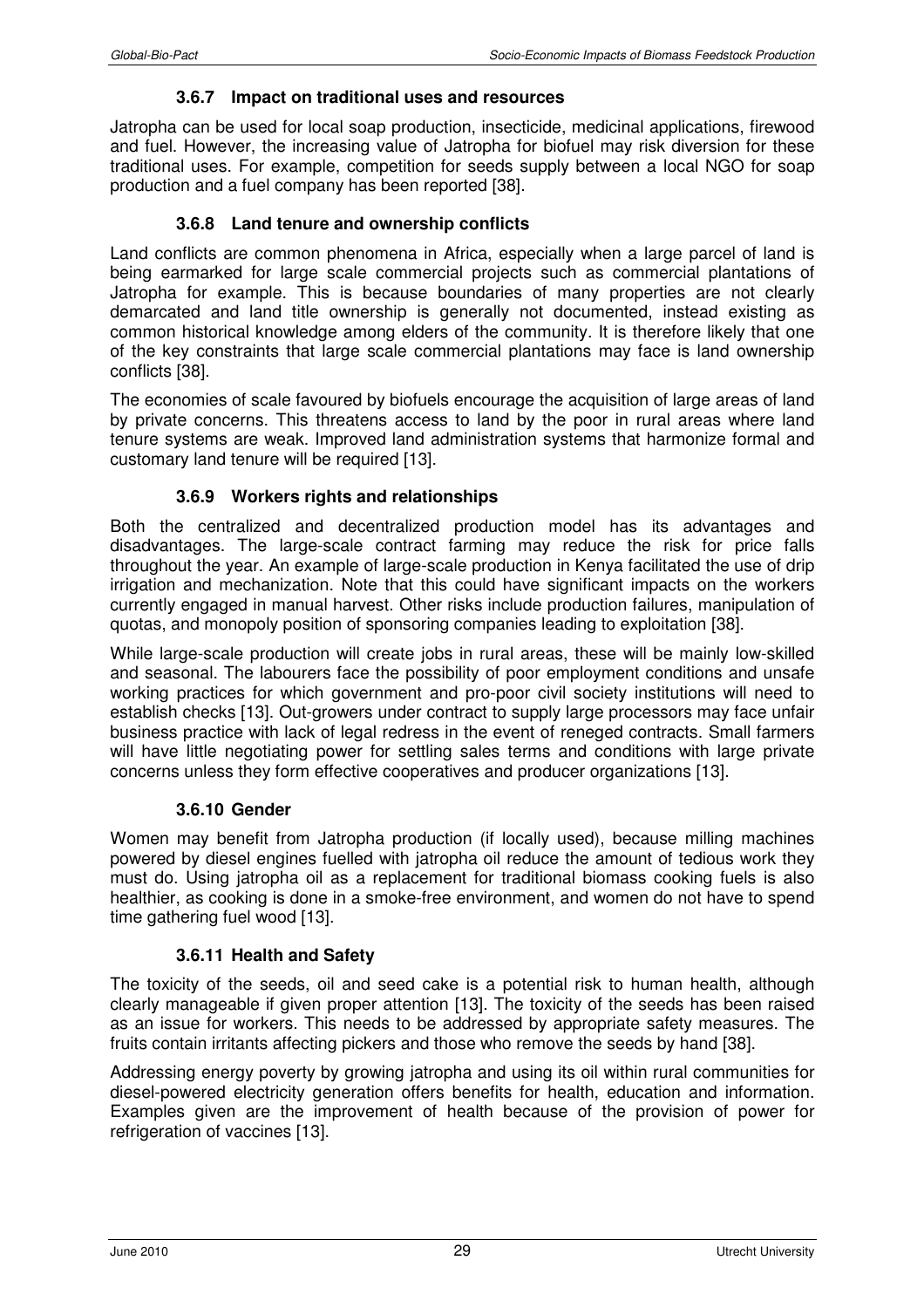# **3.7 Impacts of biomass production for 2nd generation biofuels**

IEA Bioenergy Task 39 describes  $2^{nd}$  generation biofuels as 'those biofuels produced from cellulose, hemicellulose or lignin. A 2nd-generation biofuel can either be blended with petroleum-based fuels; combusted in existing internal combustion engines, and distributed through existing infrastructure or is dedicated for the use in slightly adapted vehicles with internal combustion engines (e.g. vehicles for DME). Examples of 2nd-generation biofuels are cellulosic ethanol and Fischer-Tropsch fuels' [9].

Second-generation biofuels can be broadly grouped into those produced either biochemically or thermo-chemically, either route using non-food crops, Lignocellulosic feedstock is biomass from woody or fibrous plant materials, being a combination of lignin, cellulose and hemicellulose polymers interlinked in a heterogeneous mix. Possible feedstock resources are [39]:

- Agricultural feedstock and residues are likely to offer some of the lowest cost lignocellulosic feedstock available. Examples are bagasse or cereal straws;
- Forest feedstock as wood or forest processing residues;
- Purpose grown energy crops as grasses (e.g. Miscanthus, switchgrass) or short rotation crops (willow, poplar).

The report from indicates that, based on the announced plans of companies developing 2ndgeneration biofuel facilities, the first fully commercial-scale operations could possibly be seen as early as 2012 if demonstrations prove successful. However given the complexity of the technical and economic challenges involved, in reality, the first commercial plants are unlikely to be widely deployed before 2020 [39].

2<sup>nd</sup> generation biofuels can be produced in developing countries and in developed countries. Various large demonstration projects are under development in developed countries as in the European Union and in the US. Some examples are mentioned in. The setting to develop 2<sup>nd</sup> generation biofuels technologies in developing countries is completely different: Poor infrastructure, lack of R&D activities and a shortage of skilled labour are currently significant obstacles to develop 2nd generation biofuel activities. Considerable investment is therefore required to improve these situations, as is currently the case in Cameroon and Tanzania. Therefore, feedstock trade might be a feasible option for these countries, since it is less capital intensive and can be undertaken with existing capacities. Foreign investment in land for feedstock production could offer an option for developing countries to profit from the growing biomass market for  $2<sup>nd</sup>$  generation biofuel production outside their borders, provided that transport infrastructure is suitably developed [9].

Given the different frameworks of developing and developed countries and the different impacts expected from residues and dedicated energy crops for  $2^{nd}$  generation biofuels, we will make this distinction in the discussion on the possible socio-economic impacts from 2<sup>nd</sup> generation biofuels.

# **3.7.1 Competition of land: Land use changes**

Land is needed for the production of **energy crops** used for  $2^{nd}$  generation biofuels. Feedstock production for second generation biofuels may reduce competition on the level of land use at a first glance. A critical point is, however, the level of intensification of agriculture and the quality of land required for  $2^{nd}$  generation bioenergy feedstock. Theoretically, fertile land and water resources could be dedicated to food production (which will in turn yield more residues) while the remainder of the available land could be used for dedicated energy crop plantations [9].

Due to the large amounts of lignocellulosic feedstock required for large-scale commercial production of  $2^{nd}$  generation biofuels, it seems currently very difficult to integrate biomass production into existing food production via so-called "integrated food and energy systems" (e.g. hedges between fields that are harvested for biofuel production).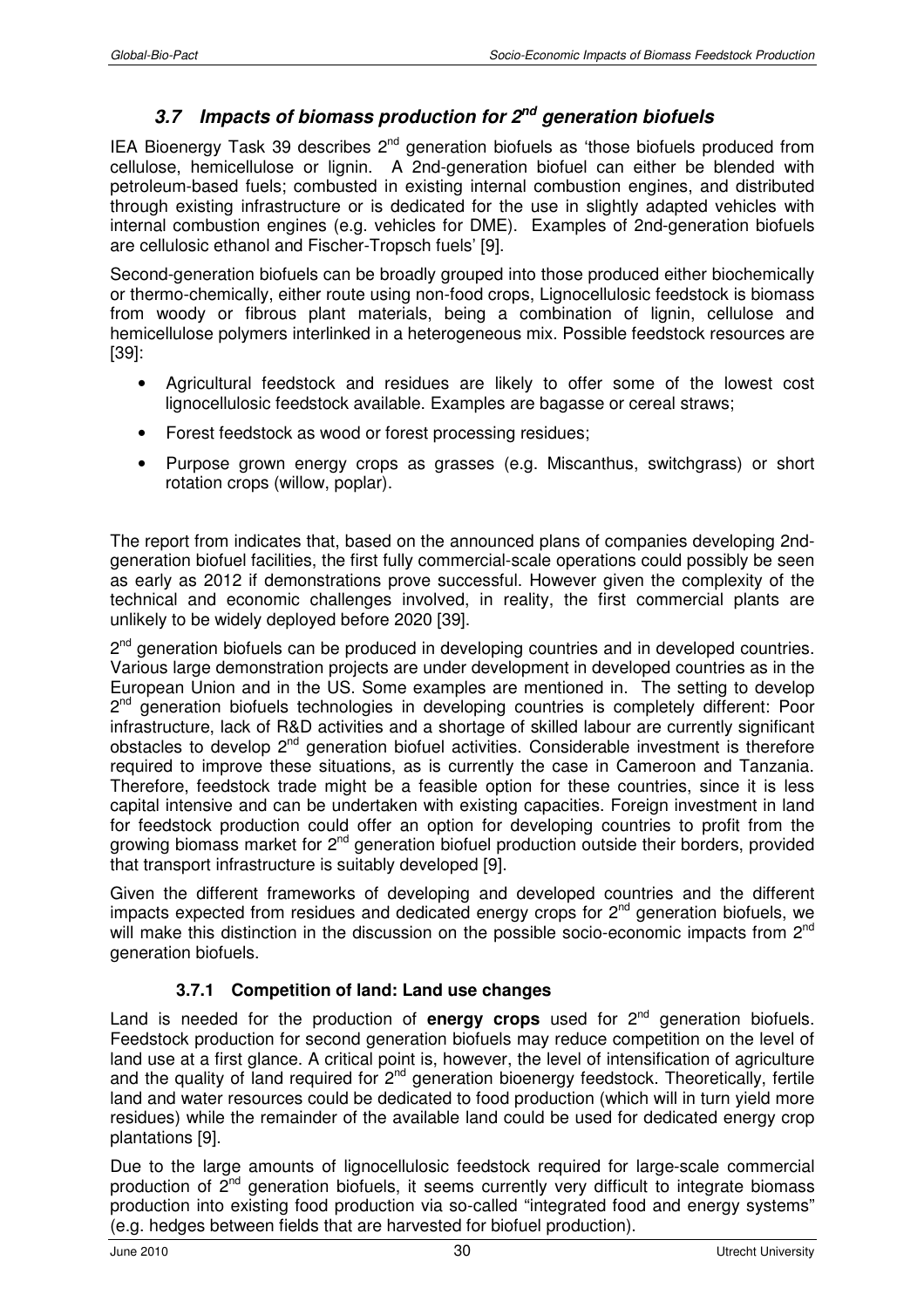The competition of land and land use changes are expected to be limited when **residues** are used for  $2<sup>nd</sup>$  generation biofuels.

#### **3.7.2 Job creation and employment**

Job creation and regional growth are considered as two of the main social drivers for the implementation of biofuel projects. For **dedicated energy crops** (including first-generation feedstock), feedstock production involves an agricultural workforce for soil preparation, cultivation, harvesting, on-field transport, etc.

The socio-economic impacts of large-scale export-oriented bioenergy production from Eucalyptus in Argentina have been analyzed by Wicke [14] with the use of an input–output model and focusing on the variables GDP, trade and employment (direct and indirect). Wicke has estimated the total employment generation (direct and indirect) for a Eucalyptus pellet production chain (chain 1) and a Eucalyptus pellet FT production chain (chain 2). The results show that, beside the direct employment generation from these chains (23%), a substantial amount of extra jobs can be generated by indirect employment (30–31%) and induced impacts (46–47%). The high share of indirect impacts is explained by the large amount of machinery and equipment needed for pellet production.

The intensification of agriculture in the future may lead to a decrease in jobs. Wicke [14] has estimated that 96.000 jobs are lost in chain 2, due to agricultural intensification. This loss of jobs in the traditional agricultural sector is, however, by far compensated by an increase of 2.960.000 jobs in the new economic activity of bioenergy production from Eucalyptus pellets.

Collection of agricultural and forestry **residues** could be done by the same workers involved in the main agricultural and forestry products; therefore, the number of new jobs in this part of the production chain would be limited. But the subsequent collection of residues after the harvest of the main product could extend seasonal occupation and improve job opportunities at least in manual harvesting systems [9].

It should be considered, though, that increasing opportunity costs for agricultural and forestry residues could lead to relative income losses for traditional buyers of these residues [9].

#### **3.7.3 Contribution to local economy**

Wicke has estimated that the introduction of a Eucalyptus-pellet (based on dedicated **energy crops**) production chain in Argentina will generate (based on overall impacts) a 20% increase in GDP and a 24% increase in imports. The Eucalyptus pellet-FT fuel production chain will generate a 27% increase in GDP and a 44% increase in imports respectively [14].

In terms of income creation, adding value to **residues** could increase and diversify rural incomes, while providing added value to the local agricultural sector. Use of these residues for  $2<sup>nd</sup>$  generation biofuels could be one option to create additional market opportunities and to achieve this diversification. Depending on the type of residues there is an income increase in different parts of the chain and to the benefit of different actors; for example, farmers can profit from selling primary residues, while plant operators profit from increasing demand for processing residues. In the long term, additional income means that more money would flow into the region, therefore more indirect and induced jobs would be created.

Focus on developing countries: The (foreign) investments are (partly) required to improve infrastructure and capacity building to establish **energy crop** production for 2nd generation biofuels. In the short term, these improvements could help to revitalize rural economies. Profits could be invested in the rural sector to improve infrastructure and the overall economic situation, and to develop skills for feedstock cultivation and handling [9].

The use of **residues** could provide an additional source of income in the agricultural and forestry sector with positive impact on local economies and rural development. However, constraints exist whereby increasing opportunity costs for agricultural and forestry residues could lead to income losses for traditional buyers of these materials and affect poor farmers who cannot afford alternative fodder for their cattle [9].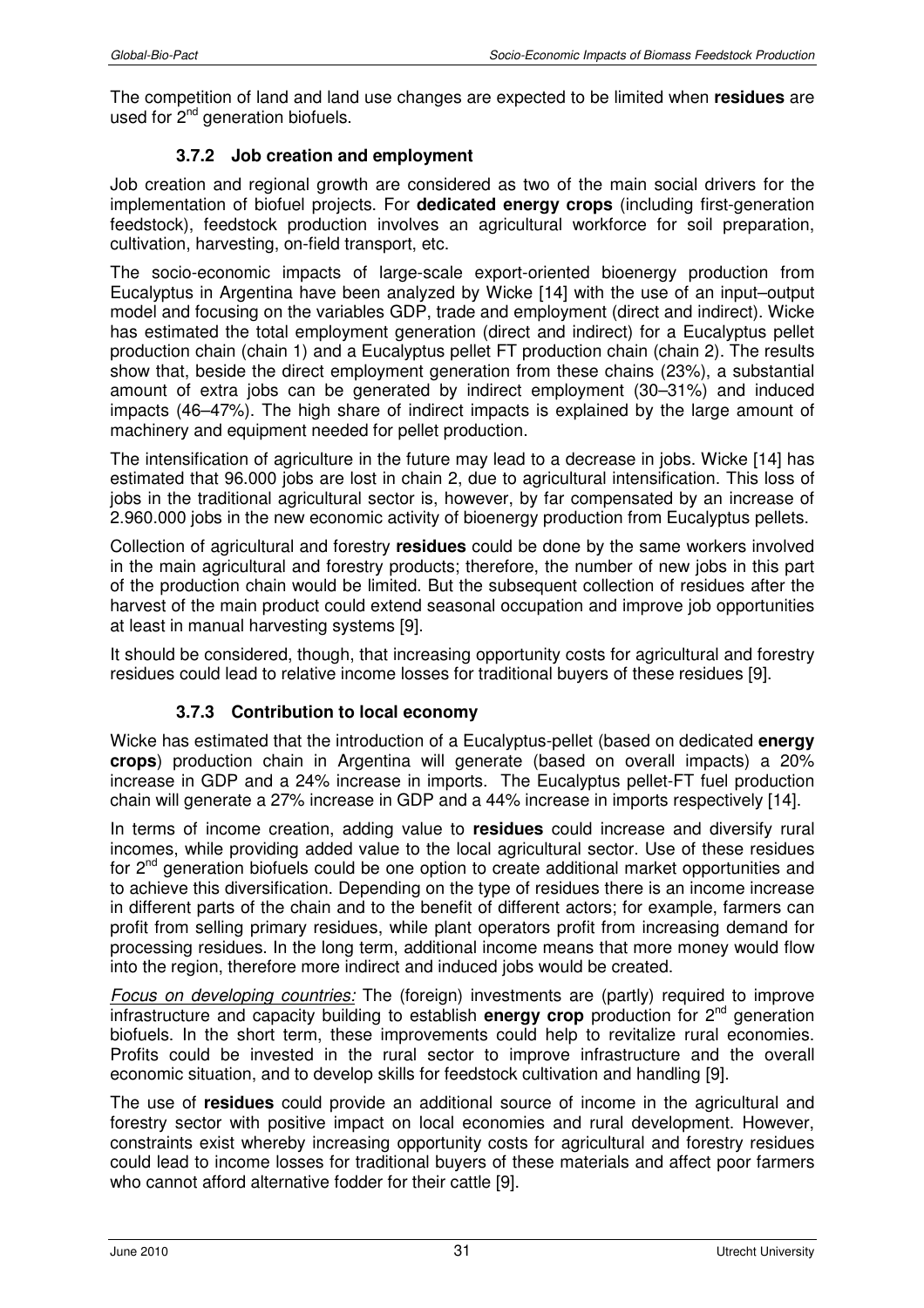#### **3.7.4 Transitions in agriculture and land use changes**

Second-generation biofuels produced from agricultural or forestry **residues** do not require cultivation of additional land.

When discussing potential areas for the production of **energy crops** for second-generation biofuels, "degraded" or "marginal" land is often mentioned as an option for sustainable feedstock production. However, while these areas might in fact be unsuitable to food production, they still provide other functions.

On the "2nd Joint International Workshop on Bioenergy, Biodiversity Mapping and Degraded Lands", hosted by the UNEP in Paris in 2009, many of the participating experts agreed that current land use data are in many cases not accurate enough to classify land as "degraded" or "unused" . During the discussions at the workshop, it was suggested that "social mapping" should become a pre-requisite for any feedstock production scheme on "degraded" or "unused" land in order to assess its current function and to avoid negative impact on local communities [40].

In developing countries: Africa has been targeted as a region with abundant under-utilized land. Although not extensively utilized, this land has long been and continues to be the only source of income for some local farmers and pastoralists. Furthermore, much of this land is of low quality as a result of soil degradation and climatic conditions [9]. Another example is the high biodiversity and/or the occurrence of endangered species on certain marginal lands. Expectations to cultivate degraded land should be considered carefully and conservative assumptions on its availability should be followed to avoid overestimation [9].

# **3.7.5 Impact on traditional uses and competition of resources and products**

**Residues** from the agricultural and forestry sector can be used for 2<sup>nd</sup> generation bioenergy production. They are often considered to have no economic value, but in fact may be already used for other functions. The utilization of residues may compete with traditional uses of the biomass (fodder, bedding, etc.). This should carefully be considered, since the exploitation of limited resources may imply changes in agricultural production, markets and uses, and even lead to additional land demand to produce fodder [9].

As mentioned before, the use of degraded or marginal land for **energy crop** production may provide (even when unsuitable for food production) other functions or traditional uses.

#### **3.7.6 Impacts on land rights**

Given the uncertainty concerning land ownership and other factors, the area of marginal or abandoned land in a country might be misleadingly large, implying that all such land waits to be exploited, while this is practically not possible [9].

#### **3.7.7 Food (in-) security**

In developing countries: In countries where food supply is not secured, cultivating **energy crops** for bioenergy production on arable land can further weaken food security and thus have serious social impacts. Considering that cultivation of energy crops for 2<sup>nd</sup> generation biofuels could be more profitable, farmers may opt for growing a bioenergy feedstock instead of growing food for the national market. However, these arguments are also true for opting to plant cash crops (e.g. coffee and cotton) instead of food crops. In general, profitability of the crops will be decisive for the decision of the farmers.

If agricultural **residues** would be used as 2nd generation biofuel feedstock, this could increase the profitability of the crop cultivation and diversify the farmer's income. Moreover, residues from the agricultural and forestry sector do not compete with food crops and would help dedicate fertile lands to food production [9].

#### **3.7.8 Smallholder integration**

For  $2^{nd}$  generation plants, economies of scale and economic viability of facilities require scaled-up plant sizes and large annual biomass demands. This signifies a challenge in the integration of smallholders, since individual production outputs cannot cover the large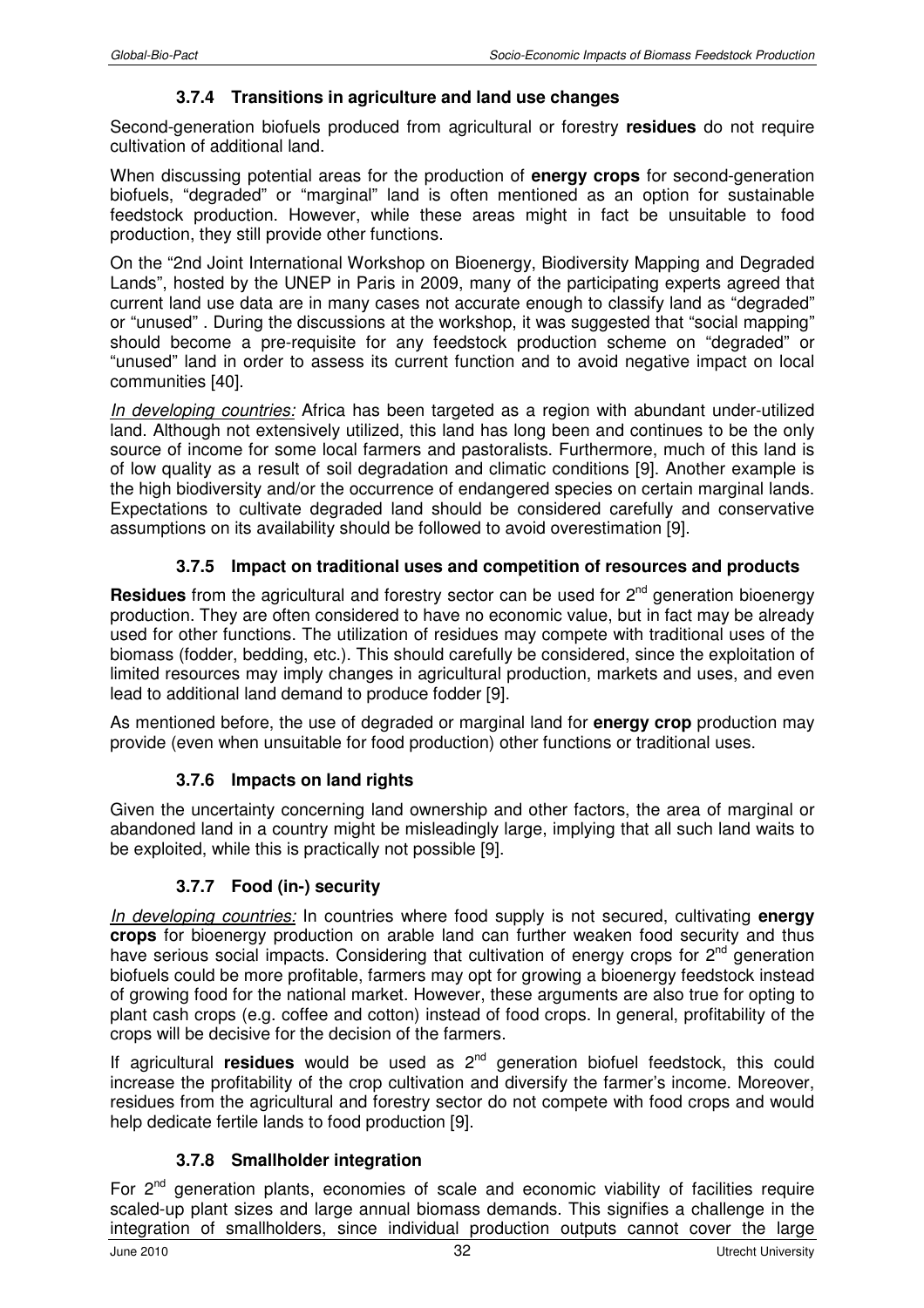feedstock demand. This issue can be resolved by forming larger cooperatives among smallholders and, from a logistic point of view, by establishing various collections points and gathering the feedstock in the plant area. However, prerequisite for that is a good and reliable transport and infrastructure network, which does not exist in many developing countries [9].

In developing countries: There is risk that small landholders' interests in developing countries are ignored when large investments are undertaken by foreign companies (from developed countries) to establish **energy crops** for 2nd generation biofuels and this concern needs to be carefully addressed by sound policy regulations. The African Biodiversity Network has pointed out that displacement of smallholders might occur if large-scale land acquisition is not planned carefully. This is a concern particularly in Africa (e.g. Cameroon and Tanzania), where land ownership is often not secured.

Given the social concerns about land use and local populations, it is widely accepted that integration of local farmers into the overall scheme would be beneficial for all parties involved. This integration should be sealed with contractual agreements, securing farmers from the potential failure of bioenergy projects and allowing them to stop living under uncertain land-tenure condition. This integration could not only be limited to biomass production, but also allow farmers and their families to enjoy benefits from the entire value chain (e.g. jobs in the downstream industry, free use of the product, exploitation of byproducts), which will increase the interest and willingness to engage in second-generation bioenergy projects [9].

The concerns mentioned above are comparably small for the utilization of agricultural and forestry **residues** as 2nd generation biofuel feedstock [9].

#### **3.7.9 Health**

In developing countries: Through traditional (and inefficient) use of biomass, like uncontrolled burning for cooking and heating, the indoor health situation is compromised and health problems occur more frequently in many developing countries [9].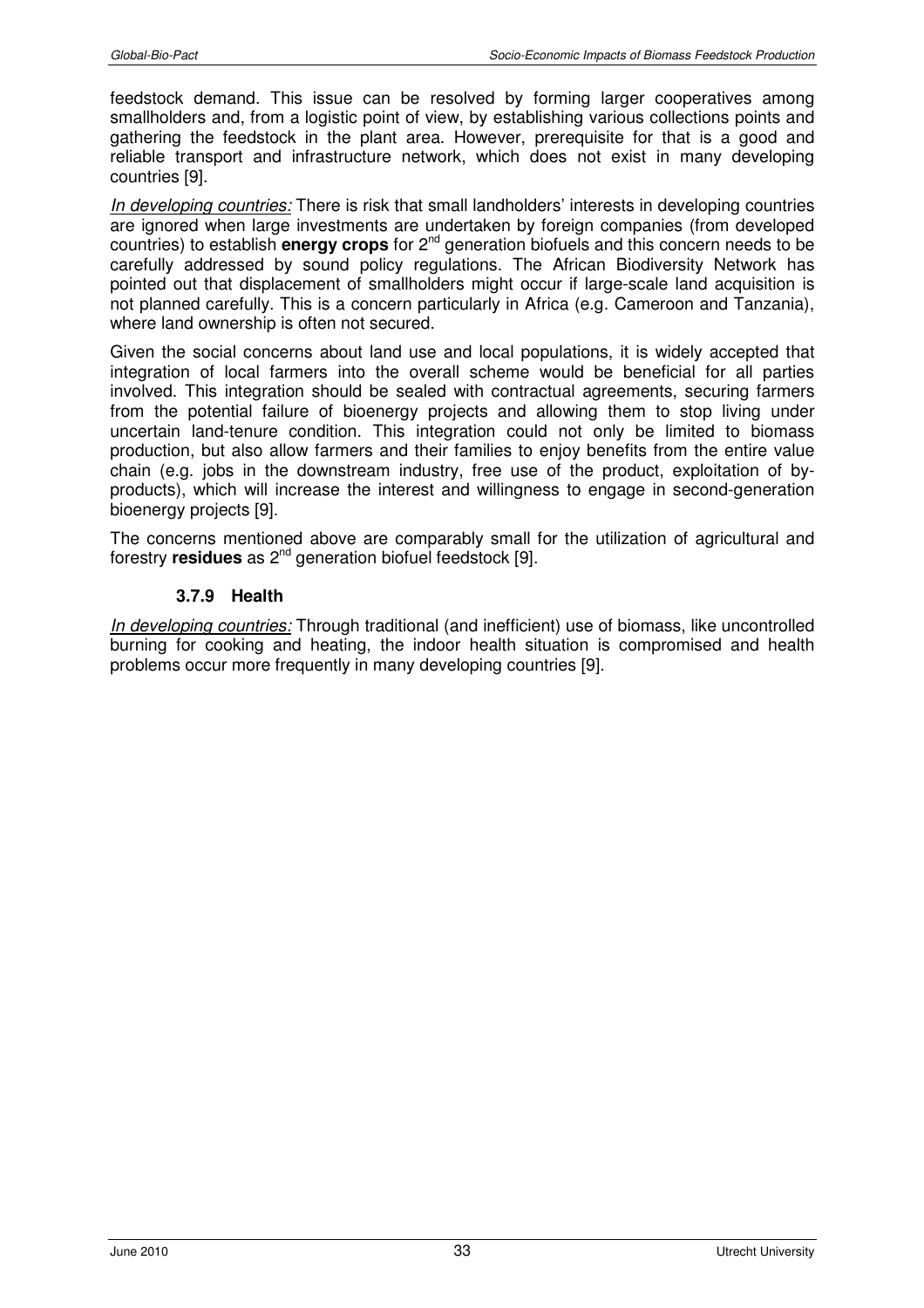# **4 Overview of socio-economic impacts of biomass production**

This report provides a first overview of the most relevant socio-economic impacts of raw material from biomass production for a set of selected case studies in the Global BIOPACT project, based on available literature.

We can conclude from this review that the availability of literature on socio-economic impacts differs per biomass feedstock. Obviously, the socio-economic impacts from soy and palm oil production has gained a lot of attention in the last years, while the socio-economic impacts from biomass (from residues or short rotation crops) for  $2<sup>nd</sup>$  generation biofuels have been researched only on a limited scale.

However, based on the available information, we can come to a set of relevant socioeconomic impacts for the relevant feedstock for bioenergy production. The term 'relevant' should in this context taken with care as it is partly influenced by the attention that is given for this feedstock in terms of socio-economic performance in the last years.

Table 1 gives an overview of possible socio-economic impacts per feedstock type. Table 2 differentiates these impacts to a geographical level to indicate whether these impacts are expected on a local (company), regional or national scale.

Note that the information from this review will be combined with a screening of the socioeconomic criteria and indicators which are principally used in existing and developing certification systems and legislation to safeguard the sustainability of bioenergy.

The information from both reviews will provide a sound basis to select a set of relevant impacts that can be used to analyze the socio-economic issues of biomass production on a local, regional and national level.

#### **Table 6: Overview list of impacts and its relevance for defined feedstock types**

**\* Indicated with** ● **are the impacts mentioned in literature references (so far!). It is not selfevident that the indicated impact is of high relevance or not for the feedstock types; this also largely depends on the availability of literature. If the impact is not marked with** ●**, it does not mean automatically that the impact is not relevant for the feedstock. \*\* Based on general studies and international declarations. (G): Gender issues are mentioned as relevant for this impact.**

| List of impacts                                                         | Impact of feedstock type mentioned in literature*: |           |          |          |           |           |  |
|-------------------------------------------------------------------------|----------------------------------------------------|-----------|----------|----------|-----------|-----------|--|
|                                                                         | All**                                              | Soy       | Palm oil | Jatropha | Sugarcane | $2nd$ gen |  |
| Working conditions and rights                                           |                                                    |           |          |          |           |           |  |
| Freedom of association and collective bargaining                        |                                                    |           |          |          |           |           |  |
| No forced labour                                                        |                                                    |           |          |          |           |           |  |
| No child labour                                                         |                                                    |           |          |          |           |           |  |
| No discrimination (including equal payment in<br>work) (G)              |                                                    |           |          |          |           |           |  |
| Wages                                                                   |                                                    |           |          |          |           |           |  |
| For temporal, seasonal workers                                          |                                                    |           |          |          |           |           |  |
| For fixed jobs<br>٠                                                     |                                                    |           |          |          |           |           |  |
| Adequate standard of living (e.g. food, shelter and<br>health services) |                                                    |           |          |          |           |           |  |
| Safe and healthy working conditions <sup>(G)</sup>                      |                                                    |           |          |          |           |           |  |
| Reasonable limitation of working hours                                  |                                                    | $\bullet$ |          |          |           |           |  |
| Social security for (migrant) workers                                   |                                                    |           |          |          |           |           |  |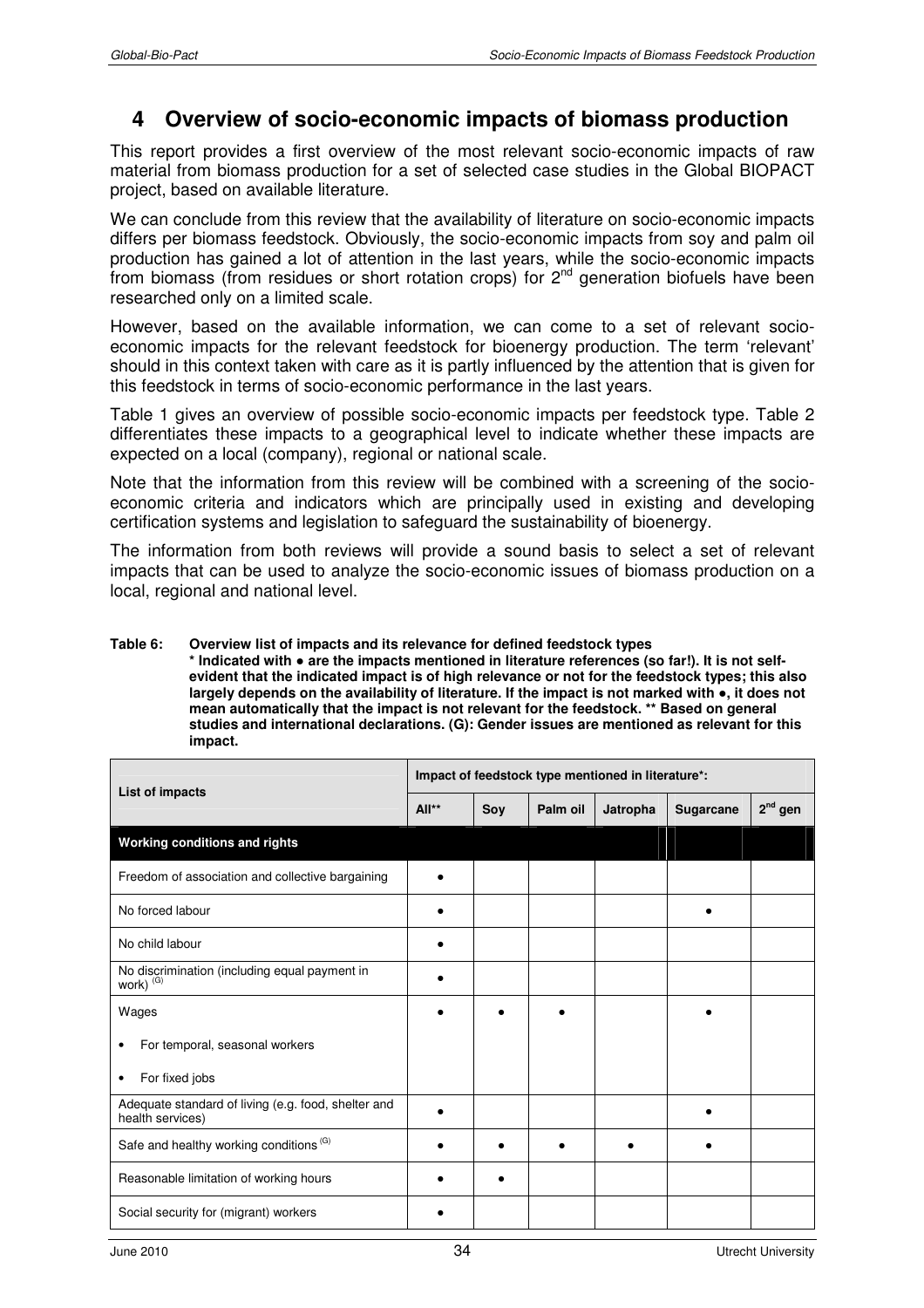|                                                                       | Impact of feedstock type mentioned in literature*: |           |          |          |           |           |  |
|-----------------------------------------------------------------------|----------------------------------------------------|-----------|----------|----------|-----------|-----------|--|
| List of impacts                                                       | All**                                              | Soy       | Palm oil | Jatropha | Sugarcane | $2nd$ gen |  |
| (Vocational) training possibilities                                   |                                                    |           |          |          |           |           |  |
| Protection against unemployment                                       |                                                    |           |          |          |           |           |  |
| <b>Economic aspects</b>                                               |                                                    |           |          |          |           |           |  |
| Reduced poverty rate                                                  |                                                    |           |          |          |           |           |  |
| Contribution to economy                                               |                                                    | $\bullet$ |          |          |           |           |  |
| Improved incomes and/or revenue (activities) in<br>production areas   |                                                    |           |          |          |           |           |  |
| Improved cash flow for consumption and savings                        | $\bullet$                                          |           |          |          |           |           |  |
| Equality in income and distribution (G)                               |                                                    |           |          |          |           |           |  |
| Employment creation (improved employment rate)                        |                                                    |           |          |          |           |           |  |
| Employment structure <sup>(G)</sup>                                   |                                                    |           |          |          |           |           |  |
| Impact on community infrastructure                                    |                                                    | $\bullet$ |          |          |           |           |  |
| Impact on availability and access to health and<br>education services |                                                    |           |          |          |           |           |  |
| Land competition: impact on land prices                               |                                                    | ٠         |          |          |           |           |  |
| Access and availability of energy resources                           |                                                    |           |          |          |           |           |  |
| Competition and availability of natural<br>resources                  |                                                    |           |          |          |           |           |  |
| Less access to land (reduced availability)                            |                                                    |           |          |          |           |           |  |
| Loss of land and natural resources                                    |                                                    |           |          |          |           |           |  |
| Loss of crops and cleared arable land                                 |                                                    |           |          |          |           |           |  |
| Loss of natural resources and grazing land                            |                                                    | $\bullet$ |          |          |           |           |  |
| Disruption of relationship land and natural<br>resources              |                                                    |           |          |          |           |           |  |
| Environmental sustainability (general)                                |                                                    | ٠         |          |          |           |           |  |
| Impact on available water resources                                   |                                                    |           |          |          |           |           |  |
| Impact on available wood resources                                    |                                                    |           |          |          |           |           |  |
| Social aspects and welfare                                            |                                                    |           |          |          |           |           |  |
| Promote gender equality <sup>(G)</sup>                                |                                                    |           |          |          |           |           |  |
| Impact on availability traditional knowledge (G)                      |                                                    |           |          | ٠        |           |           |  |
| Increased needs for basic infrastructure and<br>services              |                                                    |           |          |          |           |           |  |
| Access to education                                                   |                                                    |           |          |          |           |           |  |
| Existence of social conflicts                                         |                                                    | ٠         |          |          |           |           |  |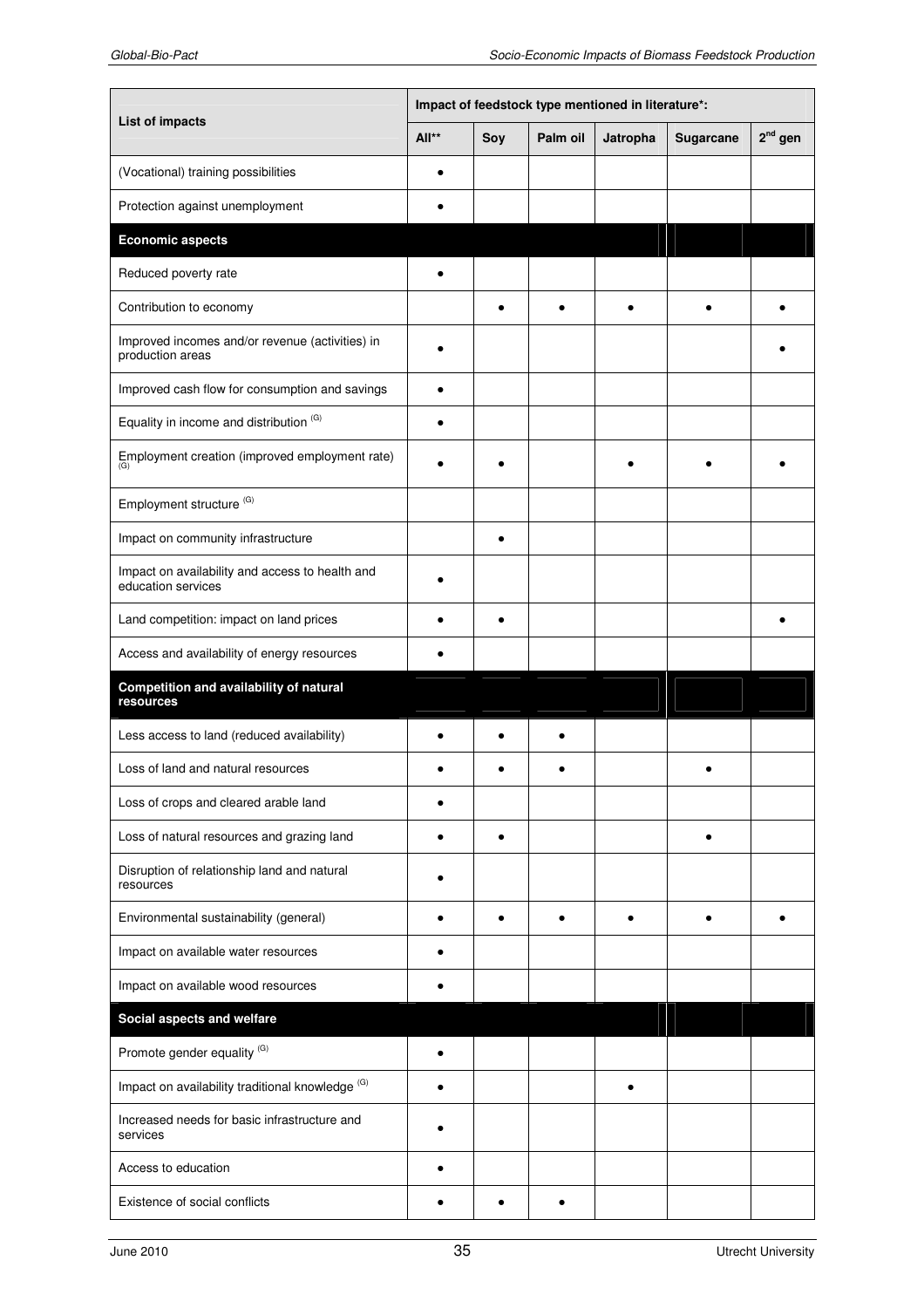|                                                            | Impact of feedstock type mentioned in literature*: |           |          |           |           |           |  |
|------------------------------------------------------------|----------------------------------------------------|-----------|----------|-----------|-----------|-----------|--|
| List of impacts                                            | All**                                              | Soy       | Palm oil | Jatropha  | Sugarcane | $2nd$ gen |  |
| Impact on graves or other cultural heritage sites          |                                                    |           |          |           |           |           |  |
| Disruption of structure of settlements                     | $\bullet$                                          | $\bullet$ | ٠        |           | $\bullet$ |           |  |
| Increased crime                                            |                                                    |           |          |           |           |           |  |
| Competition with traditional uses                          |                                                    |           |          |           |           |           |  |
| Disruption of social networks and relationships            |                                                    |           |          |           |           |           |  |
| <b>Health impacts</b>                                      |                                                    |           |          |           |           |           |  |
| Health impacts - general <sup>G)</sup>                     |                                                    |           |          |           |           |           |  |
| Access to sufficient potable water                         |                                                    |           |          |           |           |           |  |
| Increased risk of HIV/Aids or other diseases               |                                                    |           |          |           |           |           |  |
| Food security <sup>(G)</sup>                               | $\bullet$                                          |           |          |           |           |           |  |
| Impact on food availability in producing region            |                                                    |           |          |           |           |           |  |
| Food access                                                |                                                    |           |          |           |           |           |  |
| Food distribution                                          |                                                    |           |          |           |           |           |  |
| Impacts on food and feed prices                            |                                                    |           |          |           |           |           |  |
| Ability to maintain household food production              |                                                    |           |          |           |           |           |  |
| Ability to purchase food                                   |                                                    |           |          |           |           |           |  |
| <b>Smallholder aspects</b>                                 |                                                    |           |          |           |           |           |  |
| Transition (rate) of small scale to large scale<br>farming |                                                    |           |          |           |           |           |  |
| Access and dependency on required inputs (G)               |                                                    |           |          |           |           |           |  |
| Risk for exploitation on market (too low prices)           |                                                    |           |          |           |           |           |  |
| Policy and governance aspects:                             |                                                    |           |          |           |           |           |  |
| Compliance with national policies                          |                                                    |           |          |           |           |           |  |
| Compliance with national programs or plans                 |                                                    |           |          |           |           |           |  |
| Management of resettlement                                 | ٠                                                  |           | ۰        |           |           |           |  |
| Changes in administration of land rights and use           | $\bullet$                                          |           |          |           |           |           |  |
| Management of (increased) social tensions                  |                                                    |           |          |           |           |           |  |
| Land tenure and rights                                     |                                                    |           |          |           |           |           |  |
| Respect land rights and avoid displacement (G)             |                                                    |           |          |           |           |           |  |
| Land right conflicts                                       |                                                    |           |          |           |           |           |  |
| Tenure security / insecurity                               |                                                    | $\bullet$ |          | $\bullet$ |           |           |  |
| Loss of land rights and entitlements                       |                                                    |           |          |           |           |           |  |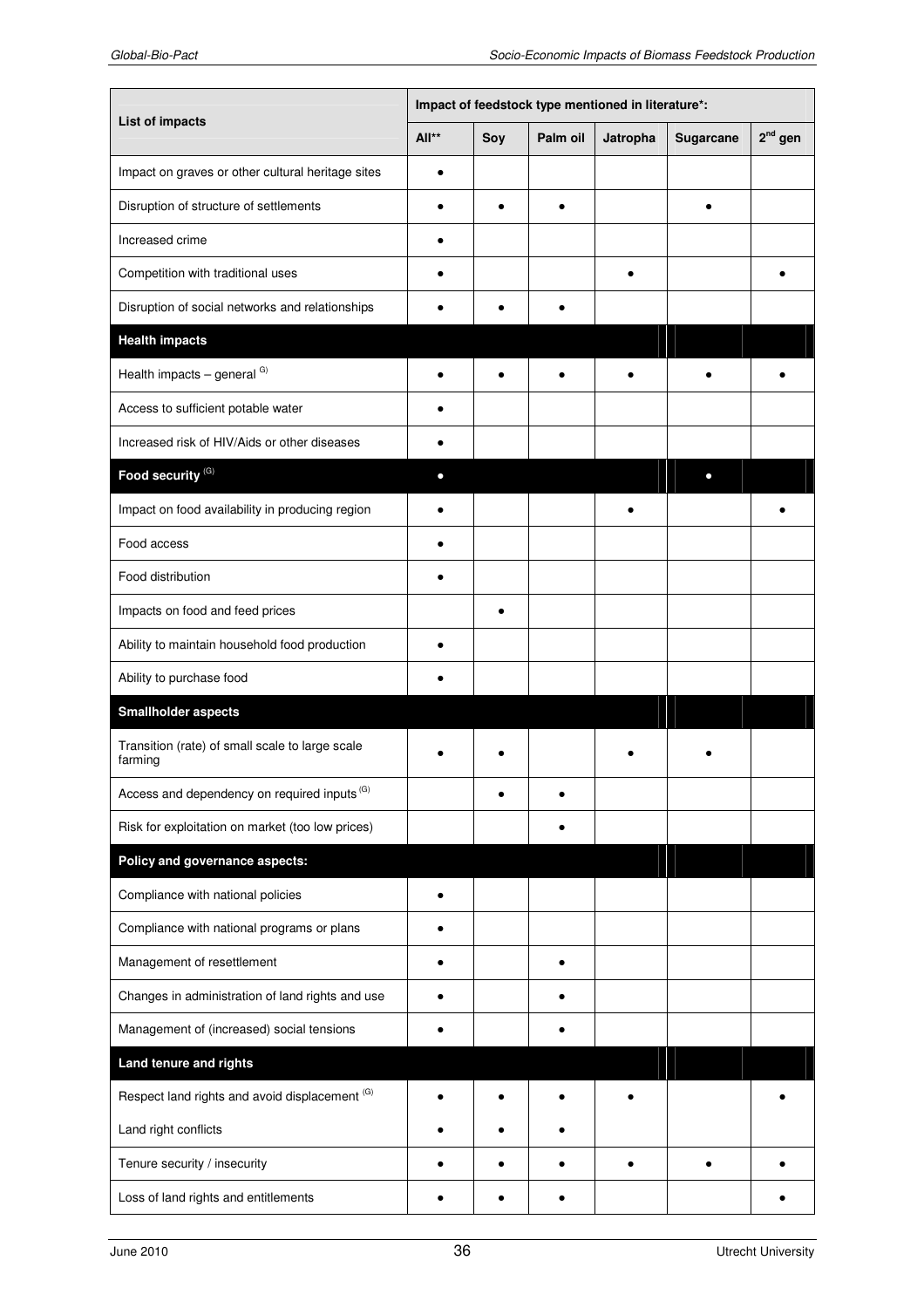| List of impacts                            | Impact of feedstock type mentioned in literature*: |     |          |          |           |           |  |
|--------------------------------------------|----------------------------------------------------|-----|----------|----------|-----------|-----------|--|
|                                            | $All**$                                            | Soy | Palm oil | Jatropha | Sugarcane | $2nd$ gen |  |
| Compensation of land                       |                                                    |     |          |          |           |           |  |
| Respecting rights of Indigenous people     |                                                    |     |          |          |           |           |  |
| <b>Participatory aspects</b>               |                                                    |     |          |          |           |           |  |
| Women's participation in planning (G)      |                                                    |     |          |          |           |           |  |
| Community participation in planning        |                                                    |     |          |          |           |           |  |
| Smallholder integration in business models |                                                    |     |          |          |           |           |  |
| Community inclusion in business models     |                                                    |     |          |          |           |           |  |
| Skills transfer <sup>(G)</sup>             |                                                    |     |          |          |           |           |  |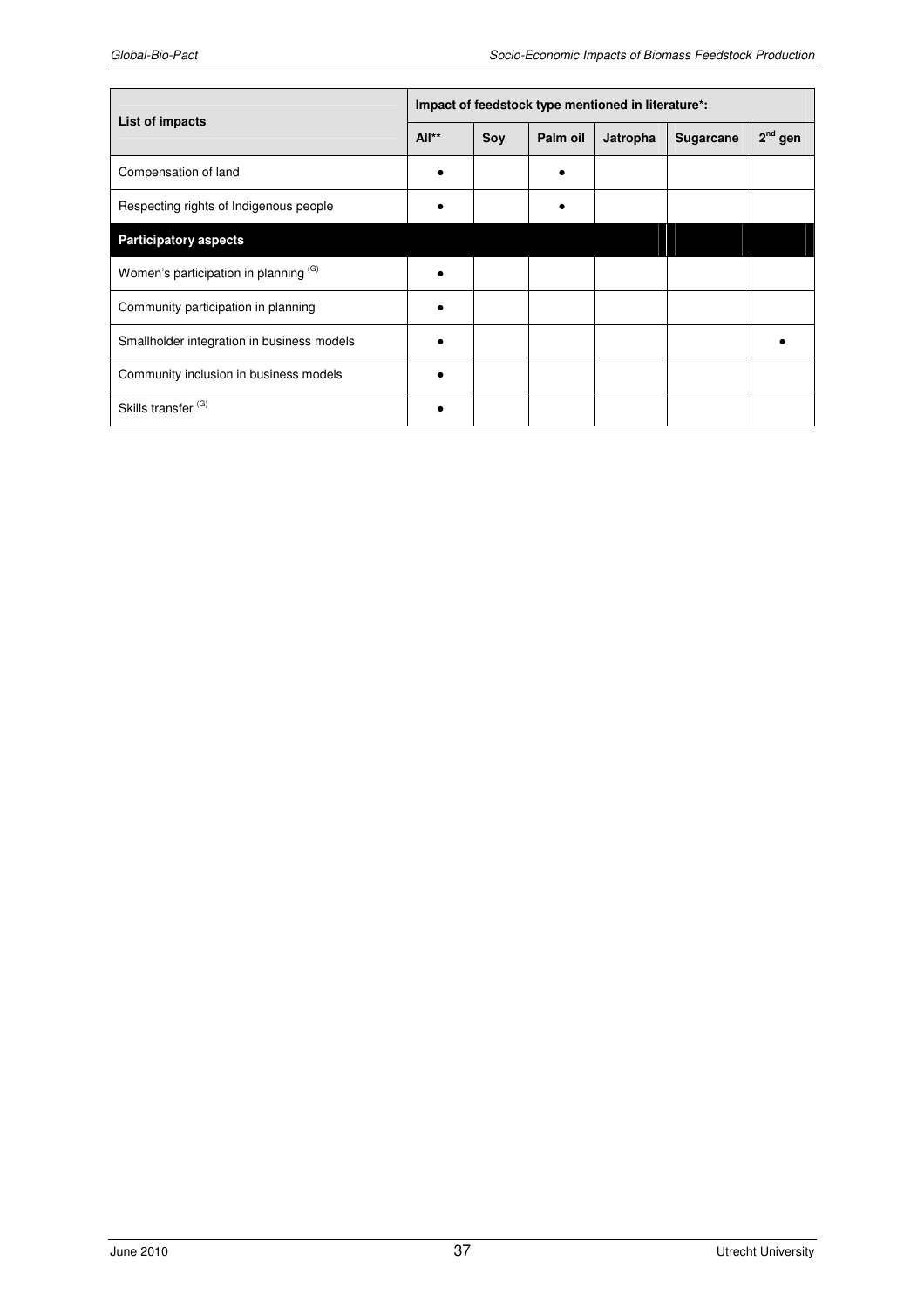#### **Table 7: Overview list of impacts and the geographical level of impact**

| List of impacts                                                      | Local<br>(Company) | Regional | <b>National</b> |
|----------------------------------------------------------------------|--------------------|----------|-----------------|
| Working conditions and rights                                        |                    |          |                 |
| Freedom of association and collective bargaining                     |                    |          |                 |
| No forced labour                                                     |                    |          |                 |
| No child labour                                                      |                    |          |                 |
| No discrimination (including equal payment in work) (G)              |                    |          |                 |
| Wages                                                                |                    |          |                 |
| For temporal, seasonal workers                                       |                    |          |                 |
| For fixed jobs                                                       |                    |          |                 |
| Adequate standard of living (e.g. food, shelter and health services) |                    |          |                 |
| Safe and healthy working conditions (G)                              |                    |          |                 |
| Reasonable limitation of working hours                               |                    |          |                 |
| Social security for (migrant) workers                                |                    |          |                 |
| (Vocational) training possibilities                                  |                    |          |                 |
| Protection against unemployment                                      |                    |          |                 |
| <b>Economic aspects</b>                                              |                    |          |                 |
| Reduced poverty rate                                                 |                    |          |                 |
| Contribution to economy                                              |                    |          |                 |
| Direct effects                                                       |                    |          |                 |
| Indirect and induced effects<br>$\bullet$                            |                    |          |                 |
| Improved incomes and/or revenue (activities) in production areas     |                    |          |                 |
| Improved cash flow for consumption and savings                       |                    |          |                 |
| Equality in income and distribution (G)                              |                    |          |                 |
| Employment creation (improved employment rate) <sup>(G)</sup>        |                    |          |                 |
| Employment structure <sup>(G)</sup>                                  |                    |          |                 |
| Impact on community infrastructure                                   |                    |          |                 |
| Impact on availability and access to health and education services   |                    |          |                 |
| Land competition: impact on land prices                              |                    |          |                 |
| Access and availability of energy resources                          |                    |          |                 |
| Competition and availability of natural resources                    |                    |          |                 |
| Less access to land (reduced availability)                           |                    |          |                 |
| Loss of land and natural resources                                   |                    |          |                 |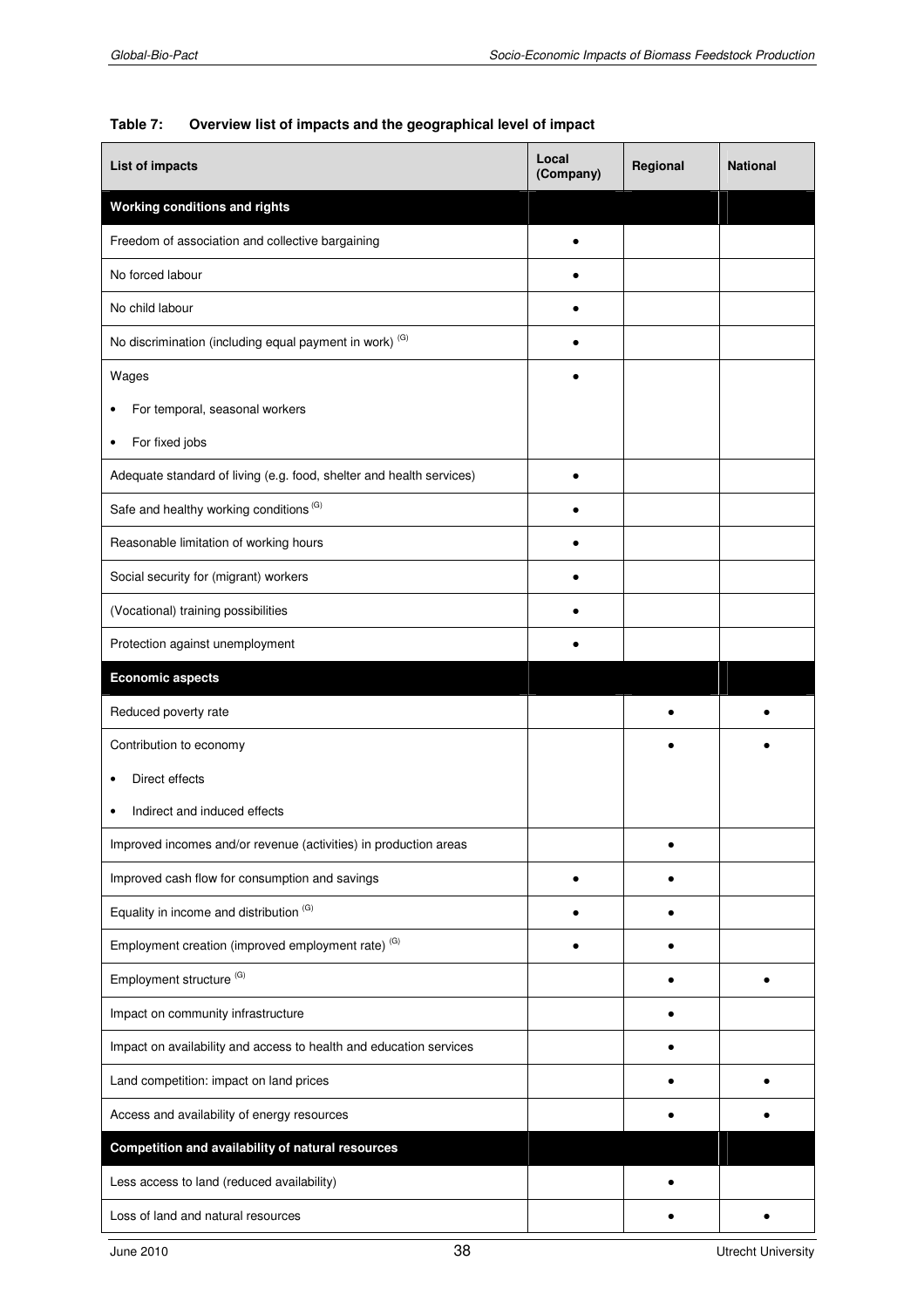| List of impacts                                         | Local<br>(Company) | Regional | <b>National</b> |
|---------------------------------------------------------|--------------------|----------|-----------------|
| Loss of crops and cleared arable land                   |                    |          |                 |
| Loss of natural resources and grazing land              |                    |          |                 |
| Disruption of relationship land and natural resources   |                    |          |                 |
| Environmental sustainability (general)                  |                    |          |                 |
| Impact on available water resources                     |                    |          |                 |
| Impact on available wood resources                      |                    |          |                 |
| Social aspects and welfare                              |                    |          |                 |
| Promote gender equality (G)                             |                    |          |                 |
| Impact on availability traditional knowledge (G)        |                    |          |                 |
| Increased needs for basic infrastructure and services   |                    |          |                 |
| Access to education                                     |                    |          |                 |
| Existence of social conflicts                           |                    |          |                 |
| Impact on graves or other cultural heritage sites       |                    |          |                 |
| Disruption of structure of settlements                  |                    |          |                 |
| Increased crime                                         |                    |          |                 |
| Competition with traditional uses                       |                    |          |                 |
| Disruption of social networks and relationships         |                    |          |                 |
| <b>Health impacts</b>                                   |                    |          |                 |
| Health impacts - general (G)                            |                    |          |                 |
| Access to sufficient potable water                      |                    |          |                 |
| Increased risk of HIV/Aids or other diseases            |                    |          |                 |
| Food security <sup>(G)</sup>                            |                    |          |                 |
| Impact on food availability in producing region         |                    |          |                 |
| Food access                                             |                    |          |                 |
| Food distribution                                       |                    |          |                 |
| Impacts on food and feed prices                         |                    |          |                 |
| Ability to maintain household food production           |                    |          |                 |
| Ability to purchase food                                |                    |          |                 |
| <b>Smallholder aspects</b>                              |                    |          |                 |
| Transition (rate) of small scale to large scale farming |                    |          |                 |
| Access and dependency on required inputs (G)            |                    |          |                 |
| Risk for exploitation on market (too low prices)        |                    |          |                 |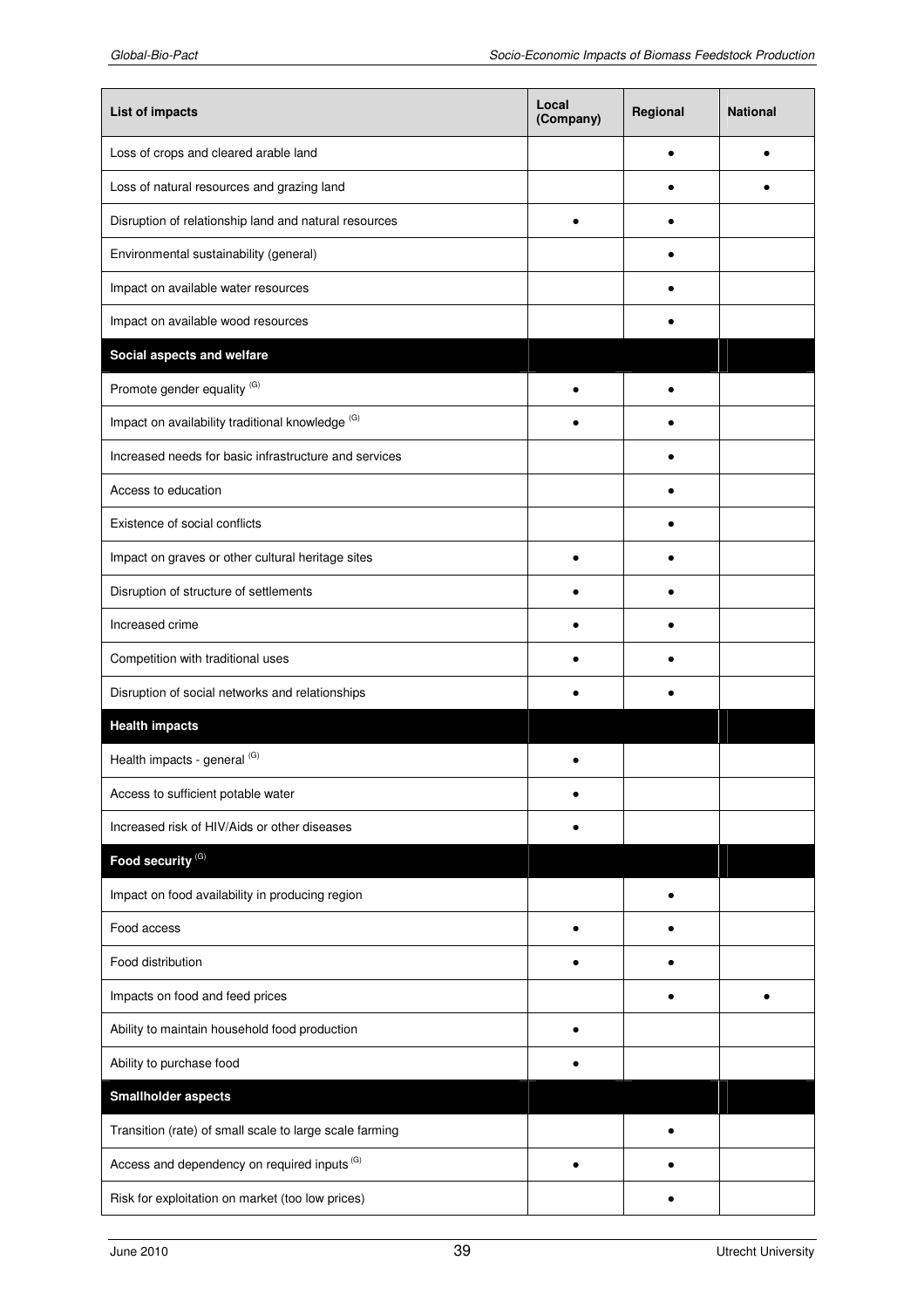| List of impacts                                  | Local<br>(Company) | Regional | <b>National</b> |
|--------------------------------------------------|--------------------|----------|-----------------|
| Policy and governance aspects:                   |                    |          |                 |
| Compliance with national policies                |                    |          |                 |
| Compliance with national programs or plans       |                    |          |                 |
| Management of resettlement                       |                    |          |                 |
| Changes in administration of land rights and use |                    |          |                 |
| Management of (increased) social tensions        |                    |          |                 |
| Land tenure and rights                           |                    |          |                 |
| Respect land rights and avoid displacement (G)   |                    |          |                 |
| Land right conflicts                             |                    |          |                 |
| Tenure security / insecurity                     |                    |          |                 |
| Loss of land rights and entitlements             |                    |          |                 |
| Compensation of land                             |                    |          |                 |
| Respecting rights of Indigenous people           |                    |          |                 |
| <b>Participatory aspects</b>                     |                    |          |                 |
| Women's participation in planning (G)            |                    |          |                 |
| Community participation in planning              |                    |          |                 |
| Smallholder integration in business models       |                    |          |                 |
| Community inclusion in business models           |                    |          |                 |
| Skills transfer <sup>(G)</sup>                   |                    |          |                 |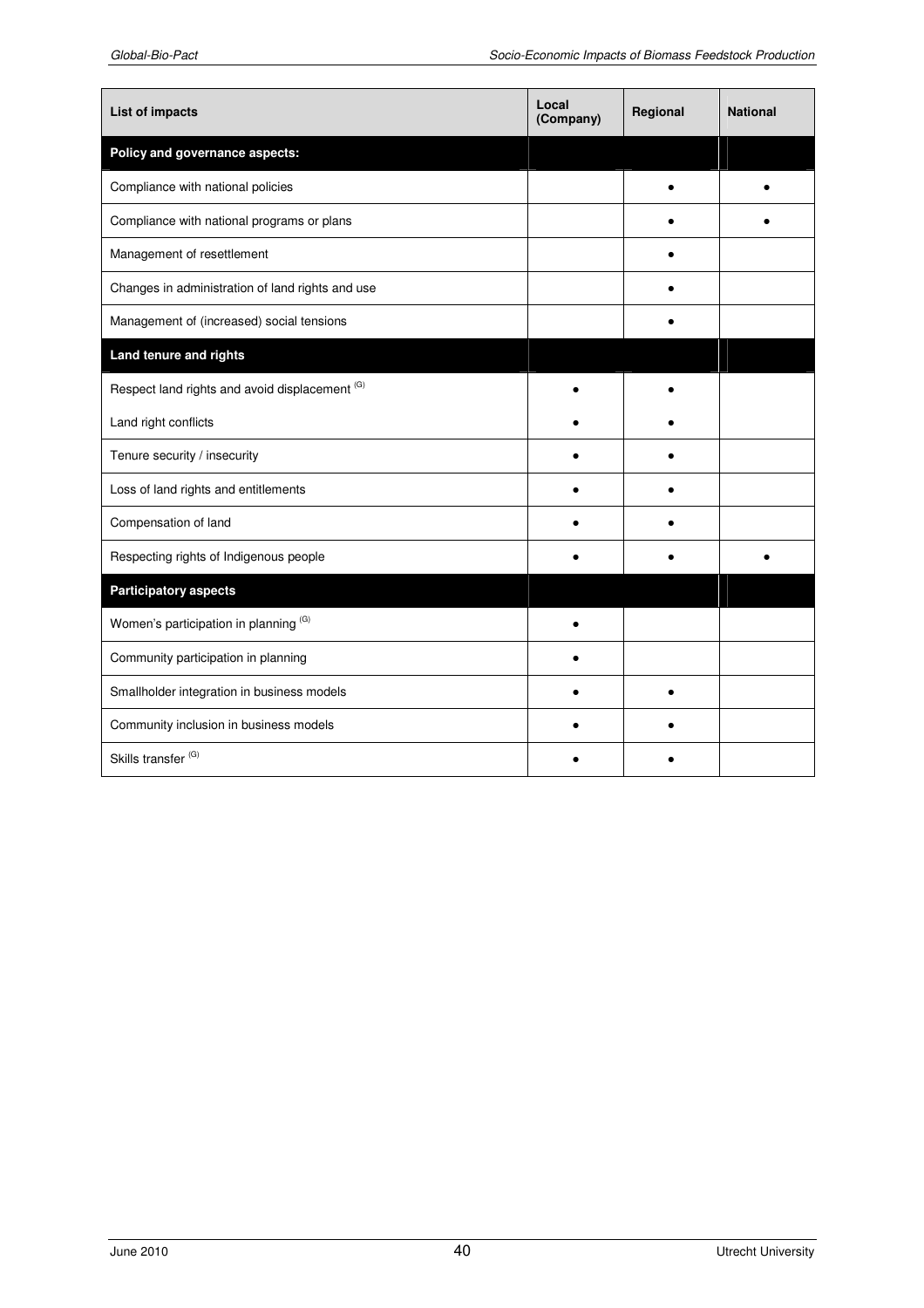# **5 References**

- 1. ILO. International Labour Topics and Standards, available at: http://www.ilo.org/ilolex/english/subjectE.pdf 2008 [cited 22 March 2010].
- 2. UN. The Universal Declaration of Human Rights, available at: http://www.un.org/en/documents/udhr/. 2010 [cited 23 March 2010].
- 3. UN. Introduction to millennium development goals, available at: http://www.un.org/millenniumgoals/bkgd.shtml. 2010 [cited 24 March 2010].
- 4. Vanwey L., Social and distributional impacts of biofuel production, in Biofuels: Environmental consequences and interactions with changing land use. Proceedings of the Sicentific Committee on Problems of the Environment (SCOPE) International Biofuels Rapid Assessment. 2009: Gummersbach, Germany. p. p.205-214.
- 5. Janssen R., et al. Bioenergy for sustainable development in Africa: environmental and social aspects. in 17th European biomass conference and exhibition 29 June - 3 July. 2009. Hamburg, Germany.
- 6. Kessler J.J., et al., Biodiversity and socio-economic impacts of selected agrocommodity production chains. The Journal of Environment and Development, 2007. 16(131).
- 7. Smeets E.M.W. and Faaij A.P.C., The impact of sustainability criteria on the costs and potentials of bioenergy production - Applied for case studies in Brazil and Ukraine. Biomass and Bioenergy, 2010. 34: p. p. 319-333.
- 8. RSB, Annex to the Guidelines for environmental and social impact assessment, stakeholder mapping and community consultation specific to the biofuels sector - Social Specialist Guidelines, RSB reference code: [RSB-GUI-20-003 (version 1.0)]. 2009, Roundtable on Sustainable Biofuels: Lausanne.
- 9. Eisentraut A., Sustainable Production of Second -Generation Biofuels. Potential and perspectives in major economies and developing countries. 2010, International Energy Agency IEA: Paris, France.
- 10. Rossi A. and Lambrou Y., Gender and equity issues in liquid biofuels production: Minimizing the risks to maximize the opportunities. 2008, Food and Agriculture Organization of the United Nations: Rome.
- 11. Janssen R and Rutz D., Sustainability of biofuels in Latin America: Risks and opportunities. Energy Policy (submitted), 2010.
- 12. Rutz D. and Janssen R. Intercultural aspects of bioethanol and biodiesel sustainability in Latin America. in 17th European Biomass Conference and Exhibition 29 June - 3 July. 2009. Hamburg, Germany.
- 13. Brittaine R. and Lutaladio N., Jatropha: A Smallholder Bioenergy Crop. The Potential for Pro-Poor Development. 2010, FAO: Rome.
- 14. Wicke B., The socio-economic impacts of large-scale land use change and exportoriented bio-energy production in argentina; quantifying the direct, indirect and induced impacts of agricultural intensification and bio-energy production with inputoutput analysis. 2006, Department of Science, Technology and Society, Copernicus Institute: Utrecht, the Netherlands.
- 15. Berkum van S, Roza P, and Pronk B., Sojahandel- en ketenrelaties: Aard en omvang van de internationale sojahandel- en ketenrelaties met speciale focus op Brazilie, Argentinie en Nederland. . 2006, Landbouw Economisch Instituut LEI: The Hague.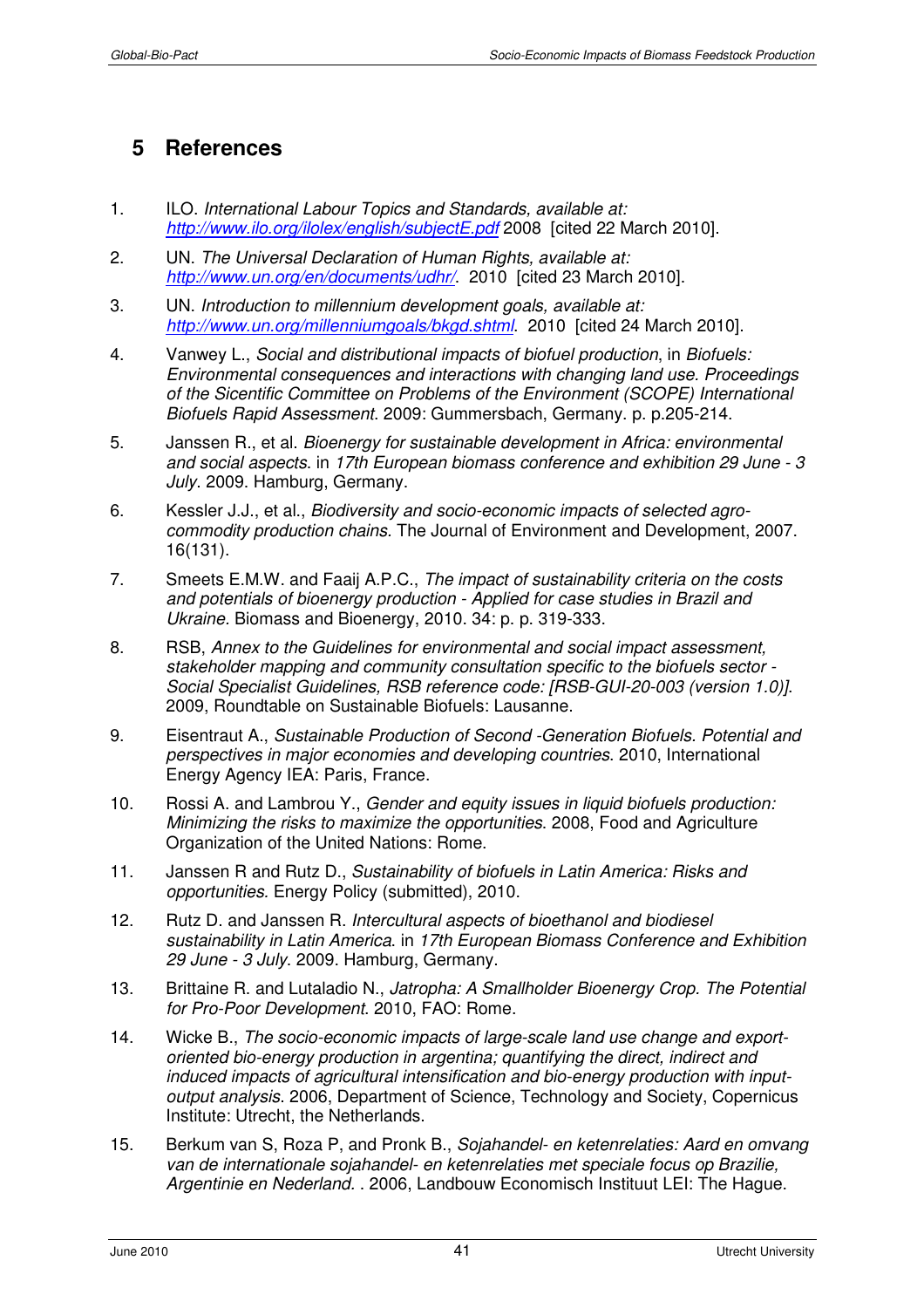- 16. Tomei J. and Upham P., Argentinean soy based biodiesel: an introduction to production and impacts, working paper 13. 2009, Tyndall Centre for Climate Change Research.
- 17. Rulli J., The refugees of the agroexport model. 2008, BASE Investigaciones Sociales.
- 18. Dros J.M., Managing the Soy Boom: Two scenarios of soy production expansion in South America. 2004, AidEnvironment, commissioned by WWF Forest Conversion Initiative.
- 19. Dam J. van, et al., Large-scale bioenergy production from soybeans and switchgrass in Argentina: Part A: Potential and economic feasibility for national and international markets Journal of Renewable and Sustainable Energy Reviews, 2009.
- 20. Steward C., From colonization to 'environmental soy': A case study of environmental and socio-economic valuation in the Amazon soy frontier. Agriculture and Human Values, 2007. 24: p. p. 107-122.
- 21. Dutch Soy Coalition, Soy big business, big responsibility. Addressing the socialand environmental impact of the soy value chain. 2006: Amsterdam.
- 22. Dam J. van, et al., Large-scale bioenergy production from soybeans and switchgrass in Argentina. Part B. Environmental and socio-economic impacts on a regional level. Journal of Renewable and Sustainable Energy Reviews, 2009.
- 23. BNDES and CGEE, Chapter 7: Sustainability of sugarcane bioethanol the Brazilian experience, in Sugarcane-based bioethanol: Energy for sustainable development. 2008: Rio de Janeiro, Brazil. p. 304 p.
- 24. Fallot A., Expert opinion on the socio-econmic impacts from sugar cane production. 2010: Costa Rica.
- 25. Goldemberg, J., S.T. Coelho, and P. Guardabassi, The sustainability of ethanol production from sugarcane. . Energy Policy 2008. 36: p. p. 2086-2097.
- 26. Barber A., Pellow G., and P.M.d. Aragao., The sustainability of Brazilian Sugarcane bioethanol: A literature review. 2008, AgriLink, prepared for Energy Efficiency and Conservation Authority: New Zealand.
- 27. Balsadi O.V., Mercado de trabalho assalariado na cultura da cana-de-açúcar no Brasil no período 1992-2004. Informações Econômicas, 2007. 37(2).
- 28. Oxfam, Biofuelling poverty. Why the EU renewable fuel target may be disastrous for poor people (Oxfam briefing note). 2007, Oxfam: Oxford, UK.
- 29. Mendonça, M.L. The WTO and the devastating Impacts of the Sugarcane Industry in Brazil. available at http://www.landaction.org/gallery/cartilhaRedeEmIngles.pdf. 2005 December 2005 [cited 29 March 2010].
- 30. Crowe J., Wendel B. van de Joode, and Wesseling C., A pilot field evaluation on heat stress in sugarcane workers in Costa Rica: What to do next? Heat, work and health: Implications of Climate Change, 2009.
- 31. AidEnvironment, Palm Oil: Inventory of the major bottlenecks and sustainability initiatives in the palm oil chain. 2008, AidEnvironment on behalf of the Sustainable Economic Development Department (DDE), Dutch Ministry of Foreign Affairs: Amsterdam.
- 32. Ross Jaax, Personal expert opinion from R. Jaax partner from Global Biopact on the use of palm oil for biodiesel production in Indonesia, 20 May 2010. 2010: Indonesia.
- 33. Rist L., Feintrenie L., and L. P., The livelihood impacts of oil palm: smallholders in Indonesia. Biodivers Conservation, 2010. 19.
- 34. Zakaria A. and Wakker E., Failing governance: Avoiding responsibilities. European biofuel policies and oil palm plantation extension in Ketapang District (West